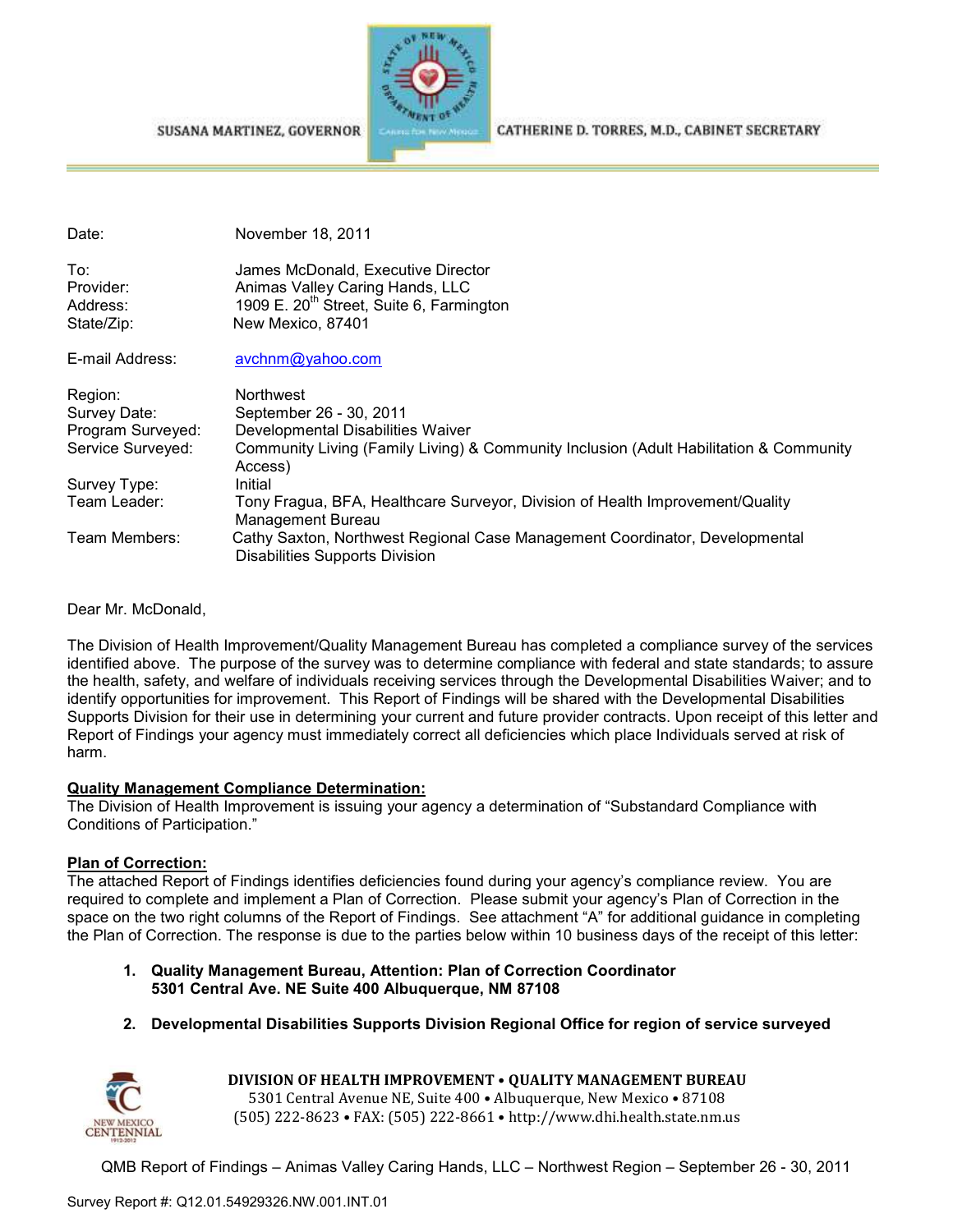Upon notification from QMB that your Plan of Correction has been approved, you must implement all remedies and corrective actions within 45 business days. If your Plan of Correction is denied, you must resubmit a revised plan as soon as possible for approval, as all remedies must still be completed within 45 business days of the receipt of this letter.

Failure to submit, complete or implement your Plan of Correction within the 45 day required time frames may result in the imposition of a \$200 per day Civil Monetary Penalty until it is received, completed and/or implemented.

#### **Request for Informal Reconsideration of Findings (IRF):**

If you disagree with a finding of deficient practice, you have 10 business days upon receipt of this notice to request an IRF. Submit your request for an IRF in writing to:

> QMB Deputy Bureau Chief 5301 Central Ave NE Suite #400 Albuquerque, NM 87108 Attention: IRF request

See Attachment "C" for additional guidance in completing the request for Informal Reconsideration of Findings. The request for an IRF will not delay the implementation of your Plan of Correction which must be completed within 45 business days. Providers may not appeal the nature or interpretation of the standard or regulation, the team composition or sampling methodology. If the IRF approves the modification or removal of a finding, you will be advised of any changes.

Please call the Plan of Correction Coordinator at 505-222-8647 if you have questions about the Report of Findings or Plan of Correction. Thank you for your cooperation and for the work you perform.

Sincerely,

Tony Fragua, BFA

Tony Fragua, BFA Team Lead/Healthcare Surveyor Division of Health Improvement Quality Management Bureau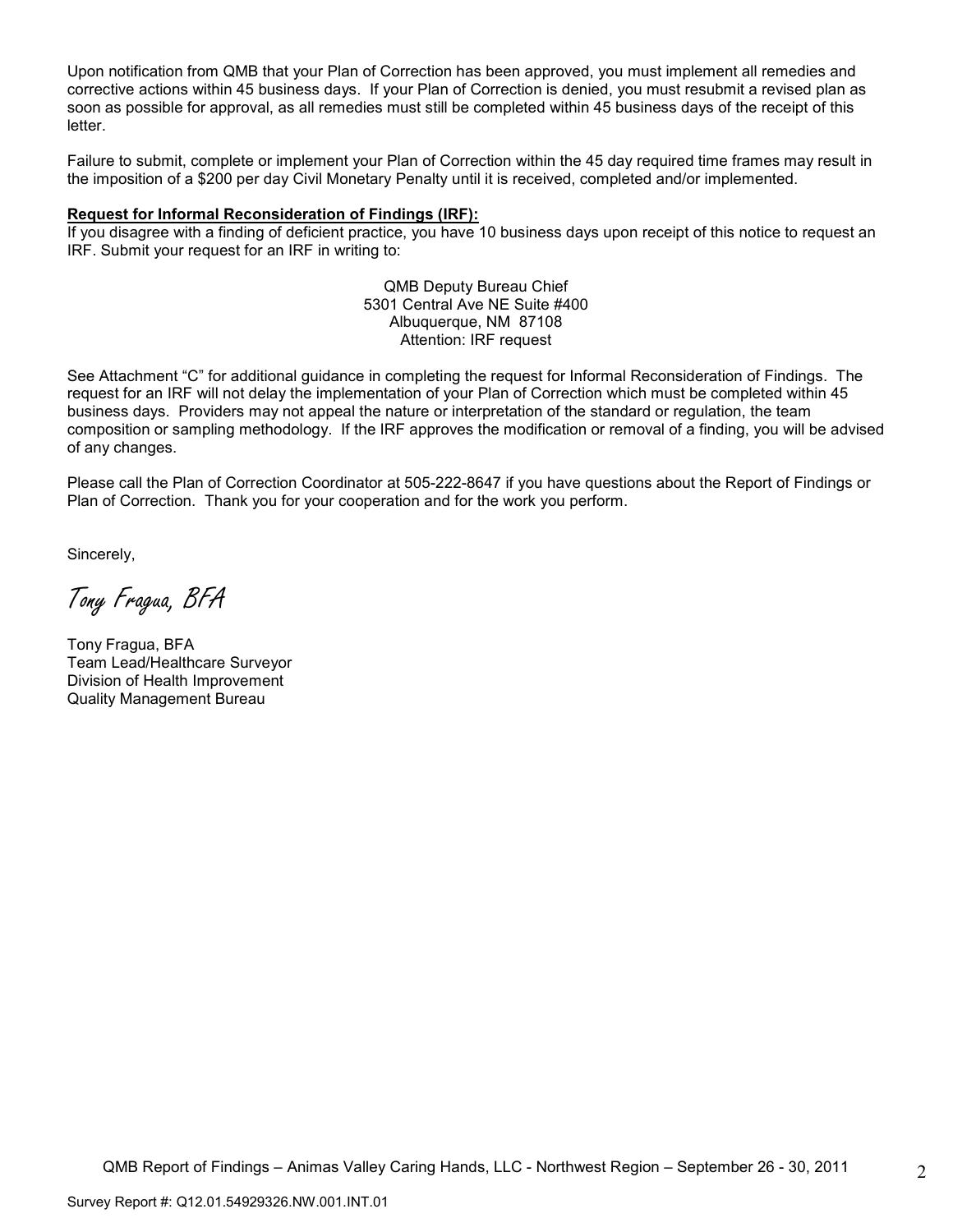| <b>Survey Process Employed:</b>            |                                                                                                                                                                                                                                                |                                                                                                                                                                                                                                                 |
|--------------------------------------------|------------------------------------------------------------------------------------------------------------------------------------------------------------------------------------------------------------------------------------------------|-------------------------------------------------------------------------------------------------------------------------------------------------------------------------------------------------------------------------------------------------|
| <b>Entrance Conference Date:</b>           | September 26, 2011                                                                                                                                                                                                                             |                                                                                                                                                                                                                                                 |
| Present:                                   |                                                                                                                                                                                                                                                | <b>Animas Valley Caring Hands, LLC</b><br>Lindsey McDonald, Owner/Administrator                                                                                                                                                                 |
|                                            | DOH/DHI/QMB                                                                                                                                                                                                                                    | Tony Fragua, BFA, Team Lead/Healthcare Surveyor                                                                                                                                                                                                 |
|                                            | <b>DDSD - NW Regional Office</b>                                                                                                                                                                                                               | Cathy Saxton, Case Management Coordinator                                                                                                                                                                                                       |
| <b>Exit Conference Date:</b>               | September 28, 2011                                                                                                                                                                                                                             |                                                                                                                                                                                                                                                 |
| Present:                                   |                                                                                                                                                                                                                                                | <b>Animas Valley Caring Hands, LLC</b><br>James McDonald, Executive Director<br>Lindsey McDonald, Owner/Administrator                                                                                                                           |
|                                            | <b>DOH/DHI/QMB</b>                                                                                                                                                                                                                             | Tony Fragua, BFA, Team Lead/Healthcare Surveyor                                                                                                                                                                                                 |
|                                            | <b>DDSD - NW Regional Office</b>                                                                                                                                                                                                               | Cathy Saxton, Case Management Coordinator                                                                                                                                                                                                       |
| <b>Total Homes Visited</b>                 | Number:                                                                                                                                                                                                                                        | 5                                                                                                                                                                                                                                               |
| <b>Family Homes Visited</b><br>❖           | Number:                                                                                                                                                                                                                                        | 5                                                                                                                                                                                                                                               |
| <b>Administrative Locations Visited</b>    | Number:                                                                                                                                                                                                                                        | 1                                                                                                                                                                                                                                               |
| <b>Total Sample Size</b>                   | Number:                                                                                                                                                                                                                                        | 5<br>0 - Jackson Class Members<br>5 - Non-Jackson Class Members<br>5 - Family Living<br>4 - Adult Habilitation<br>2 - Community Access                                                                                                          |
| Persons Served Interviewed                 | Number:                                                                                                                                                                                                                                        | 4 (1 individual was not available during the on-site<br>visit)                                                                                                                                                                                  |
| Person Served Records Reviewed             | Number:                                                                                                                                                                                                                                        | 5                                                                                                                                                                                                                                               |
| Direct Service Professionals Interviewed   | Number:                                                                                                                                                                                                                                        | 8                                                                                                                                                                                                                                               |
| Direct Service Professionals Record Review | Number:                                                                                                                                                                                                                                        | 21                                                                                                                                                                                                                                              |
| Service Coordinator Record Review          | Number:                                                                                                                                                                                                                                        | 1                                                                                                                                                                                                                                               |
| <b>Administrative Files Reviewed</b>       | <b>Billing Records</b><br>٠<br><b>Medical Records</b><br>$\bullet$<br><b>Personnel Files</b><br>$\bullet$<br><b>Training Records</b><br>$\bullet$<br>$\bullet$<br>$\bullet$<br>$\bullet$<br>$\bullet$<br><b>Evacuation Drills</b><br>$\bullet$ | <b>Incident Management Records</b><br>Agency Policy and Procedure<br><b>Caregiver Criminal History Screening Records</b><br><b>Employee Abuse Registry</b><br>Human Rights Notes and/or Meeting Minutes<br>Quality Assurance / Improvement Plan |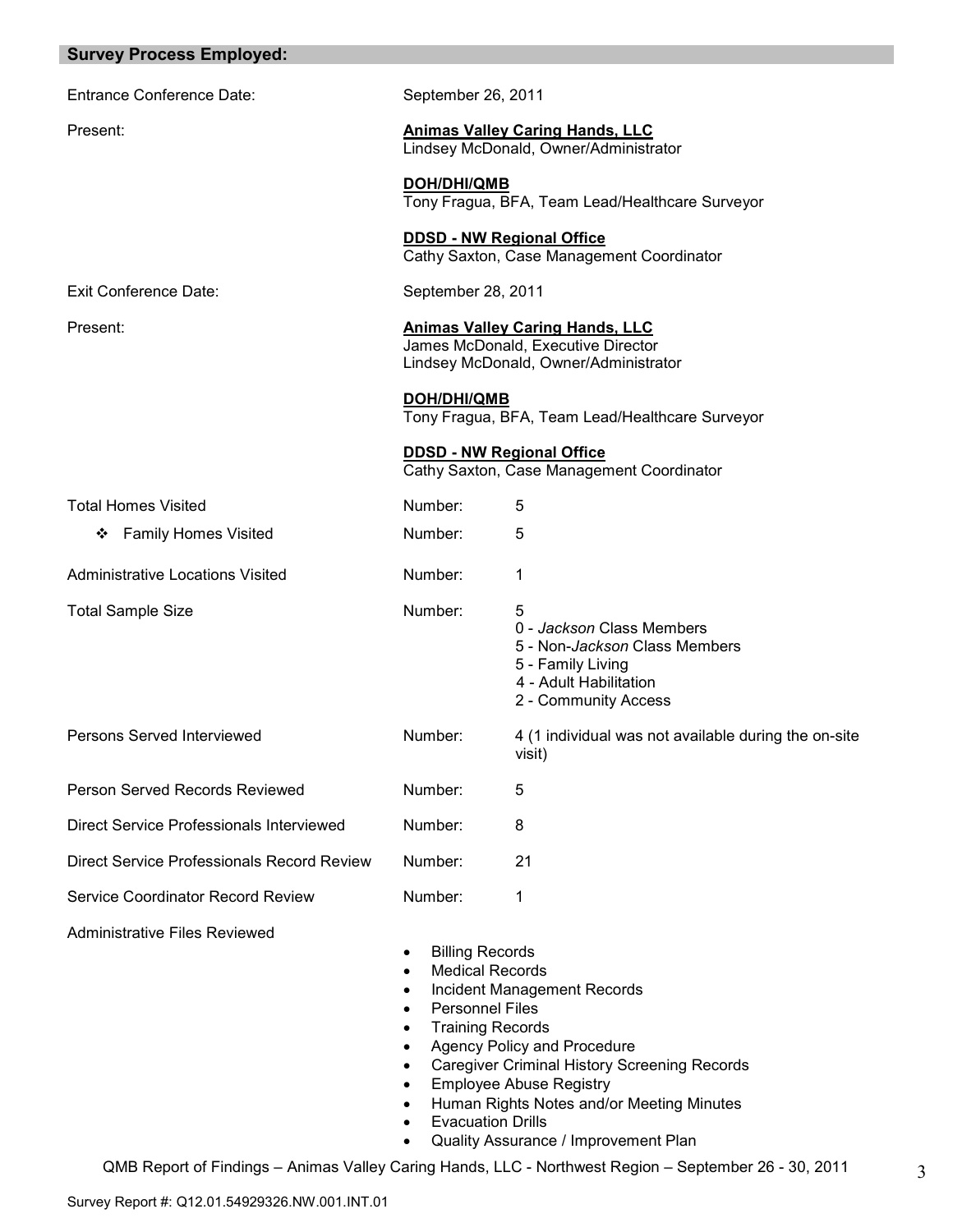#### CC: Distribution List: DOH - Division of Health Improvement

- DOH Developmental Disabilities Supports Division
	- DOH Office of Internal Audit
	- HSD Medical Assistance Division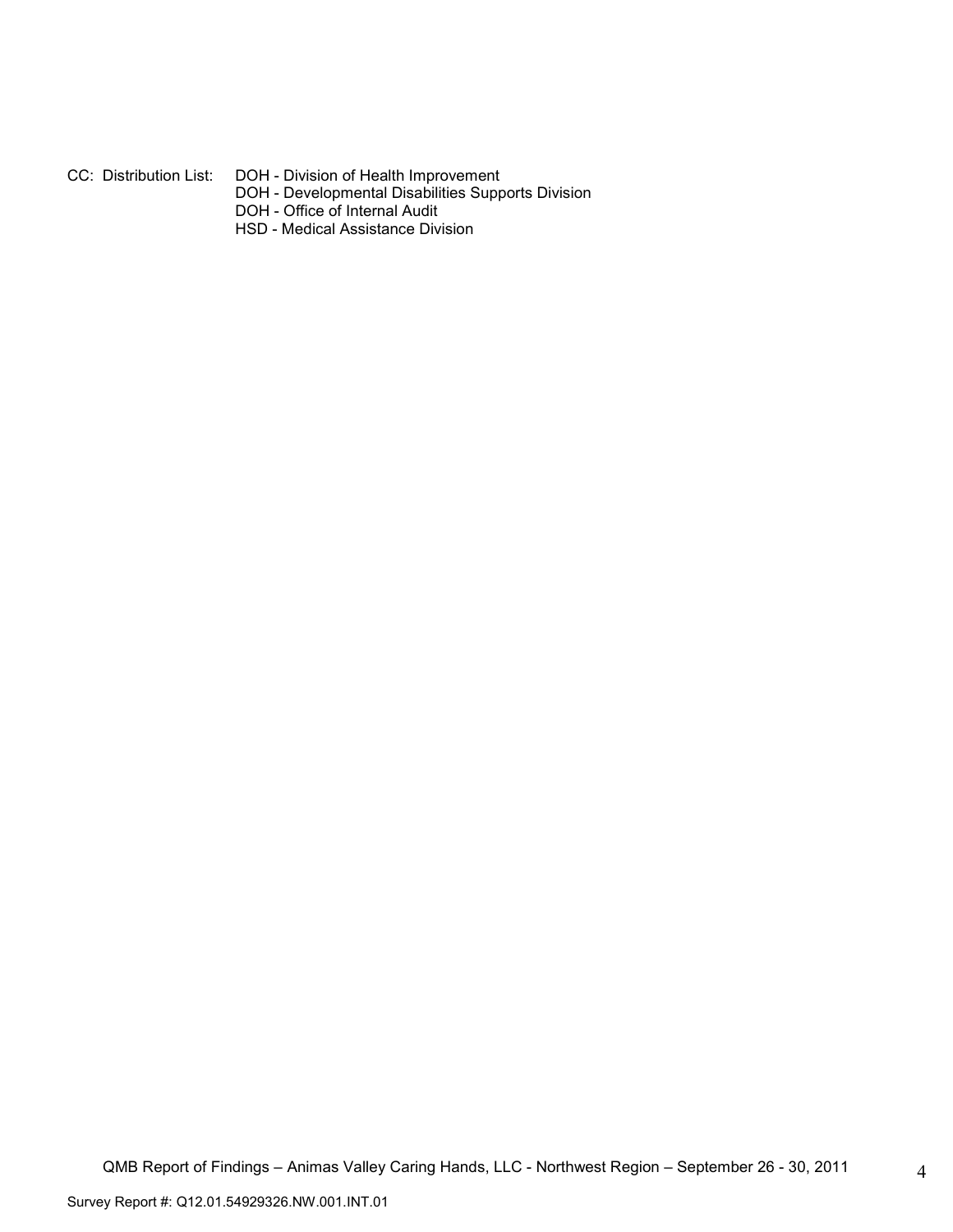### **Attachment A**

# **Provider Instructions for Completing the QMB Plan of Correction (POC) Process**

## *Introduction:*

After a QMB Compliance Review, your QMB Report of Findings will be sent to you via US mail.

Each provider must develop and implement a Plan of Correction (POC) that identifies specific quality assurance and quality improvement activities the agency will implement to correct deficiencies and prevent continued non compliance.

Agencies must submit their Plan of Correction within 10 business days from the date you receive the QMB Report of Findings. (Providers who do not submit a POC within 10 days will be referred to the Internal Review Committee [IRC] for sanctions).

If you have questions about the Plan of Correction process, call the QMB Plan of Correction Coordinator at 505-222-8647 or email at George.Perrault@state.nm.us. Requests for technical assistance must be requested through your DDSD Regional Office.

If you wish to dispute a finding on the official Report of Findings, you must file an Informal Reconsideration of Findings (IRF) request within ten (10) days of receiving your report. The POC process cannot resolve disputes regarding findings. Please note that you must still submit a POC for findings that are in question (see Attachment "C").

## *Instructions for Completing Agency POC:*

### *Required Content*

Your Plan of Correction should provide a step-by-step description of the methods to correct each deficient practice to prevent recurrence and information that ensures the regulation cited is in compliance. The remedies noted in your POC are expected to be added to your Agency's required, annual Quality Assurance Plan. (see page 3, DDW standards, effective; April 1, 2007, Chapter 1, Section I Continuous Quality Management System)

If a deficiency has already been corrected, the plan should state how it was corrected, the completion date (date the correction was accomplished), and how possible recurrence of the deficiency will be prevented.

The Plan of Correction you submit needs to address *each deficiency* in the two right hand columns with:

- 1. How the corrective action will be accomplished for all cited deficiencies in the report of findings;
- 2. How your Agency will identify all other individuals having the potential to be affected by the same deficient practice;
- 3. What measures will be put into place or what systemic changes will be made to ensure that the deficient practice will not reoccur and corrective action is sustained;
- 4. How your Agency plans to monitor corrective actions utilizing its continuous Quality Assurance/Quality Improvement Plan to assure solutions in the plan of correction are achieved and sustained, including (if appropriate):
	- Details about how and when Consumer, Personnel and Residential files are audited by Agency personnel to ensure they contain required documents;
	- Information about how Medication Administration Records are reviewed to verify they contain all required information before they are distributed, as they are being used, and after they are completed;
	- Your processes for ensuring that all staff are trained in Core Competencies, Incident Reporting, and Individual-Specific service requirements, etc;
	- How accuracy in Billing documentation is assured;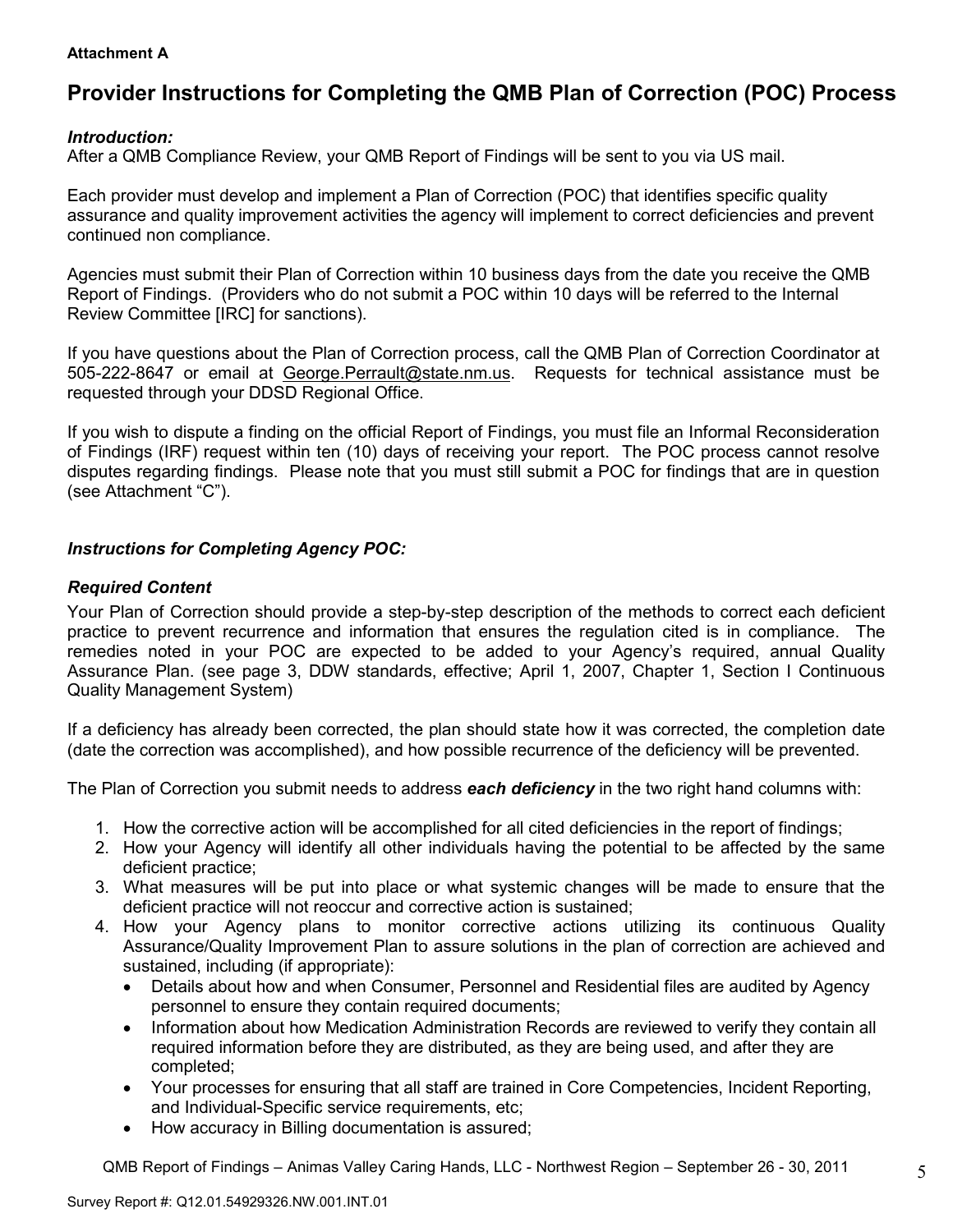- How health, safety is assured;
- For Case Management Providers, how ISPs are reviewed to verify they meet requirements, how the timeliness of LOC packet submissions and consumer visits are tracked;
- Your process for gathering, analyzing and responding to Quality data, and
- Details about Quality Targets in various areas, current status, Root Cause Analyses about why Targets were not met, and remedies implemented.
- 5. The individual's title responsible for the Plan of Correction and completion date.

*Note:* **Instruction or in-service of staff alone may not be a sufficient plan of correction.** This is a good first step toward correction, but additional steps should be taken to ensure the deficiency is corrected and will not recur.

## *Completion Dates*

The plan of correction must include a **completion date** (entered in the far right-hand column). Be sure the date is **realistic** in the amount of time your Agency will need to correct the deficiency; not to exceed 45 days.

Direct care issues should be corrected immediately and monitored appropriately. Some deficiencies may require a staged plan to accomplish total correction. Deficiencies requiring replacement of equipment, etc., may require more time to accomplish correction but should show reasonable time frames.

## *Plan of Correction Submission Requirements*

- 1. Your Plan of Correction must be completed on the official QMB Survey Report of Findings/Plan of Correction Form and received by QMB within ten (10) business days from the date you received the report of findings.
- 2. If you have questions about the POC process, call the POC Coordinator, George Perrault at 505-222- 8647 for assistance.
- 3. For Technical Assistance (TA) in developing or implementing your POC, contact your local DDSD Regional Office.
- 4. Submit your POC to George Perrault, POC Coordinator in any of the following ways:
	- a. Electronically at George.Perrault@state.nm.us
	- b. Faxed to 505-222-8661, or
	- c. Mailed to QMB, 5301 Central Avenue SW, Suite 400, Albuquerque, NM 87108
- 5. Do not send supporting documentation to QMB until after your POC has been approved by QMB.
- 6. QMB will notify you when your POC has been "approve" or "denied."
	- a. Whether your POC is "approved," or "denied," you will have a maximum of 45 business days from the date of receipt of your Report of Findings to correct all survey deficiencies.
	- b. If your POC is "Denied" it must be revised and resubmitted as soon as possible, as the 45 business day limit is in effect.
	- c. If your POC is "Denied" a second time your agency may be referred to the Internal Review **Committee.**
	- d. You will receive written confirmation that your POC has been approved by QMB and a final deadline for completion of your POC.
- 7. Failure to submit your POC within 10 days without prior approval of an extension by QMB will result in a referral to the Internal Review Committee and the possible implementation of monetary penalties and/or sanctions.
- 8. Revisions, Modifications or Extensions to your Plan of Correction (post QMB approval) must be made in writing and submitted to the Plan of Correction Coordinator at QMB, prior to the due date and are approved on a case-by-case basis. No changes may be made to your POC or the timeframes for implementation without written approval of the POC Coordinator.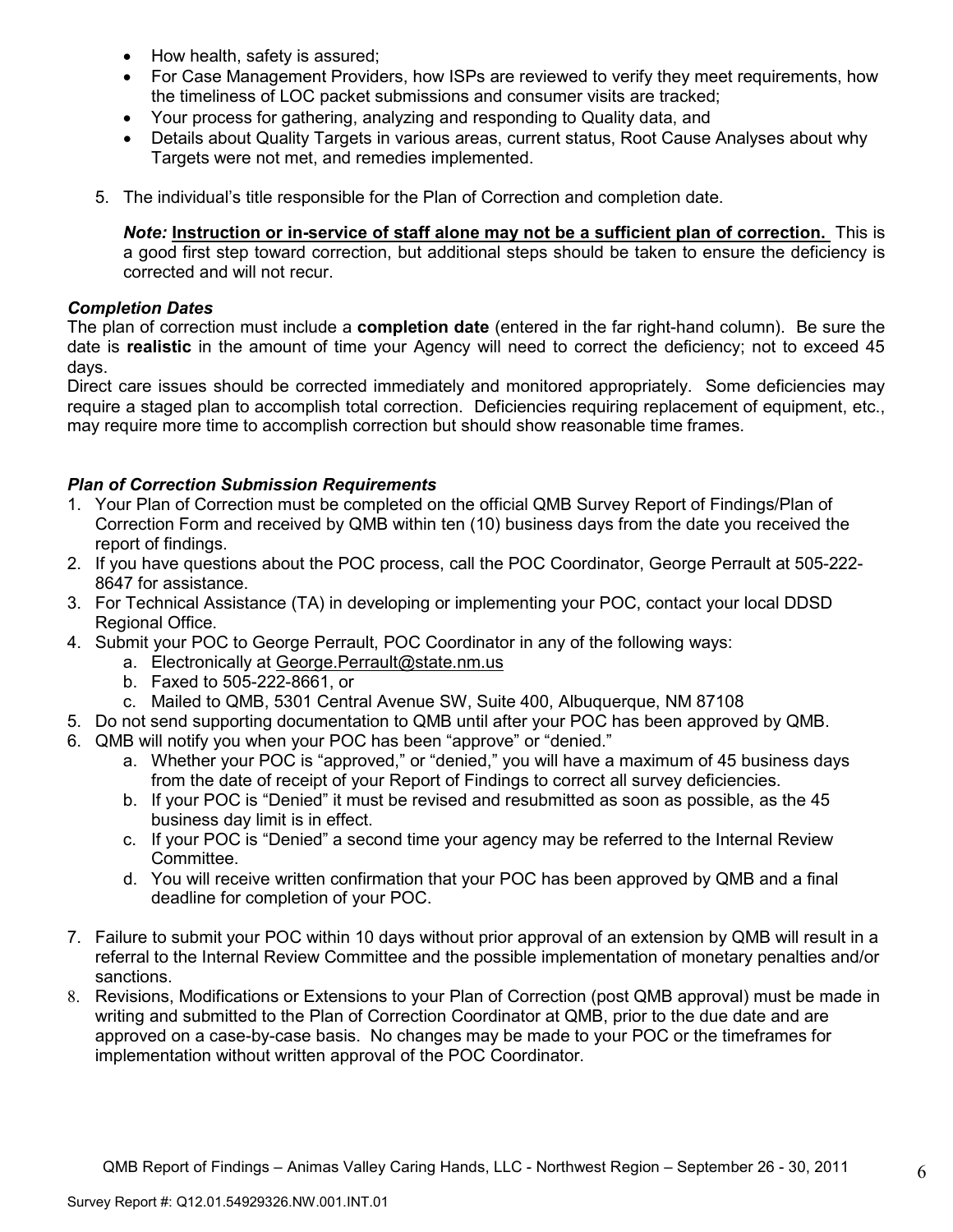## *POC Document Submission Requirements*

Once your POC has been approved by the QMB Plan of Correction Coordinator you must submit copies of documents as evidence that all deficiencies have been corrected, as follows.

- 1. Your internal documents are due within a *maximum* of 45 business days of receipt of your Report of Findings.
- 2. You may submit your documents by postal mail, fax, or electronically on disc or scanned and attached to e-mails.
- 3. All submitted documents *must be annotated*: please be sure the tag numbers and Identification numbers are indicated on each document submitted. Documents which are not annotated with the Tag number and Identification number may not be accepted.
- 4. Do not submit original documents; hard copies or scanned and electronically submitted copies are fine. Originals must be maintained in the agency file(s) per DDSD Standards.
- 5. In lieu of some documents, you may submit copies of file or home audit forms that clearly indicate cited deficiencies have been corrected, other attestations of correction must be approved by the Plan of Correction Coordinator prior to their submission.
- 6. For billing deficiencies, you must submit:
	- a. Evidence of an internal audit of billing documentation for a sample of individuals and timeframes;
	- b. Copies of "void and adjust" forms submitted to correct all over-billed or unjustified units billed identified during your internal audit.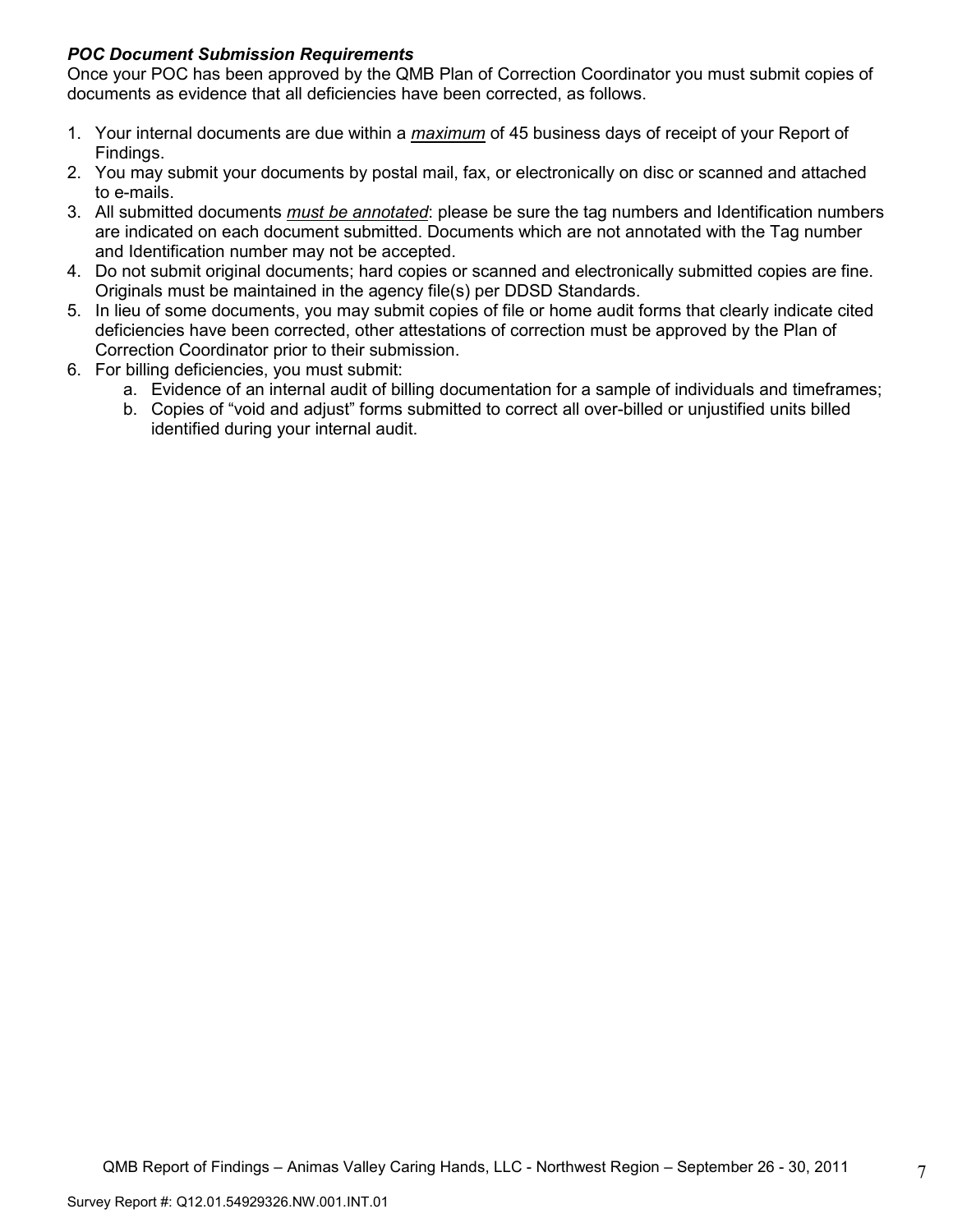Each deficiency in your Report of Findings is scored on a Scope and Severity Scale. The culmination of each deficiency's Scope and Severity is used to determine degree of compliance to standards and regulations and level of QMB Compliance Determination.

|                 |                                |                                                             |                                  | <b>SCOPE</b>                    |                                             |
|-----------------|--------------------------------|-------------------------------------------------------------|----------------------------------|---------------------------------|---------------------------------------------|
|                 |                                |                                                             | <b>Isolated</b><br>$01\% - 15\%$ | <b>Pattern</b><br>$16\% - 79\%$ | <b>Widespread</b><br>$80\% - 100\%$         |
|                 | High Impact                    | Immediate Jeopardy to<br>individual health and or<br>safety | J.                               | $K_{\cdot}$                     | L.                                          |
|                 |                                | <b>Actual harm</b>                                          | G.                               | н.                              | Ī.                                          |
| <b>SEVERITY</b> | <b>Medium</b><br><b>Impact</b> | No Actual Harm<br>Potential for more than                   | D.                               | Е.                              | $F.$ (3 or<br>more)                         |
|                 |                                | minimal harm                                                | $D.$ (2 or<br>less)              |                                 | $F.$ (no<br>conditions of<br>participation) |
|                 | Low<br>Impact                  | No Actual Harm<br>Minimal potential for<br>harm.            | А.                               | <b>B.</b>                       | C.                                          |

## **Scope and Severity Definitions:**

• Isolated:

A deficiency that is limited to 1% to 15% of the sample, usually impacting few individuals in the sample.

• Pattern:

A deficiency that impacts a number or group of individuals from 16% to 79% of the sample is defined as a pattern finding. Pattern findings suggest the need for system wide corrective actions.

• Widespread:

A deficiency that impacts most or all (80% to 100%) of the individuals in the sample is defined as widespread or pervasive. Widespread findings suggest the need for system wide corrective actions as well as the need to implement a Continuous Quality Improvement process to improve or build infrastructure. Widespread findings could be referred to the Internal Review Committee for review and possible actions or sanctions.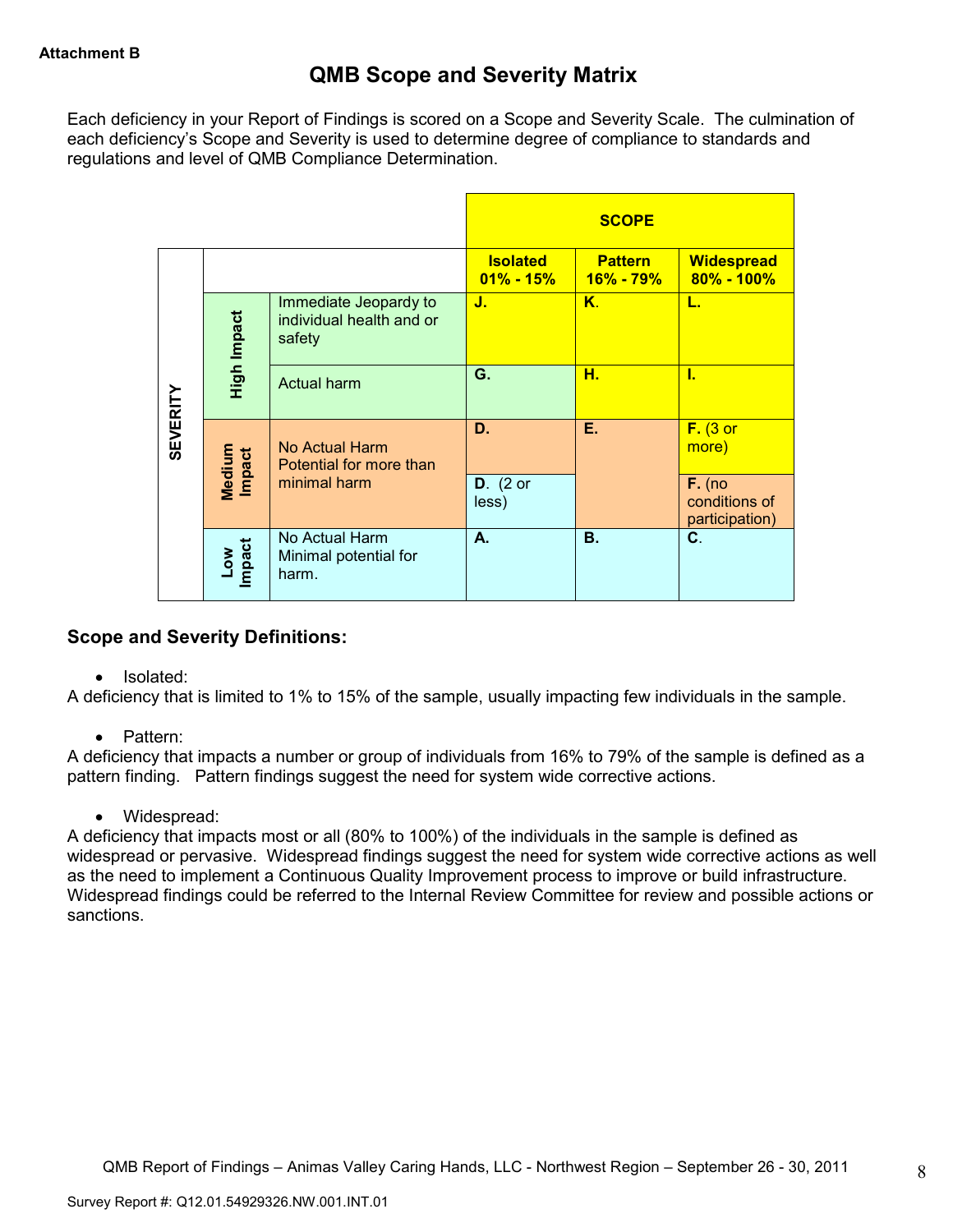# **QMB Determinations of Compliance**

• "Substantial Compliance with Conditions of Participation"

The QMB determination of "Substantial Compliance with Conditions of Participation" indicates that a provider is in substantial compliance with all 'Conditions of Participation' and other standards and regulations. The agency has obtained a level of compliance such that there is a minimal potential for harm to individuals' health and safety. To qualify for a determination of Substantial Compliance with Conditions of Participation, the provider must be in compliance with all Conditions of Participation.

• "Non-Compliance with Conditions of Participation"

The QMB determination of "Non-Compliance with Conditions of Participation" indicates that a provider is out of compliance with one (1) or more 'Conditions of Participation.' This non-compliance, if not corrected, is likely to result in a serious negative outcome or the potential for more than minimal harm to individuals' health and safety.

Providers receiving a repeat determination of 'Non-Compliance' may be referred by QMB to the Internal Review Committee (IRC) for consideration of remedies and possible actions.

• "Sub-Standard Compliance with Conditions of Participation":

The QMB determination of "Sub-Standard Compliance with Conditions of Participation" indicates a provider is significantly out of compliance with Conditions of Participation and/or has:

- Multiple findings of widespread non-compliance with any standard or regulation with a significant potential for more than minimal harm.
- Any finding of actual harm or Immediate Jeopardy.

Providers receiving a repeat determination of 'Substandard Compliance' will be referred by QMB to the Internal Review Committee (IRC) for consideration of remedies and possible actions.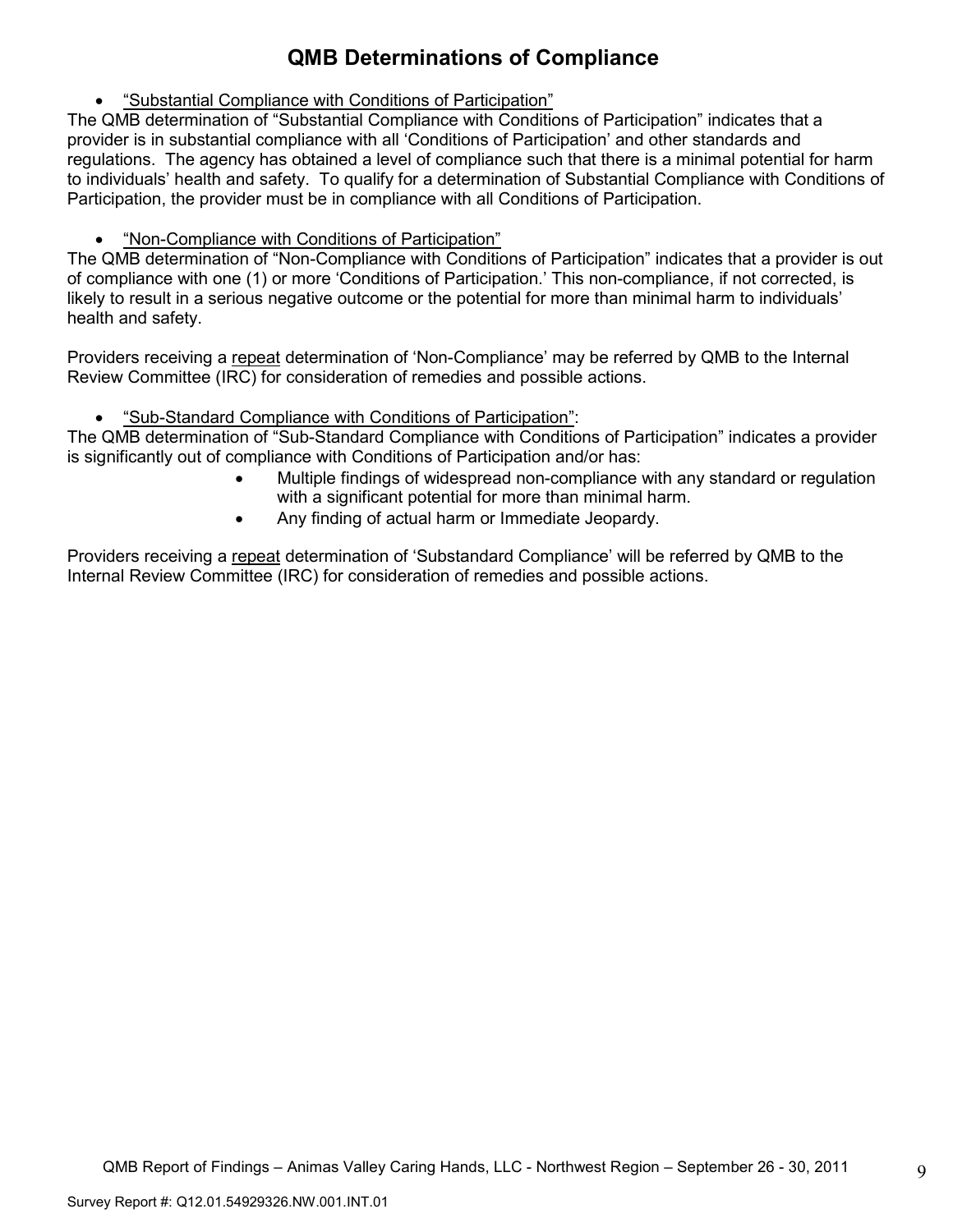# **Guidelines for the Provider Informal Reconsideration of Finding (IRF) Process**

### **Introduction:**

Throughout the QMB Survey process, surveyors are openly communicating with providers. Open communication means that surveyors have clarified issues and/or requested missing information before completing the review. Regardless, there may still be instances where the provider disagrees with a specific finding. Providers may use the following process to informally dispute a finding.

### **Instructions:**

- 1. The Informal Reconsideration of the Finding (IRF) request must be in writing to the QMB Deputy Bureau Chief **within 10 working days** of receipt of the final report.
- 2. The written request for an IRF must be completed on the QMB Request for Informal Reconsideration of Finding Form available on the QMB website: http://dhi.health.state.nm.us/qmb
- 3. The written request for an IRF must specify in detail the request for reconsideration and why the finding is inaccurate.
- 4. The IRF request must include all supporting documentation or evidence.

## **The following limitations apply to the IRF process:**

- The request for an IRF and all supporting evidence must be received within 10 days.
- Findings based on evidence requested during the survey and not provided may not be subject to reconsideration.
- The supporting documentation must be new evidence not previously reviewed or requested by the survey team.
- Providers must continue to complete their Plan of Correction during the IRF process
- Providers may not request an IRF to challenge the sampling methodology.
- Providers may not request an IRF based on disagreement with the nature of the standard or regulation.
- Providers may not request an IRF to challenge the team composition.
- Providers may not request an IRF to challenge the QMB compliance determination or the length of their DDSD provider contract.

A Provider forfeits the right to an IRF if the request is not made within 10 working days of receiving the report and/or does not include all supporting documentation or evidence to show compliance with the standards and regulations.

QMB has 30 working days to complete the review and notify the provider of the decision. The request will be reviewed by the IRF committee. The Provider will be notified in writing of the ruling; no face to face meeting will be conducted.

When a Provider requests that a finding be reconsidered, it does not stop or delay the Plan of Correction process. **Providers must continue to complete the Plan of Correction, including the finding in dispute regardless of the IRF status.** If a finding is removed or modified, it will be noted and removed or modified from the Report of Findings. It should be noted that in some cases a Plan of Correction may be completed prior to the IRF process being completed. The provider will be notified in writing on the decisions of the IRF committee.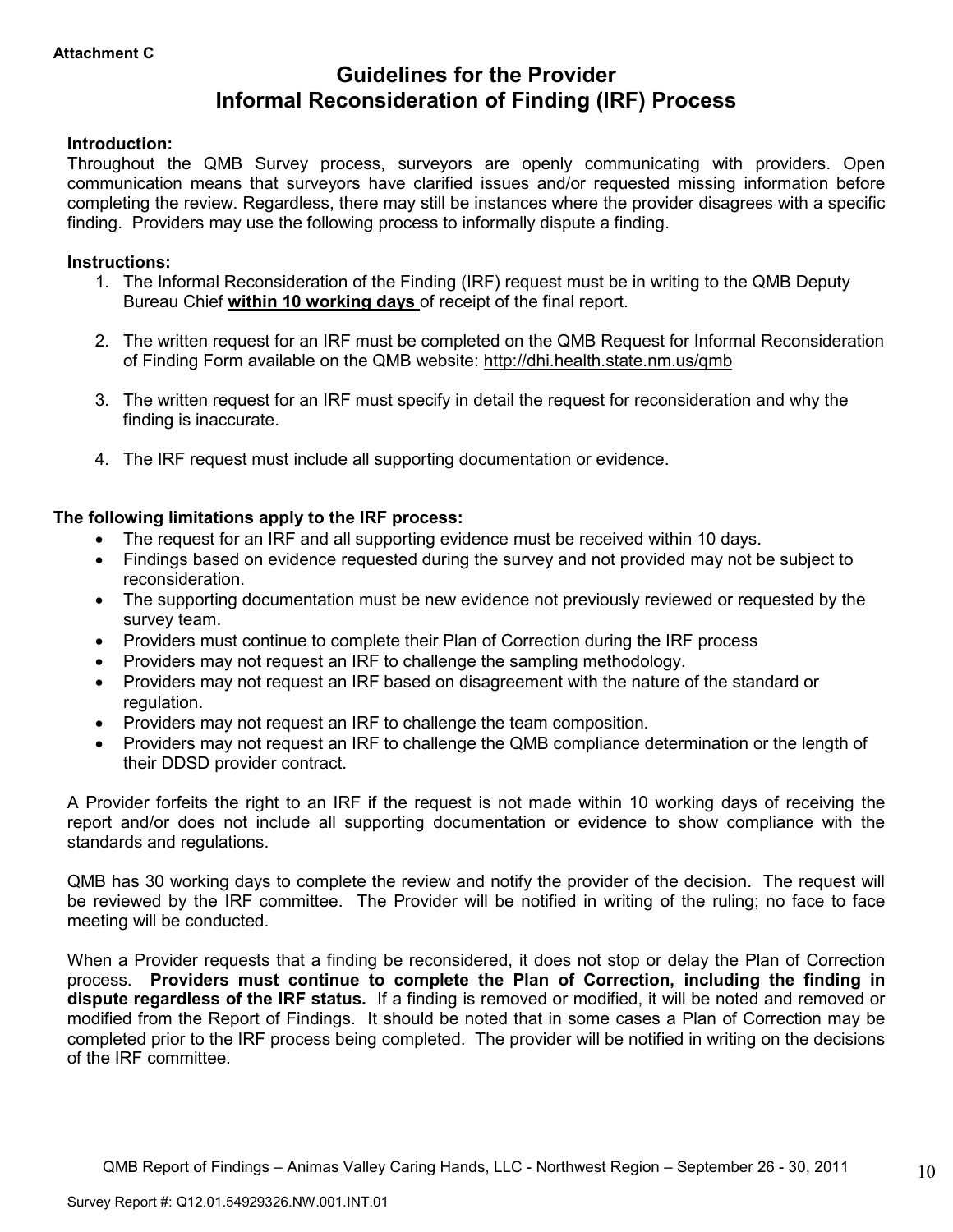| Agency:          | Animas Valley Caring Hands, LLC - Northwest Region                                             |
|------------------|------------------------------------------------------------------------------------------------|
| Program:         | Developmental Disabilities Waiver                                                              |
| Service:         | Community Living (Family Living) & Community Inclusion (Adult Habilitation & Community Access) |
| Monitoring Type: | <b>Initial Survey</b>                                                                          |
| Date of Survey:  | September 26 - 30, 2011                                                                        |

| <b>Standard of Care</b>                               | <b>Deficiency</b>                                  | <b>Agency Plan of Correction and</b>              | <b>Date</b> |
|-------------------------------------------------------|----------------------------------------------------|---------------------------------------------------|-------------|
|                                                       |                                                    | <b>Responsible Party</b>                          | <b>Due</b>  |
| Tag # 1A03 CQI System                                 | <b>Scope and Severity Rating: C</b>                |                                                   |             |
| Developmental Disabilities (DD) Waiver Service        | Based on record review, the Agency failed to       |                                                   |             |
| Standards effective 4/1/2007                          | develop and implement a Continuous Quality         |                                                   |             |
| <b>CHAPTER 1 I. PROVIDER AGENCY</b>                   | Management System.                                 |                                                   |             |
| <b>ENROLLMENT PROCESS</b>                             |                                                    |                                                   |             |
| I. Continuous Quality Management System:              | The Agency's Continuous Quality Improvement Plan   |                                                   |             |
| Prior to approval or renewal of a DD Waiver           | provided during the on-site survey (September 26 - |                                                   |             |
| Provider Agreement, the Provider Agency is            | 30, 2011) was not dated. No evidence was found     |                                                   |             |
| required to submit in writing the current Continuous  | indicating when the document had been created or   |                                                   |             |
| Quality Improvement Plan to the DOH for approval.     | updated.                                           |                                                   |             |
| In addition, on an annual basis DD Waiver Provider    |                                                    | Provider:                                         |             |
| Agencies shall develop or update and implement        |                                                    | In addition to stating the Plan of Correction for |             |
| the Continuous Quality Improvement Plan. The CQI      |                                                    | these findings above, also please provide your    |             |
| Plan shall be used to 1) discover strengths and       |                                                    | evidence of on-going Quality Assurance /          |             |
| challenges of the provider agency, as well as         |                                                    | Quality Improvement specific to this tag below    |             |
| strengths, and barriers individuals experience in     |                                                    | this line.                                        |             |
| receiving the quality, quantity, and meaningfulness   |                                                    |                                                   |             |
| of services that he or she desires; 2) build on       |                                                    |                                                   |             |
| strengths and remediate individual and provider       |                                                    |                                                   |             |
| level issues to improve the provider's service        |                                                    |                                                   |             |
| provision over time. At a minimum the CQI Plan        |                                                    |                                                   |             |
| shall address how the agency will collect, analyze,   |                                                    |                                                   |             |
| act on data and evaluate results related to:          |                                                    |                                                   |             |
| Individual access to needed services and<br>(1)       |                                                    |                                                   |             |
| supports;                                             |                                                    |                                                   |             |
| Effectiveness and timeliness of implementation<br>(2) |                                                    |                                                   |             |
| of Individualized Service Plans;                      |                                                    |                                                   |             |
| Trends in achievement of individual outcomes<br>(3)   |                                                    |                                                   |             |
| in the Individual Service Plans;                      |                                                    |                                                   |             |
| Trends in medication and medical incidents<br>(4)     |                                                    |                                                   |             |
| leading to adverse health events;                     |                                                    |                                                   |             |
| Trends in the adequacy of planning and<br>(5)         |                                                    |                                                   |             |
| coordination of healthcare supports at both           |                                                    |                                                   |             |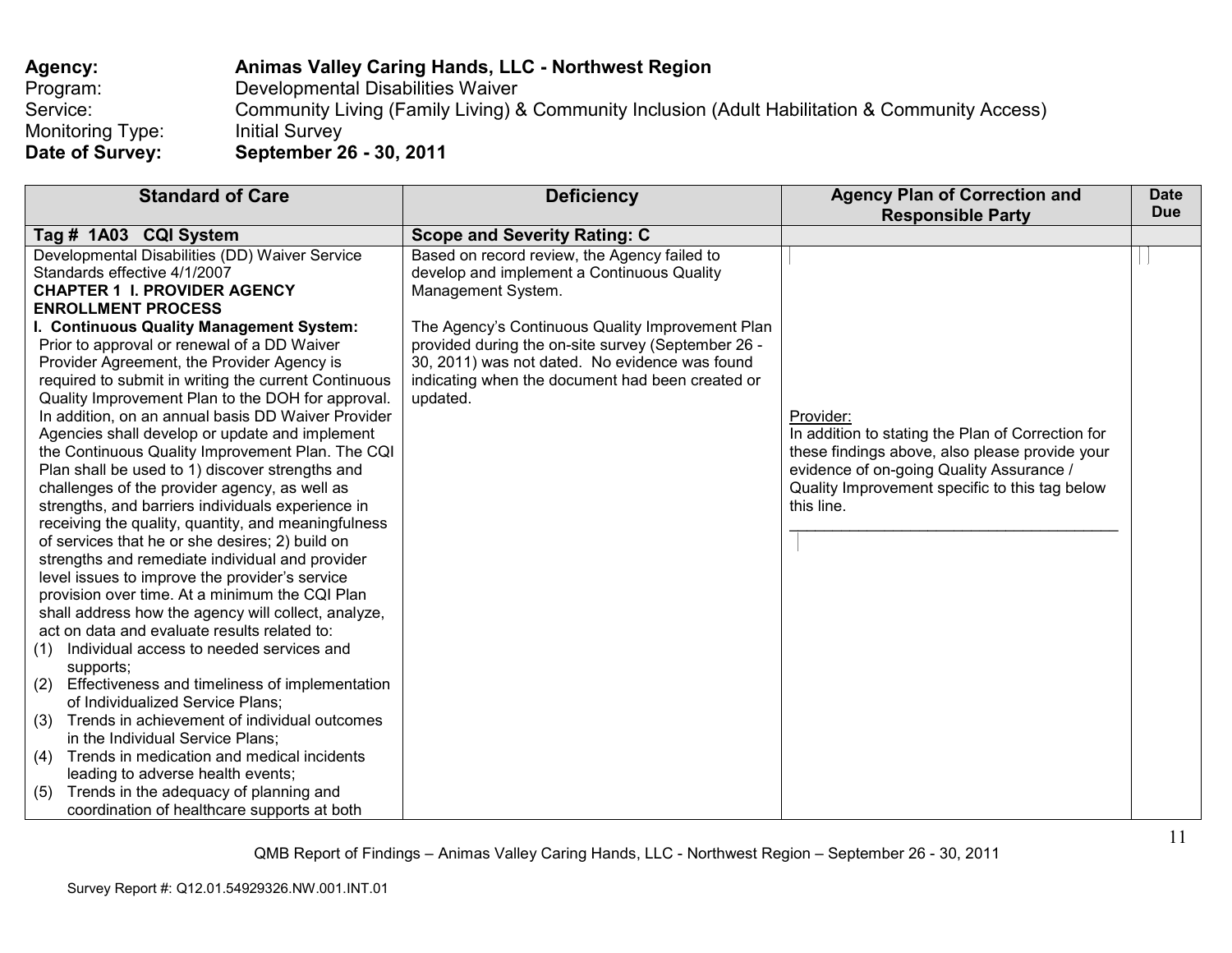| (6)<br>(7) | supervisory and direct support levels;<br>Quality and completeness documentation; and<br>Trends in individual and guardian satisfaction.                                                                                                                                                                                                                                                                                                                                                                                                                                                                                                                                                                                                                    |  |  |
|------------|-------------------------------------------------------------------------------------------------------------------------------------------------------------------------------------------------------------------------------------------------------------------------------------------------------------------------------------------------------------------------------------------------------------------------------------------------------------------------------------------------------------------------------------------------------------------------------------------------------------------------------------------------------------------------------------------------------------------------------------------------------------|--|--|
|            | 7.1.13.9 INCIDENT MANAGEMENT SYSTEM<br><b>REPORTING REQUIREMENTS FOR COMMUNITY</b><br><b>BASED SERVICE PROVIDERS:</b><br>E. Quality Improvement System for Community<br>Based Service Providers: The community based<br>service provider shall establish and implement a<br>quality improvement system for reviewing alleged<br>complaints and incidents. The incident management<br>system shall include written documentation of<br>corrective actions taken. The community based<br>service provider shall maintain documented<br>evidence that all alleged violations are thoroughly<br>investigated, and shall take all reasonable steps to<br>prevent further incidents. The community based<br>service provider shall provide the following internal |  |  |
| system:    | monitoring and facilitating quality improvement                                                                                                                                                                                                                                                                                                                                                                                                                                                                                                                                                                                                                                                                                                             |  |  |
| (1)        | community based service providers funded<br>through the long-term services division to<br>provide waiver services shall have current<br>incident management policy and procedures in<br>place, which comply with the department's                                                                                                                                                                                                                                                                                                                                                                                                                                                                                                                           |  |  |
| (2)        | current requirements;<br>community based service providers providing<br>developmental disabilities services must have<br>a designated incident management coordinator<br>in place;                                                                                                                                                                                                                                                                                                                                                                                                                                                                                                                                                                          |  |  |
| (4)        | community based service providers providing<br>developmental disabilities services must have<br>an incident management committee to address<br>internal and external incident reports for the<br>purpose of looking at internal root causes and<br>to take action on identified trends or issues.                                                                                                                                                                                                                                                                                                                                                                                                                                                           |  |  |
|            |                                                                                                                                                                                                                                                                                                                                                                                                                                                                                                                                                                                                                                                                                                                                                             |  |  |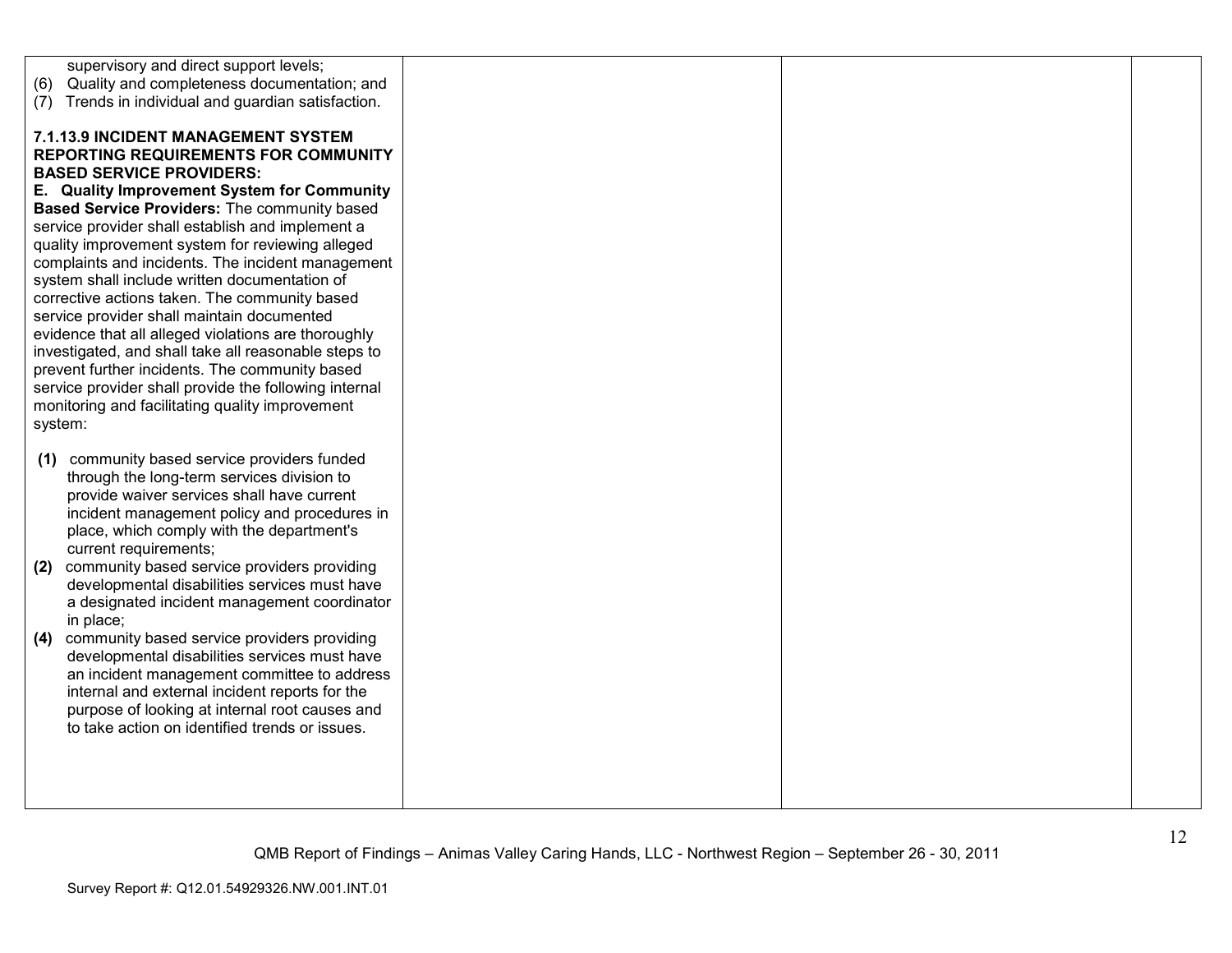| Tag # 1A08 Agency Case File<br>Developmental Disabilities (DD) Waiver Service<br>Standards effective 4/1/2007<br><b>CHAPTER 1 II. PROVIDER AGENCY</b><br><b>REQUIREMENTS:</b> The objective of these standards<br>is to establish Provider Agency policy, procedure<br>and reporting requirements for DD Medicaid Waiver<br>program. These requirements apply to all such<br>Provider Agency staff, whether directly employed or<br>subcontracting with the Provider Agency. Additional<br>Provider Agency requirements and personnel<br>qualifications may be applicable for specific service<br>standards.<br>D. Provider Agency Case File for the Individual:<br>All Provider Agencies shall maintain at the<br>administrative office a confidential case file for each<br>individual. Case records belong to the individual<br>receiving services and copies shall be provided to<br>the receiving agency whenever an individual<br>changes providers. The record must also be made<br>available for review when requested by DOH, HSD<br>or federal government representatives for oversight<br>purposes. The individual's case file shall include<br>the following requirements:<br>(1) Emergency contact information, including the<br>individual's address, telephone number, names<br>and telephone numbers of relatives, or guardian<br>or conservator, physician's name(s) and<br>telephone number(s), pharmacy name, address<br>and telephone number, and health plan if<br>appropriate;<br>(2) The individual's complete and current ISP, with<br>all supplemental plans specific to the individual,<br>and the most current completed Health<br>Assessment Tool (HAT); | <b>Scope and Severity Rating: A</b><br>Based on record review, the Agency failed to<br>maintain at the administrative office a confidential<br>case file for 1 of 5 individuals.<br>Review of the Agency individual case files found the<br>following items were not found, incomplete, and/or<br>not current:<br>• Occupational Therapy Plan (#5) | Provider:<br>In addition to stating the Plan of Correction for<br>these findings above, also please provide your<br>evidence of on-going Quality Assurance /<br>Quality Improvement specific to this tag below<br>this line. |  |
|--------------------------------------------------------------------------------------------------------------------------------------------------------------------------------------------------------------------------------------------------------------------------------------------------------------------------------------------------------------------------------------------------------------------------------------------------------------------------------------------------------------------------------------------------------------------------------------------------------------------------------------------------------------------------------------------------------------------------------------------------------------------------------------------------------------------------------------------------------------------------------------------------------------------------------------------------------------------------------------------------------------------------------------------------------------------------------------------------------------------------------------------------------------------------------------------------------------------------------------------------------------------------------------------------------------------------------------------------------------------------------------------------------------------------------------------------------------------------------------------------------------------------------------------------------------------------------------------------------------------------------------------------------------------------------------|----------------------------------------------------------------------------------------------------------------------------------------------------------------------------------------------------------------------------------------------------------------------------------------------------------------------------------------------------|------------------------------------------------------------------------------------------------------------------------------------------------------------------------------------------------------------------------------|--|
|                                                                                                                                                                                                                                                                                                                                                                                                                                                                                                                                                                                                                                                                                                                                                                                                                                                                                                                                                                                                                                                                                                                                                                                                                                                                                                                                                                                                                                                                                                                                                                                                                                                                                      |                                                                                                                                                                                                                                                                                                                                                    |                                                                                                                                                                                                                              |  |
| (3) Progress notes and other service delivery<br>documentation:<br>(4) Crisis Prevention/Intervention Plans, if there are<br>any for the individual;                                                                                                                                                                                                                                                                                                                                                                                                                                                                                                                                                                                                                                                                                                                                                                                                                                                                                                                                                                                                                                                                                                                                                                                                                                                                                                                                                                                                                                                                                                                                 |                                                                                                                                                                                                                                                                                                                                                    |                                                                                                                                                                                                                              |  |
| (5) A medical history, which shall include at least<br>demographic data, current and past medical<br>diagnoses including the cause (if known) of the                                                                                                                                                                                                                                                                                                                                                                                                                                                                                                                                                                                                                                                                                                                                                                                                                                                                                                                                                                                                                                                                                                                                                                                                                                                                                                                                                                                                                                                                                                                                 |                                                                                                                                                                                                                                                                                                                                                    |                                                                                                                                                                                                                              |  |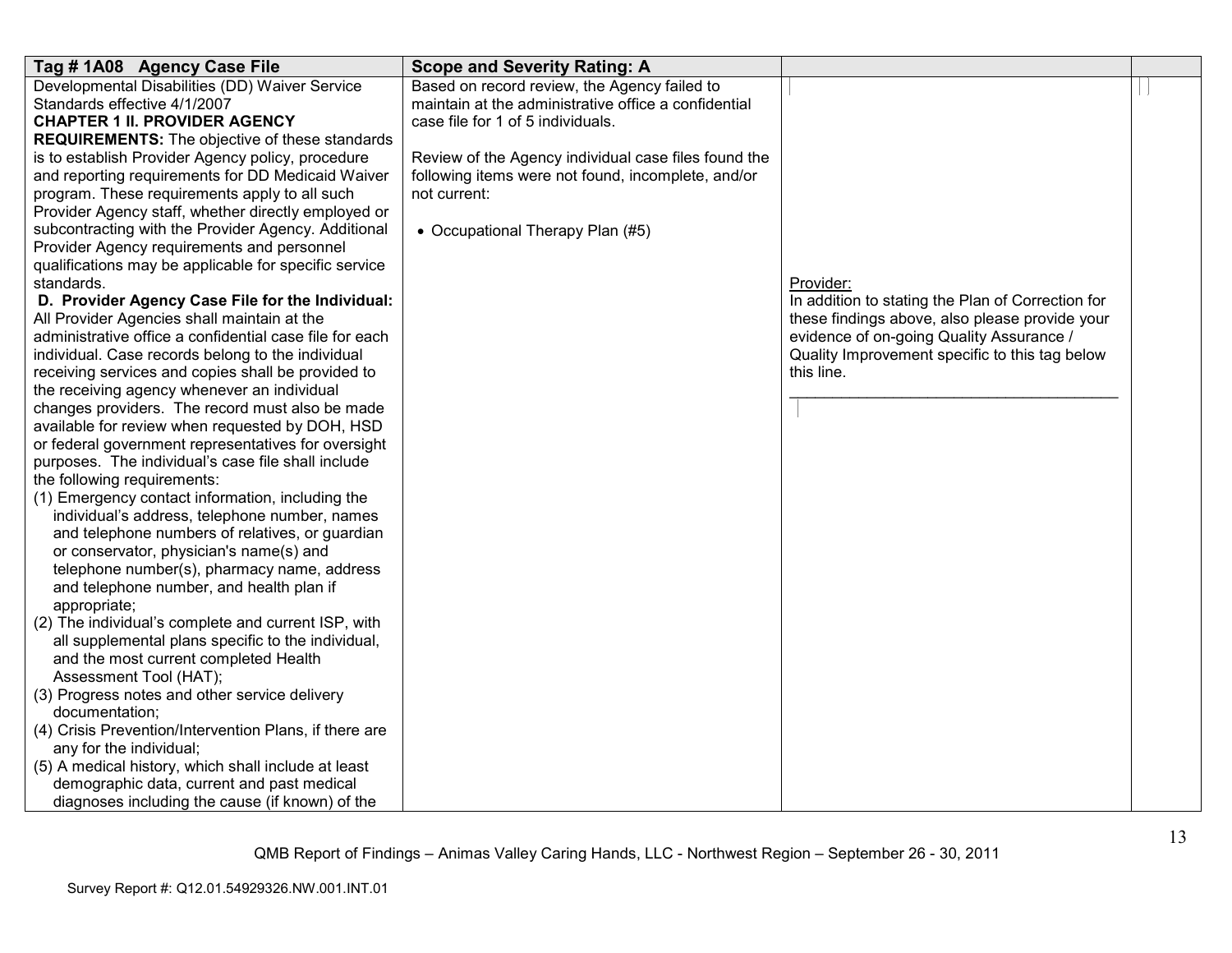| developmental disability, psychiatric diagnoses,    |  |  |
|-----------------------------------------------------|--|--|
| allergies (food, environmental, medications),       |  |  |
| immunizations, and most recent physical exam;       |  |  |
| (6) When applicable, transition plans completed for |  |  |
| individuals at the time of discharge from Fort      |  |  |
| Stanton Hospital or Los Lunas Hospital and          |  |  |
| Training School; and                                |  |  |
| (7) Case records belong to the individual receiving |  |  |
| services and copies shall be provided to the        |  |  |
| individual upon request.                            |  |  |
| (8) The receiving Provider Agency shall be provided |  |  |
| at a minimum the following records whenever an      |  |  |
| individual changes provider agencies:               |  |  |
| (a) Complete file for the past 12 months;           |  |  |
| (b) ISP and quarterly reports from the current      |  |  |
| and prior ISP year;                                 |  |  |
| (c) Intake information from original admission to   |  |  |
| services; and                                       |  |  |
| (d) When applicable, the Individual Transition      |  |  |
| Plan at the time of discharge from Los Lunas        |  |  |
| Hospital and Training School or Ft. Stanton         |  |  |
| Hospital.                                           |  |  |
|                                                     |  |  |
|                                                     |  |  |
| NMAC 8.302.1.17 RECORD KEEPING AND                  |  |  |
| <b>DOCUMENTATION REQUIREMENTS: A provider</b>       |  |  |
| must maintain all the records necessary to fully    |  |  |
| disclose the nature, quality, amount and medical    |  |  |
| necessity of services furnished to an eligible      |  |  |
| recipient who is currently receiving or who has     |  |  |
| received services in the past.                      |  |  |
| B. Documentation of test results: Results of tests  |  |  |
| and services must be documented, which includes     |  |  |
| results of laboratory and radiology procedures or   |  |  |
| progress following therapy or treatment.            |  |  |
|                                                     |  |  |
|                                                     |  |  |
|                                                     |  |  |
|                                                     |  |  |
|                                                     |  |  |
|                                                     |  |  |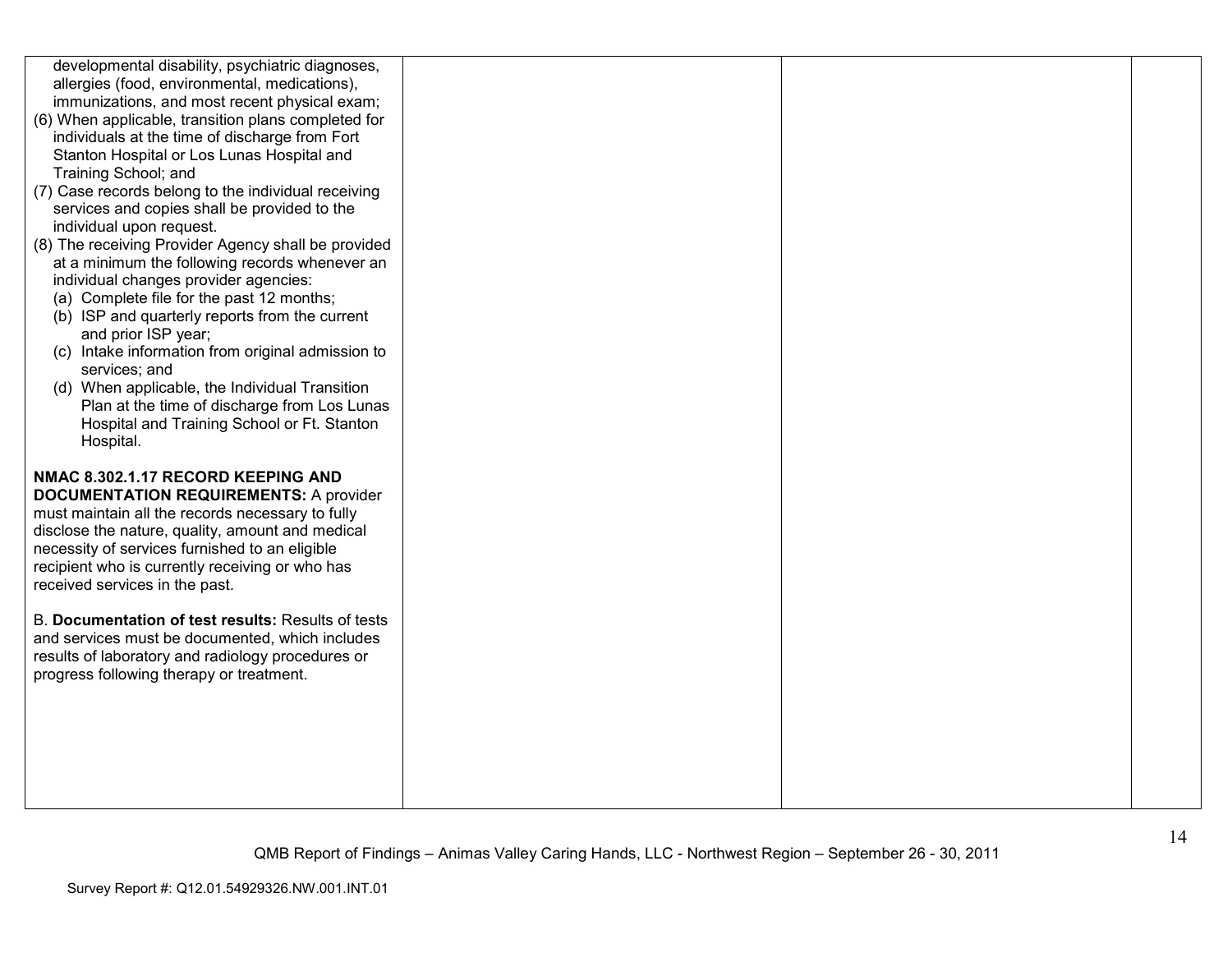| Tag # 1A09 Medication Delivery (MAR) -                                                                                                                                                                                                                                                                                                                                                                                                                                                                     | <b>Scope and Severity Rating: E</b>                                                                                                                                                                                                                                                                                    |                                                                                                                                                            |  |
|------------------------------------------------------------------------------------------------------------------------------------------------------------------------------------------------------------------------------------------------------------------------------------------------------------------------------------------------------------------------------------------------------------------------------------------------------------------------------------------------------------|------------------------------------------------------------------------------------------------------------------------------------------------------------------------------------------------------------------------------------------------------------------------------------------------------------------------|------------------------------------------------------------------------------------------------------------------------------------------------------------|--|
| <b>Routine Medication</b>                                                                                                                                                                                                                                                                                                                                                                                                                                                                                  |                                                                                                                                                                                                                                                                                                                        |                                                                                                                                                            |  |
| Developmental Disabilities (DD) Waiver Service<br>Standards effective 4/1/2007<br><b>CHAPTER 1 II. PROVIDER AGENCY</b>                                                                                                                                                                                                                                                                                                                                                                                     | Medication Administration Records (MAR) were<br>reviewed for the months of June, July & September<br>2011.                                                                                                                                                                                                             |                                                                                                                                                            |  |
| <b>REQUIREMENTS:</b> The objective of these standards<br>is to establish Provider Agency policy, procedure<br>and reporting requirements for DD Medicaid Waiver<br>program. These requirements apply to all such<br>Provider Agency staff, whether directly employed or<br>subcontracting with the Provider Agency. Additional<br>Provider Agency requirements and personnel<br>qualifications may be applicable for specific service<br>standards.<br>Ε.<br><b>Medication Delivery: Provider Agencies</b> | Based on record review, 3 of 4 individuals had<br>Medication Administration Records, which contained<br>missing medications entries and/or other errors:<br>Individual #2<br><b>June 2011</b><br>During on-site survey Physician Orders were<br>requested. As of 9/30/2011, Physician Orders had<br>not been provided. | Provider:<br>In addition to stating the Plan of Correction for                                                                                             |  |
| that provide Community Living, Community<br>Inclusion or Private Duty Nursing services shall<br>have written policies and procedures regarding<br>medication(s) delivery and tracking and reporting of<br>medication errors in accordance with DDSD<br>Medication Assessment and Delivery Policy and                                                                                                                                                                                                       | <b>July 2011</b><br>During on-site survey Physician Orders were<br>requested. As of 9/30/2011, Physician Orders had<br>not been provided.<br>Individual #3                                                                                                                                                             | these findings above, also please provide your<br>evidence of on-going Quality Assurance /<br>Quality Improvement specific to this tag below<br>this line. |  |
| Procedures, the Board of Nursing Rules and Board<br>of Pharmacy standards and regulations.                                                                                                                                                                                                                                                                                                                                                                                                                 | <b>June 2011</b><br>Medication Administration Records did not                                                                                                                                                                                                                                                          |                                                                                                                                                            |  |
| (2) When required by the DDSD Medication<br>Assessment and Delivery Policy, Medication<br>Administration Records (MAR) shall be maintained<br>and include:                                                                                                                                                                                                                                                                                                                                                 | contain the route of administration for the<br>following medications:<br>• Buproprion 100mg (1 time daily)                                                                                                                                                                                                             |                                                                                                                                                            |  |
| (a) The name of the individual, a transcription of<br>the physician's written or licensed health care<br>provider's prescription including the brand<br>and generic name of the medication,<br>diagnosis for which the medication is                                                                                                                                                                                                                                                                       | • Metamucil Powder (1 time daily)<br>• Vitamin D3 2,000U(1 time daily) (Winter Months<br>Only)                                                                                                                                                                                                                         |                                                                                                                                                            |  |
| prescribed;<br>(b) Prescribed dosage, frequency and                                                                                                                                                                                                                                                                                                                                                                                                                                                        | • Prenaplus (1 time daily)                                                                                                                                                                                                                                                                                             |                                                                                                                                                            |  |
| method/route of administration, times and<br>dates of administration;<br>(c) Initials of the individual administering or                                                                                                                                                                                                                                                                                                                                                                                   | • Flovent 220mcg (2 times daily)                                                                                                                                                                                                                                                                                       |                                                                                                                                                            |  |
| assisting with the medication;<br>(d) Explanation of any medication irregularity;                                                                                                                                                                                                                                                                                                                                                                                                                          | • Simvastatin 20mg (1 time daily)                                                                                                                                                                                                                                                                                      |                                                                                                                                                            |  |
| (e) Documentation of any allergic reaction or<br>adverse medication effect; and                                                                                                                                                                                                                                                                                                                                                                                                                            | • Paxil CR 10mg (1 time daily)                                                                                                                                                                                                                                                                                         |                                                                                                                                                            |  |
|                                                                                                                                                                                                                                                                                                                                                                                                                                                                                                            | • Fantidine 20mg (1 time daily)                                                                                                                                                                                                                                                                                        |                                                                                                                                                            |  |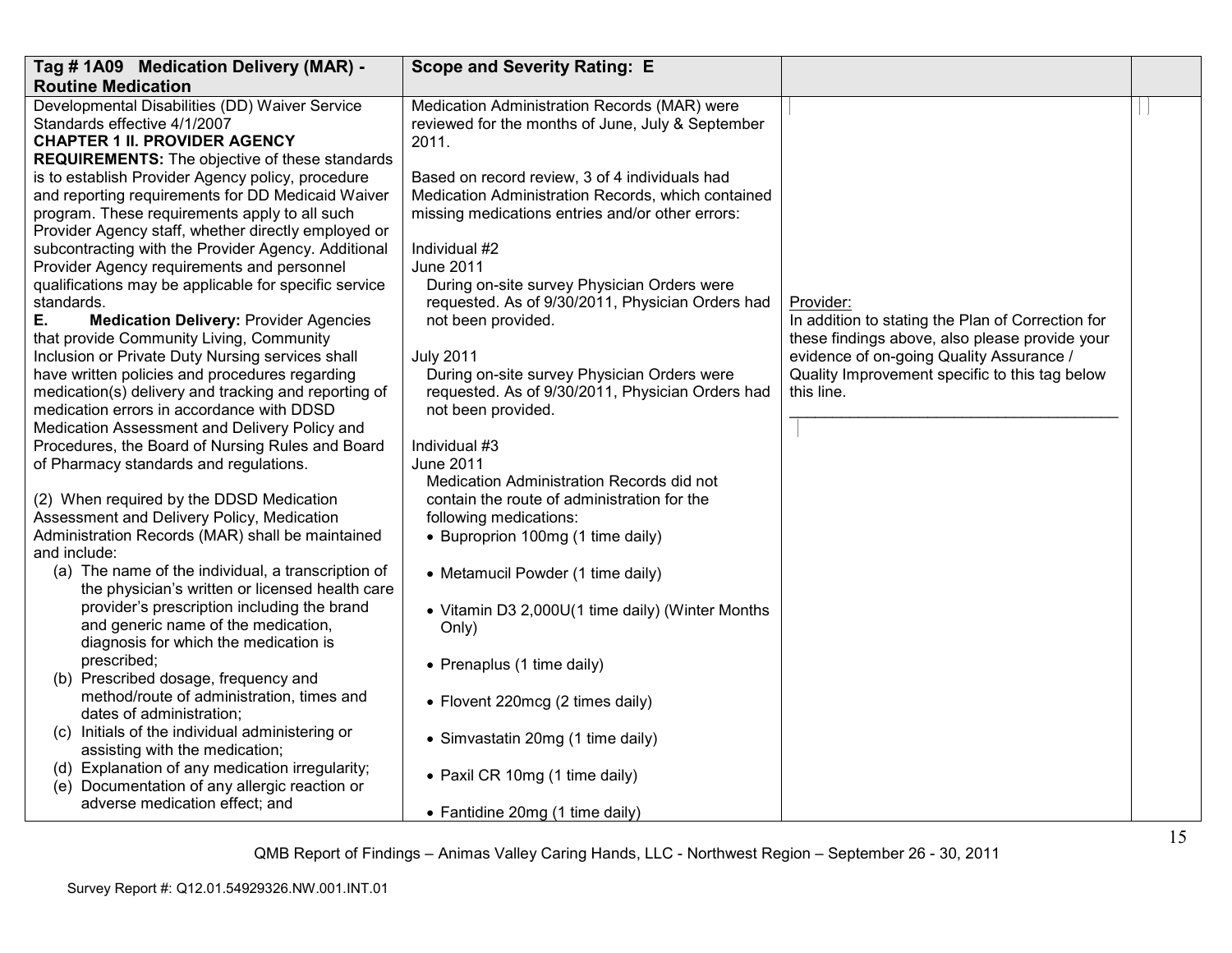| (f) For PRN medication, an explanation for the      |                                                  |  |
|-----------------------------------------------------|--------------------------------------------------|--|
| use of the PRN medication shall include             | • Lisinopril 5mg (1 time daily)                  |  |
| observable signs/symptoms or                        |                                                  |  |
| circumstances in which the medication is to         | • Divalproex 500mg (1 time daily)                |  |
| be used, and documentation of effectiveness         |                                                  |  |
| of PRN medication administered.                     | • Ranitidine 150mg (2 times daily)               |  |
| (3) The Provider Agency shall also maintain a       |                                                  |  |
| signature page that designates the full name that   | During on-site survey Physician Orders were      |  |
| corresponds to each initial used to document        | requested. As of 9/30/2011, Physician Orders had |  |
| administered or assisted delivery of each dose;     | not been provided.                               |  |
| (4) MARs are not required for individuals           |                                                  |  |
| participating in Independent Living who self-       | <b>July 2011</b>                                 |  |
| administer their own medications;                   | Medication Administration Records did not        |  |
| (5) Information from the prescribing pharmacy       | contain the route of administration for the      |  |
| regarding medications shall be kept in the home and | following medications:                           |  |
| community inclusion service locations and shall     | • Buproprion 100mg (1 time daily)                |  |
| include the expected desired outcomes of            |                                                  |  |
| administrating the medication, signs and symptoms   |                                                  |  |
| of adverse events and interactions with other       | • Metamucil Powder (1 time daily)                |  |
| medications;                                        |                                                  |  |
|                                                     | • Vitamin D3 2,000U(1 time daily) (Winter Months |  |
| NMAC 16.19.11.8 MINIMUM STANDARDS:                  | Only)                                            |  |
| A. MINIMUM STANDARDS FOR THE                        |                                                  |  |
| DISTRIBUTION, STORAGE, HANDLING AND                 | • Prenaplus (1 time daily)                       |  |
| <b>RECORD KEEPING OF DRUGS:</b>                     |                                                  |  |
|                                                     | • Flovent 220mcg (2 times daily)                 |  |
| (d) The facility shall have a Medication            |                                                  |  |
| Administration Record (MAR) documenting             | • Simvastatin 20mg (1 time daily)                |  |
| medication administered to residents, including     |                                                  |  |
| over-the-counter medications. This                  | • Paxil CR 10mg (1 time daily)                   |  |
| documentation shall include:                        |                                                  |  |
| Name of resident;<br>(i)                            | • Fantidine 20mg (1 time daily)                  |  |
| Date given;<br>(ii)                                 |                                                  |  |
| Drug product name;<br>(iii)                         | • Lisinopril 5mg (1 time daily)                  |  |
| (iv) Dosage and form;                               |                                                  |  |
| Strength of drug;<br>(v)                            | • Divalproex 500mg (1 time daily)                |  |
| (vi) Route of administration;                       |                                                  |  |
| (vii) How often medication is to be taken;          | • Ranitidine 150mg (2 times daily)               |  |
| (viii) Time taken and staff initials;               |                                                  |  |
| (ix) Dates when the medication is discontinued      | • Aspirin 81mg (2 times daily)                   |  |
| or changed;                                         |                                                  |  |
| The name and initials of all staff<br>(x)           | During on-site survey Physician Orders were      |  |
|                                                     | requested. As of 9/30/2011, Physician Orders had |  |
|                                                     |                                                  |  |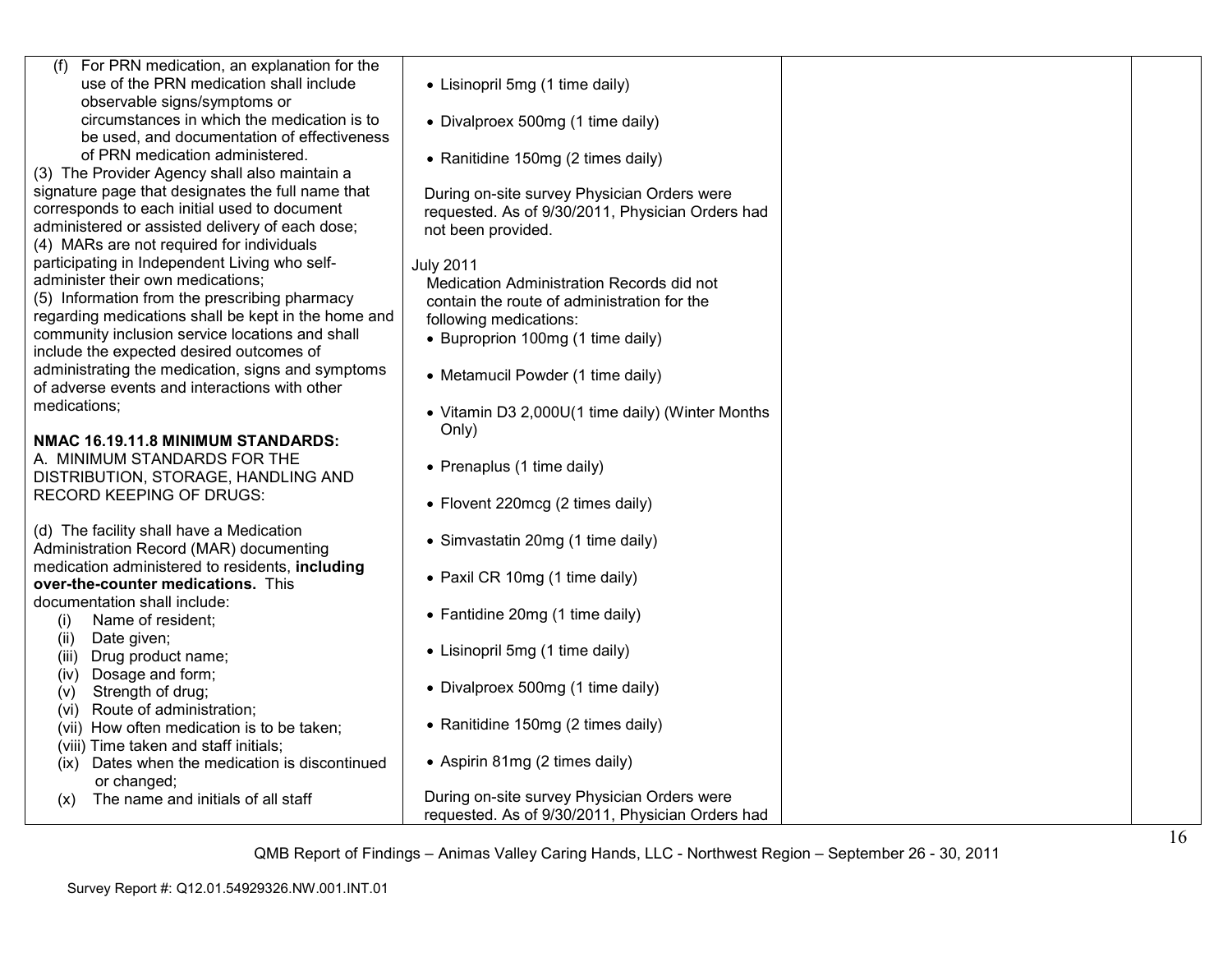| administering medications.                                                                                                                                                                                                                                                                                            | not been provided.                                                                                                                                                                                                                                                                                                                                                                                                                                                                                                                                                                                                                                                                                                                                                                                           |  |
|-----------------------------------------------------------------------------------------------------------------------------------------------------------------------------------------------------------------------------------------------------------------------------------------------------------------------|--------------------------------------------------------------------------------------------------------------------------------------------------------------------------------------------------------------------------------------------------------------------------------------------------------------------------------------------------------------------------------------------------------------------------------------------------------------------------------------------------------------------------------------------------------------------------------------------------------------------------------------------------------------------------------------------------------------------------------------------------------------------------------------------------------------|--|
| <b>Model Custodial Procedure Manual</b><br><b>D. Administration of Drugs</b><br>Unless otherwise stated by practitioner, patients will<br>not be allowed to administer their own medications.<br>Document the practitioner's order authorizing the<br>self-administration of medications.                             | September 2011<br>Surveyors observed a pill bottle with medication<br>the individual is to take. Review of the Medication<br>Administration Record found no evidence that<br>medication is documented on the MAR.<br>• Mirtazapine 15mg (1 time daily)                                                                                                                                                                                                                                                                                                                                                                                                                                                                                                                                                       |  |
| All PRN (As needed) medications shall have<br>complete detail instructions regarding the<br>administering of the medication. This shall include:<br>$\triangleright$ symptoms that indicate the use of the<br>medication,<br>exact dosage to be used, and<br>the exact amount to be used in a 24 hour<br>⋗<br>period. | Individual #5<br>June 2011<br>Medication Administration Records contain the<br>following medications. No Physician's Orders<br>were found for the following medications:<br>• Climdamycin Phosp Gel1% (1 time daily)<br>• Auita (Tretinoin) Cream 0.025% (1 time daily)<br>• Atrophine Sulfate Ophthalmic Sol 1% (1 time<br>daily)<br><b>July 2011</b><br>Medication Administration Records contain the<br>following medications. No Physician's Orders<br>were found for the following medications:<br>• Climdamycin Phosp Gel1-5% (1 time daily)<br>• Atrophine Sulfate Ophthalmic Sol 1% (1 time<br>daily)<br>• SOD Sulfacet 10% (4times daily)<br>Medication Administration Records did not<br>contain the route of administration for the<br>following medications:<br>• Tegretol 100mg (2 times daily) |  |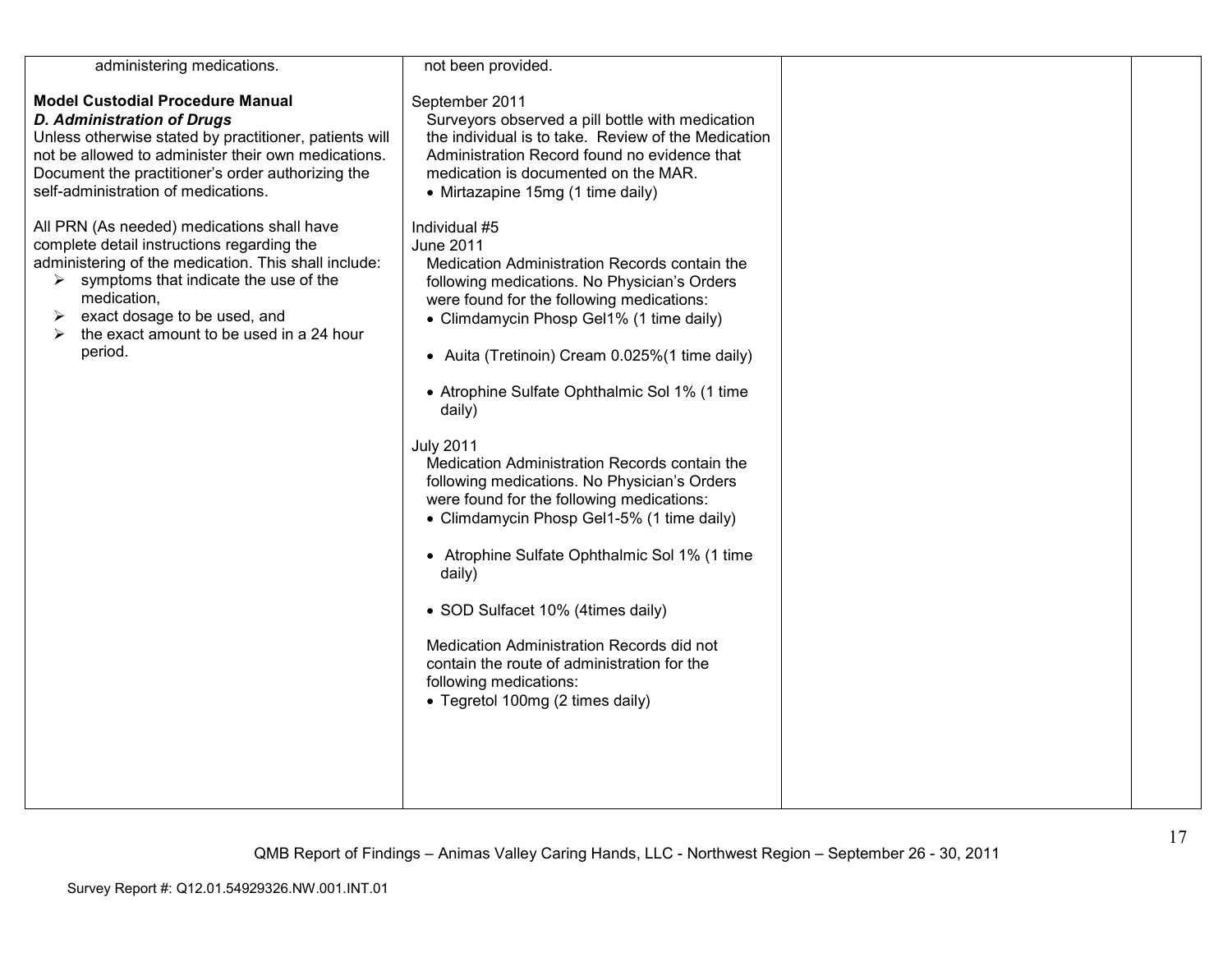| Tag # 1A11.1 (CoP) Transportation Training                                                         | <b>Scope and Severity Rating: F</b>                    |                                                   |  |
|----------------------------------------------------------------------------------------------------|--------------------------------------------------------|---------------------------------------------------|--|
| Developmental Disabilities (DD) Waiver Service                                                     | Based on record review, the Agency failed to           |                                                   |  |
| Standards effective 4/1/2007                                                                       | provide staff training regarding the safe operation of |                                                   |  |
| <b>CHAPTER 1 II. PROVIDER AGENCY</b>                                                               | the vehicle, assisting passengers and safe lifting     |                                                   |  |
| <b>REQUIREMENTS:</b> The objective of these standards                                              | procedures for 19 of 21 Direct Service                 |                                                   |  |
| is to establish Provider Agency policy, procedure                                                  | Professionals.                                         |                                                   |  |
| and reporting requirements for DD Medicaid Waiver<br>program. These requirements apply to all such | No documented evidence was found of the following      |                                                   |  |
| Provider Agency staff, whether directly employed or                                                | required training:                                     |                                                   |  |
| subcontracting with the Provider Agency. Additional                                                |                                                        |                                                   |  |
| Provider Agency requirements and personnel                                                         | • Transportation (DSP #40, 41, 42, 43, 44, 45, 48,     |                                                   |  |
| qualifications may be applicable for specific service                                              | 49, 50, 51, 52, 53, 54, 55, 56, 57, 58, 59 & 60)       |                                                   |  |
| standards                                                                                          |                                                        |                                                   |  |
|                                                                                                    |                                                        | Provider:                                         |  |
| Department of Health (DOH) Developmental                                                           |                                                        | In addition to stating the Plan of Correction for |  |
| <b>Disabilities Supports Division (DDSD) Policy</b>                                                |                                                        | these findings above, also please provide your    |  |
| <b>Training Requirements for Direct Service Agency</b>                                             |                                                        | evidence of on-going Quality Assurance /          |  |
| Staff Policy Eff Date: March 1, 2007                                                               |                                                        | Quality Improvement specific to this tag below    |  |
| <b>II. POLICY STATEMENTS:</b>                                                                      |                                                        | this line.                                        |  |
| I. Staff providing direct services shall complete                                                  |                                                        |                                                   |  |
| safety training within the first thirty (30) days of                                               |                                                        |                                                   |  |
| employment and before working alone with an<br>individual receiving services. The training shall   |                                                        |                                                   |  |
| address at least the following:                                                                    |                                                        |                                                   |  |
|                                                                                                    |                                                        |                                                   |  |
| 1. Operating a fire extinguisher                                                                   |                                                        |                                                   |  |
| 2. Proper lifting procedures                                                                       |                                                        |                                                   |  |
| 3. General vehicle safety precautions (e.g., pre-                                                  |                                                        |                                                   |  |
| trip inspection, removing keys from the ignition                                                   |                                                        |                                                   |  |
| when not in the driver's seat)                                                                     |                                                        |                                                   |  |
| 4. Assisting passengers with cognitive and/or                                                      |                                                        |                                                   |  |
| physical impairments (e.g., general guidelines for                                                 |                                                        |                                                   |  |
| supporting individuals who may be unaware of                                                       |                                                        |                                                   |  |
| safety issues involving traffic or those who                                                       |                                                        |                                                   |  |
| require physical assistance to enter/exit a<br>vehicle)                                            |                                                        |                                                   |  |
| 5. Operating wheelchair lifts (if applicable to the                                                |                                                        |                                                   |  |
| staff's role)                                                                                      |                                                        |                                                   |  |
| 6. Wheelchair tie-down procedures (if applicable                                                   |                                                        |                                                   |  |
| to the staff's role)                                                                               |                                                        |                                                   |  |
| 7. Emergency and evacuation procedures (e.g.,                                                      |                                                        |                                                   |  |
| roadside emergency, fire emergency)                                                                |                                                        |                                                   |  |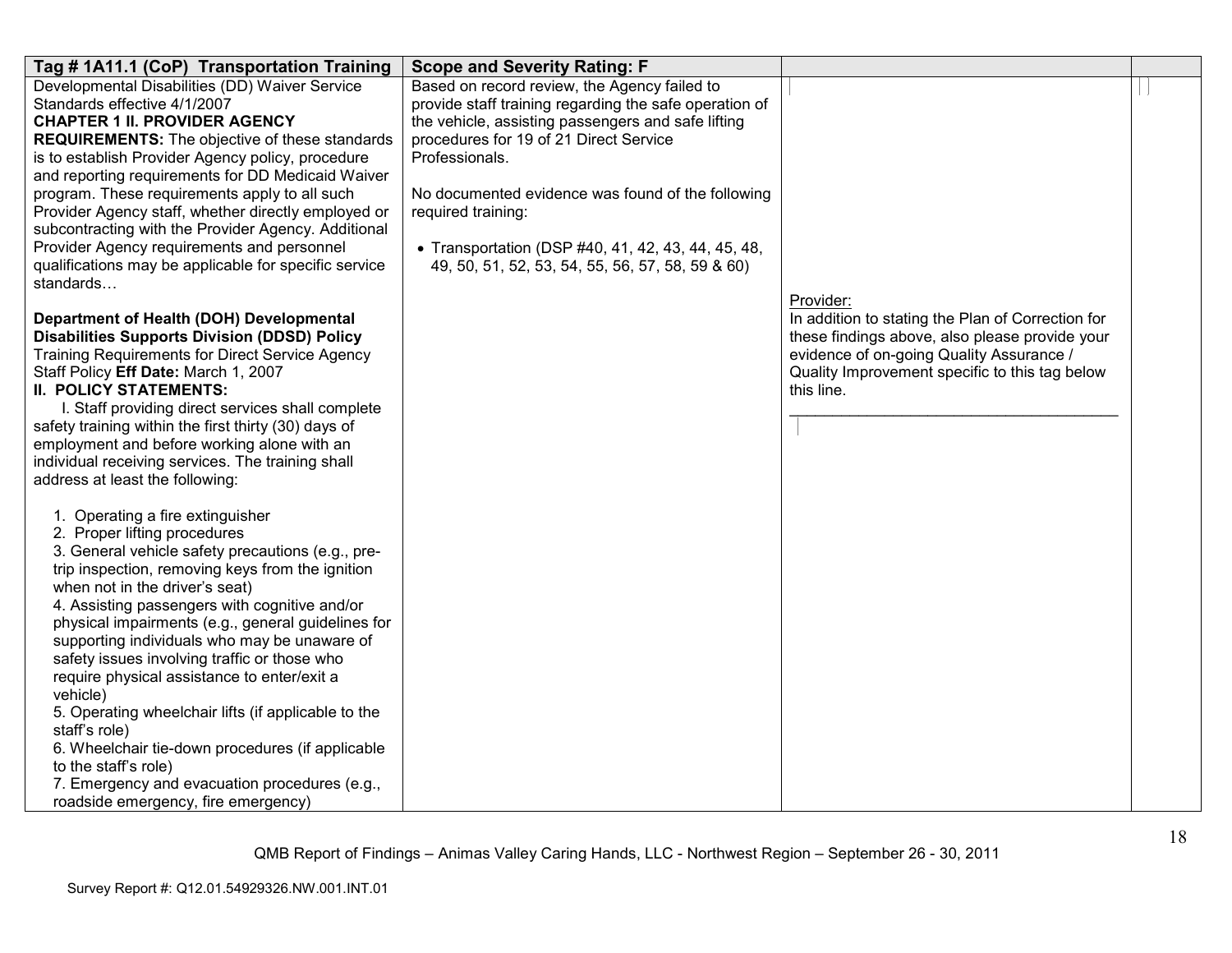| Tag # 1A15.2 & 5109 - Healthcare                                                                                                                                                                                                                                                                                                                                                                                                                                                                                                                                                                                                                                                                                                                                                                                                                                                                                                                                                                                                                                                                                                                                                                                                                                                                                                                                                                                                                                                                                                                                                                                                                                                                                                                                                                                                                                                                                                                                            | <b>Scope and Severity Rating: E</b>                                                                                                                                                                                                                                                                                                                                                                                                                                                                                                                                                                                                                                                                                                                                                                                                                                                                                                                                                                                                                                                                                   |                                                                                                                                                                                                                              |  |
|-----------------------------------------------------------------------------------------------------------------------------------------------------------------------------------------------------------------------------------------------------------------------------------------------------------------------------------------------------------------------------------------------------------------------------------------------------------------------------------------------------------------------------------------------------------------------------------------------------------------------------------------------------------------------------------------------------------------------------------------------------------------------------------------------------------------------------------------------------------------------------------------------------------------------------------------------------------------------------------------------------------------------------------------------------------------------------------------------------------------------------------------------------------------------------------------------------------------------------------------------------------------------------------------------------------------------------------------------------------------------------------------------------------------------------------------------------------------------------------------------------------------------------------------------------------------------------------------------------------------------------------------------------------------------------------------------------------------------------------------------------------------------------------------------------------------------------------------------------------------------------------------------------------------------------------------------------------------------------|-----------------------------------------------------------------------------------------------------------------------------------------------------------------------------------------------------------------------------------------------------------------------------------------------------------------------------------------------------------------------------------------------------------------------------------------------------------------------------------------------------------------------------------------------------------------------------------------------------------------------------------------------------------------------------------------------------------------------------------------------------------------------------------------------------------------------------------------------------------------------------------------------------------------------------------------------------------------------------------------------------------------------------------------------------------------------------------------------------------------------|------------------------------------------------------------------------------------------------------------------------------------------------------------------------------------------------------------------------------|--|
| <b>Documentation</b>                                                                                                                                                                                                                                                                                                                                                                                                                                                                                                                                                                                                                                                                                                                                                                                                                                                                                                                                                                                                                                                                                                                                                                                                                                                                                                                                                                                                                                                                                                                                                                                                                                                                                                                                                                                                                                                                                                                                                        |                                                                                                                                                                                                                                                                                                                                                                                                                                                                                                                                                                                                                                                                                                                                                                                                                                                                                                                                                                                                                                                                                                                       |                                                                                                                                                                                                                              |  |
| Developmental Disabilities (DD) Waiver Service<br>Standards effective 4/1/2007<br><b>CHAPTER 1. III. PROVIDER AGENCY</b><br>DOCUMENTATION OF SERVICE DELIVERY AND<br><b>LOCATION - Healthcare Documentation by</b><br><b>Nurses For Community Living Services,</b><br><b>Community Inclusion Services and Private Duty</b><br><b>Nursing Services: Nursing services must be</b><br>available as needed and documented for Provider<br>Agencies delivering Community Living Services,<br>Community Inclusion Services and Private Duty<br>Nursing Services.<br>Chapter 1. III. E. (1 - 4) (1) Documentation of<br>nursing assessment activities<br>(a) The following hierarchy shall be used to<br>determine which provider agency is responsible for<br>completion of the HAT and MAAT and related<br>subsequent planning and training:<br>(i) Community living services provider agency;<br>(ii) Private duty nursing provider agency;<br>(iii) Adult habilitation provider agency;<br>(iv) Community access provider agency; and<br>(v) Supported employment provider agency.<br>(b) The provider agency must arrange for their<br>nurse to complete the Health Assessment Tool<br>(HAT) and the Medication Administration<br>Assessment Tool (MAAT) on at least an annual<br>basis for each individual receiving community living,<br>community inclusion or private duty nursing<br>services, unless the provider agency arranges for<br>the individual's Primary Care Practitioner (PCP) to<br>voluntarily complete these assessments in lieu of<br>the agency nurse. Agency nurses may also<br>complete these assessments in collaboration with<br>the Primary Care Practitioner if they believe such<br>consultation is necessary for an accurate<br>assessment. Family Living Provider Agencies have<br>the option of having the subcontracted caregiver<br>complete the HAT instead of the nurse or PCP, if<br>the caregiver is comfortable doing so. However, the | Based on record review, the Agency failed to<br>maintain the required documentation in the<br>Individuals Agency Record as required per standard<br>for 2 of 5 individuals.<br>The following were not found, incomplete and/or not<br>current:<br>• Health Care Plans<br>• Bowel and Bladder<br>° Individual #1 - As indicated by the electronic<br>health assessment tool (eCHAT) the individual<br>is required to have a plan. No evidence of a<br>plan was found.<br>° Individual #2 - As indicated by eCHAT the<br>individual is required to have a plan. No<br>evidence of a plan was found.<br>• Neurological/Shunt<br>$\circ$<br>Individual #2 - As indicated by eCHAT the<br>individual is required to have a plan. No<br>evidence of a plan was found.<br>• Seizures<br>° Individual #2 - As indicated by eCHAT the<br>individual is required to have a plan. No<br>evidence of a plan was found.<br>• Crisis Plans/Medical Emergency Response<br><b>Plans</b><br>$\bullet$ BMI<br>° Individual #1 - As indicated by eCHAT the<br>individual is required to have a plan. No<br>evidence of a plan was found. | Provider:<br>In addition to stating the Plan of Correction for<br>these findings above, also please provide your<br>evidence of on-going Quality Assurance /<br>Quality Improvement specific to this tag below<br>this line. |  |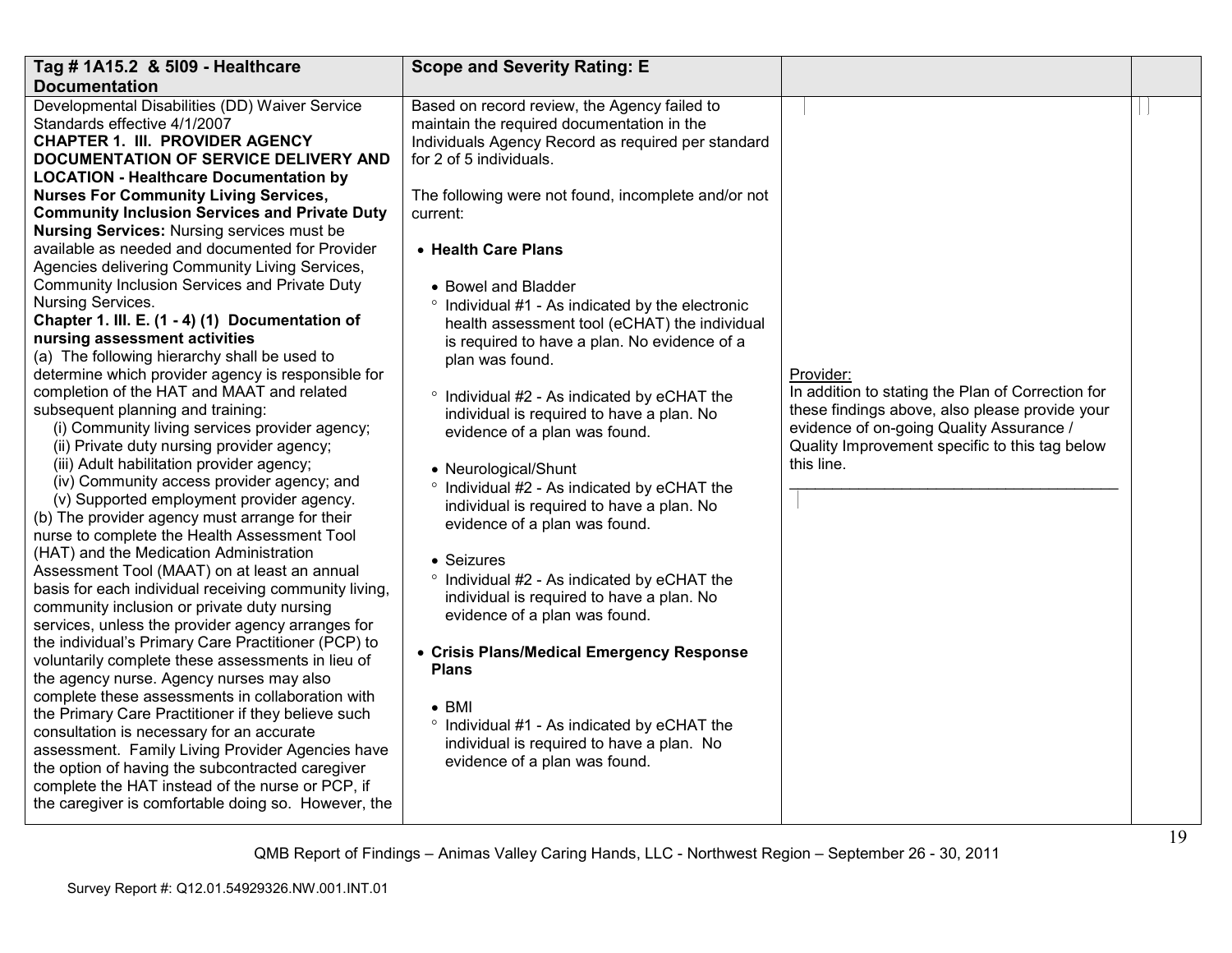| agency nurse must be available to assist the |  |
|----------------------------------------------|--|
| caregiver upon request.                      |  |

 (c) For newly allocated individuals, the HAT and the MAAT must be completed within sever hours of admission into direct services following the initial ISP, whichever con (d) For individuals already in services, the MAAT must be completed at least days prior to the annual ISP meeting a to all members of the interdisciplinary HAT must also be completed at the tim significant change in clinical condition return from any hospitalizations. In add annually, the MAAT must be completed of any significant change in clinical con a medication regime or route change redelivery by licensed or certified staff, or individual has completed additional tra designed to improve their skills to support of administration (see DDSD Medication and Delivery Policy).

 (e) Nursing assessments conducted to determine current health status or to evaluate a c clinical condition must be documented progress note that includes time and date subjective information including the ind complaints, signs and symptoms noted family members or other team member information including vital signs, physic examination, weight, and other pertine given situation (e.g., seizure frequency which temperature taken); assessment clinical status, and *plan* of action addre relevant aspects of all active health pro follow up on any recommendations of consultants.

#### **(2) Health related plans**

 (a) For individuals with chronic conditions that have the potential to exacerbate into a life-threater situation, a medical crisis prevention and intervention plan must be written by the nurse or other appropriately designated healthcare

| sist the<br><b>HAT</b> and the<br>nty-two (72)<br>s or two weeks<br>nes first.<br>the HAT and<br>fourteen (14)<br>and submitted<br>team. The<br>ne of any<br>and upon<br>dition to<br>d at the time<br>ndition, when<br>equires<br>or when an<br>ining<br>port self-<br>Assessment | • Bowel and Bladder<br>Individual #2 - As indicated by eCHAT the<br>$\circ$<br>individual is required to have a plan. No<br>evidence of a plan was found.<br>• Seizures<br>° Individual #2 - As indicated by ECHAT the<br>individual is required to have a plan. No<br>evidence of a plan was found.<br>• Neurological/Shunt<br>Individual #2 - As indicated by ECHAT the<br>$\circ$<br>individual is required to have a plan. No<br>evidence of a plan was found. |  |
|------------------------------------------------------------------------------------------------------------------------------------------------------------------------------------------------------------------------------------------------------------------------------------|--------------------------------------------------------------------------------------------------------------------------------------------------------------------------------------------------------------------------------------------------------------------------------------------------------------------------------------------------------------------------------------------------------------------------------------------------------------------|--|
| o determine<br>change in<br>I in a signed<br>late as well as<br>dividual<br>d by staff,<br>rs; objective<br>cal<br>ent data for the<br>y, method in<br>t of the<br>essing<br>oblems and<br>medical                                                                                 |                                                                                                                                                                                                                                                                                                                                                                                                                                                                    |  |
| ions that have<br>threatening<br>ິ                                                                                                                                                                                                                                                 |                                                                                                                                                                                                                                                                                                                                                                                                                                                                    |  |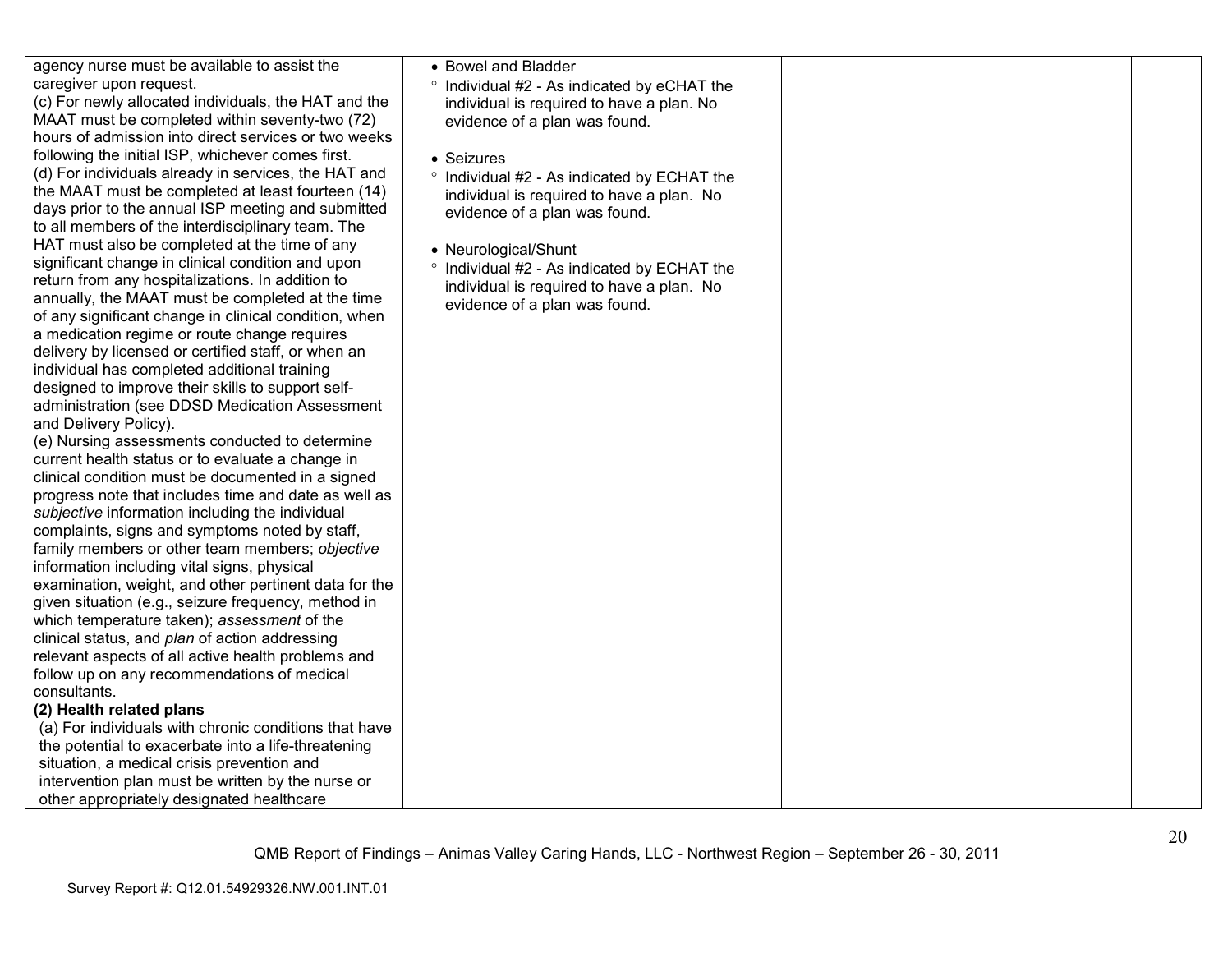| professional.                                          |  |  |
|--------------------------------------------------------|--|--|
| (b) Crisis prevention and intervention plans must be   |  |  |
| written in user-friendly language that is easily       |  |  |
| understood by those implementing the plan.             |  |  |
| (c) The nurse shall also document training             |  |  |
| regarding the crisis prevention and intervention       |  |  |
| plan delivered to agency staff and other team          |  |  |
| members, clearly indicating competency                 |  |  |
| determination for each trainee.                        |  |  |
| (d) If the individual receives services from separate  |  |  |
| agencies for community living and community            |  |  |
| inclusion services, nurses from each agency shall      |  |  |
| collaborate in the development of and training         |  |  |
| delivery for crisis prevention and intervention plans  |  |  |
| to assure maximum consistency across settings.         |  |  |
| (3) For all individuals with a HAT score of 4, 5 or 6, |  |  |
| the nurse shall develop a comprehensive healthcare     |  |  |
| plan that includes health related supports identified  |  |  |
| in the ISP (The healthcare plan is the equivalent of   |  |  |
| a nursing care plan; two separate documents are        |  |  |
| not required nor recommended):                         |  |  |
| (a) Each healthcare plan must include a statement      |  |  |
| of the person's healthcare needs and list              |  |  |
| measurable goals to be achieved through                |  |  |
| implementation of the healthcare plan. Needs           |  |  |
| statements may be based upon supports needed           |  |  |
| for the individual to maintain a current strength,     |  |  |
| ability or skill related to their health, prevention   |  |  |
| measures, and/or supports needed to remediate,         |  |  |
| minimize or manage an existing health condition.       |  |  |
| (b) Goals must be measurable and shall be revised      |  |  |
| when an individual has met the goal and has the        |  |  |
| potential to attain additional goals or no longer      |  |  |
| requires supports in order to maintain the goal.       |  |  |
| (c) Approaches described in the plan shall be          |  |  |
| individualized to reflect the individual's unique      |  |  |
| needs, provide guidance to the caregiver(s) and        |  |  |
| designed to support successful interactions. Some      |  |  |
| interventions may be carried out by staff, family      |  |  |
| members or other team members, and other               |  |  |
| interventions may be carried out directly by the       |  |  |
| nurse – persons responsible for each intervention      |  |  |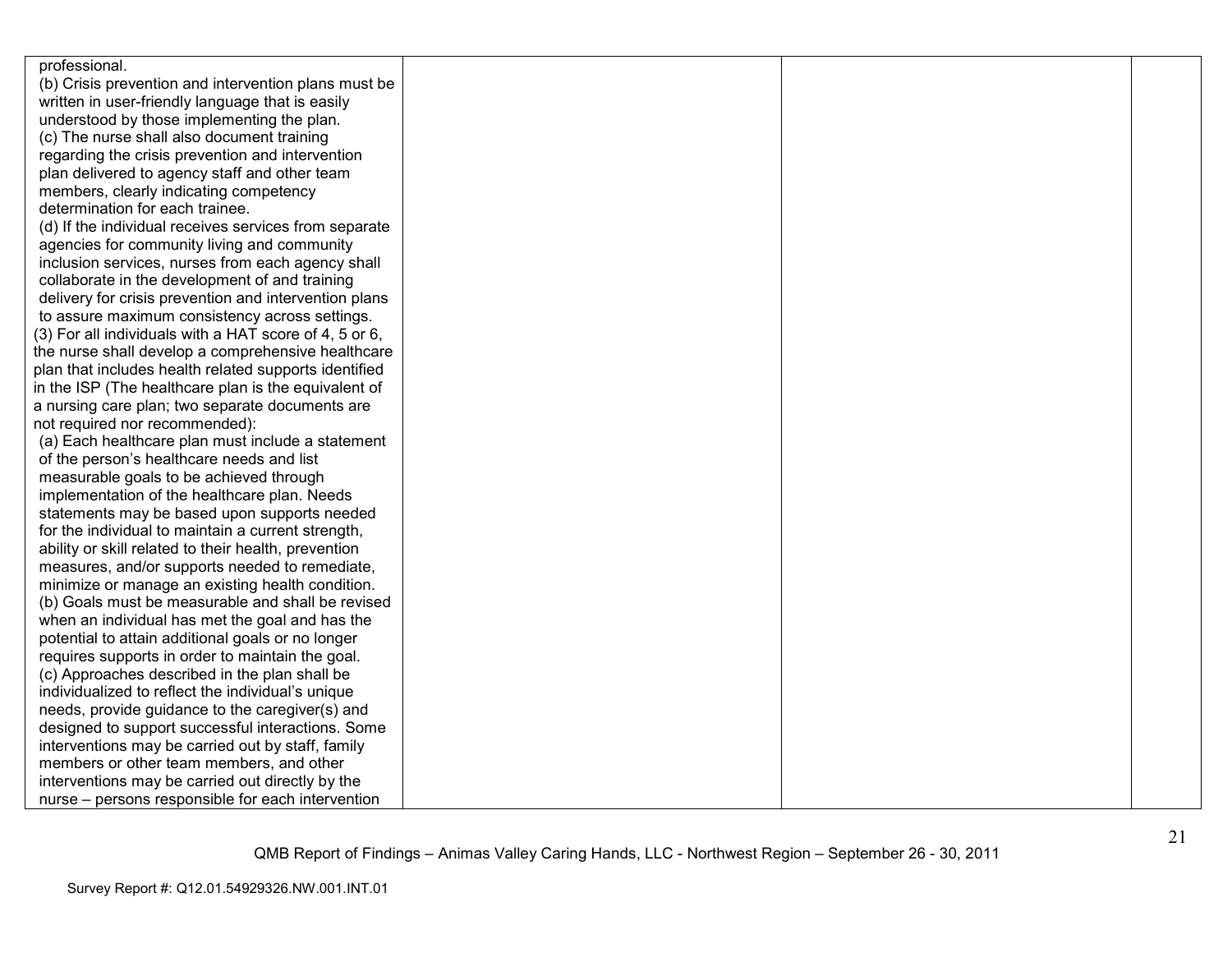shall be specified in the plan. (d) Healthcare plans shall be written in language that will be easily understood by the person(s) identified as implementing the interventions. (e) The nurse shall also document training on the healthcare plan delivered to agency staff and otherteam members, clearly indicating competency determination for each trainee. If the individual receives services from separate agencies for community living and community inclusion services, nurses from each agency shall collaborate in the development of and training delivery for healthcareplans to assure maximum consistency across settings. (f) Healthcare plans must be updated to reflect relevant discharge orders whenever an individual returns to services following a hospitalization. (g) All crisis prevention and intervention plans and healthcare plans shall include the individual's name and date on each page and shall be signed by the author. (h) Crisis prevention and intervention plans as well as healthcare plans shall be reviewed by the nurse at least quarterly, and updated as needed. **(4) General Nursing Documentation**  (a) The nurse shall complete legible and signed progress notes with date and time indicated that describe all interventions or interactions conducted with individuals served as well as all interactionswith other healthcare providers serving the individual. All interactions shall be documented whether they occur by phone or in person. (b) For individuals with a HAT score of 4, 5 or 6, or who have identified health concerns in their ISP, the nurse shall provide the interdisciplinary team with a quarterly report that indicates current health status and progress to date on health related ISP desired outcomes and action plans as well as progress toward goals in the healthcare plan. Developmental Disabilities (DD) Waiver Service Standards effective 4/1/2007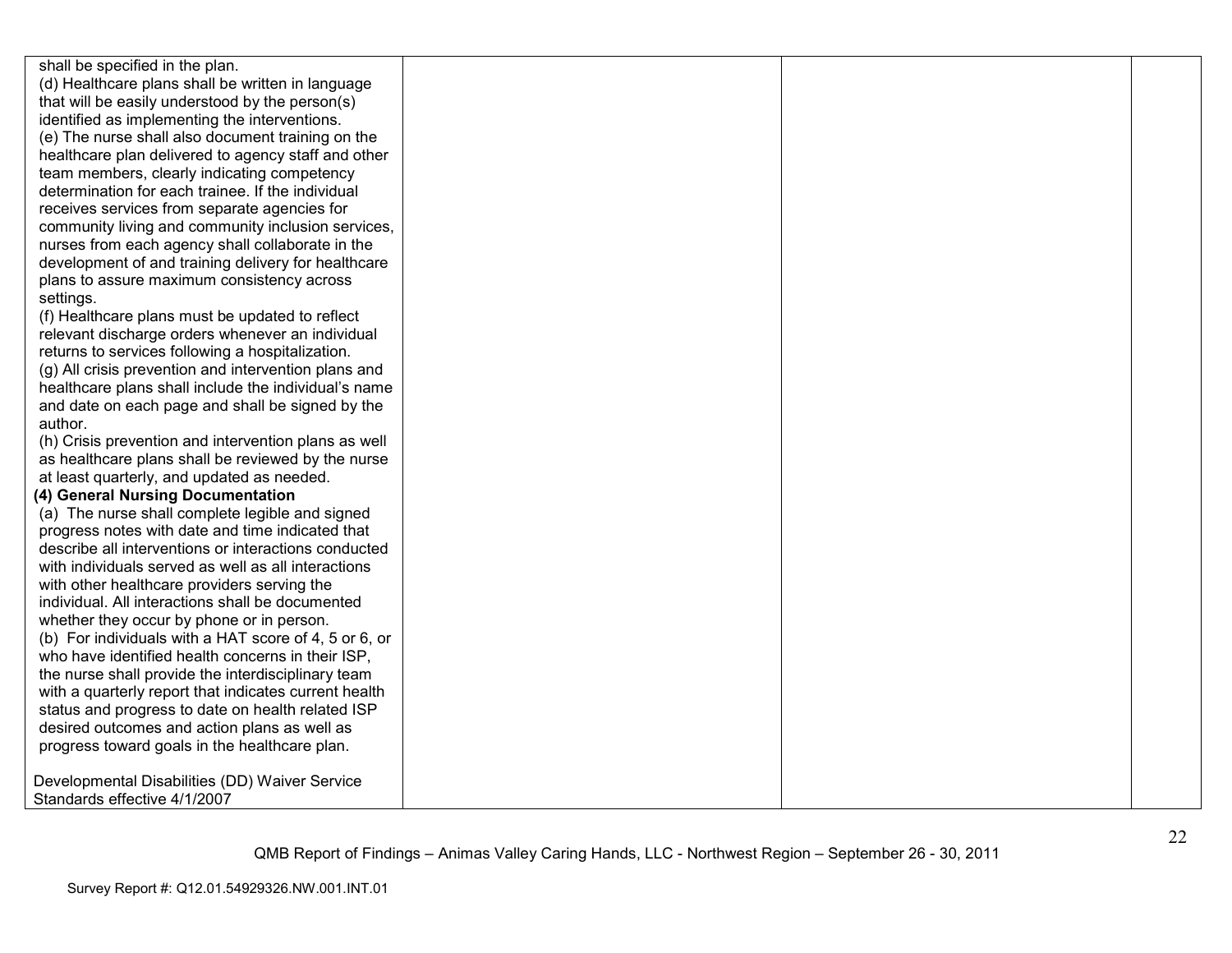| <b>CHAPTER 5 IV. COMMUNITY INCLUSION</b>               |  |  |
|--------------------------------------------------------|--|--|
| <b>SERVICES PROVIDER AGENCY</b>                        |  |  |
| <b>REQUIREMENTS</b>                                    |  |  |
| <b>B. IDT Coordination</b>                             |  |  |
| (1) Community Inclusion Services Provider              |  |  |
| Agencies shall participate on the IDT as specified in  |  |  |
| the ISP Regulations (7.26.5 NMAC), and shall           |  |  |
| ensure direct support staff participation as needed    |  |  |
| to plan effectively for the individual; and            |  |  |
|                                                        |  |  |
| (2) Coordinate with the IDT to ensure that each        |  |  |
| individual participating in Community Inclusion        |  |  |
| Services who has a score of 4, 5, or 6 on the HAT      |  |  |
| has a Health Care Plan developed by a licensed         |  |  |
| nurse, and if applicable, a Crisis                     |  |  |
| Prevention/Intervention Plan.                          |  |  |
|                                                        |  |  |
| <b>Department of Health Developmental Disabilities</b> |  |  |
| <b>Supports Division Policy. Medical Emergency</b>     |  |  |
| Response Plan Policy MERP-001 eff.8/1/2010             |  |  |
|                                                        |  |  |
| F. The MERP shall be written in clear, jargon free     |  |  |
| language and include at a minimum the following        |  |  |
| information:                                           |  |  |
| 1. A brief, simple description of the condition or     |  |  |
| illness.                                               |  |  |
| 2. A brief description of the most likely life         |  |  |
| threatening complications that might occur and         |  |  |
| what those complications may look like to an           |  |  |
| observer.                                              |  |  |
| 3. A concise list of the most important measures       |  |  |
| that may prevent the life threatening complication     |  |  |
| from occurring (e.g., avoiding allergens that trigger  |  |  |
| an asthma attack or making sure the person with        |  |  |
| diabetes has snacks with them to avoid                 |  |  |
| hypoglycemia).                                         |  |  |
| 4. Clear, jargon free, step-by-step instructions       |  |  |
| regarding the actions to be taken by direct support    |  |  |
| personnel (DSP) and/or others to intervene in the      |  |  |
| emergency, including criteria for when to call 911.    |  |  |
| 5. Emergency contacts with phone numbers.              |  |  |
| 6. Reference to whether                                |  |  |
|                                                        |  |  |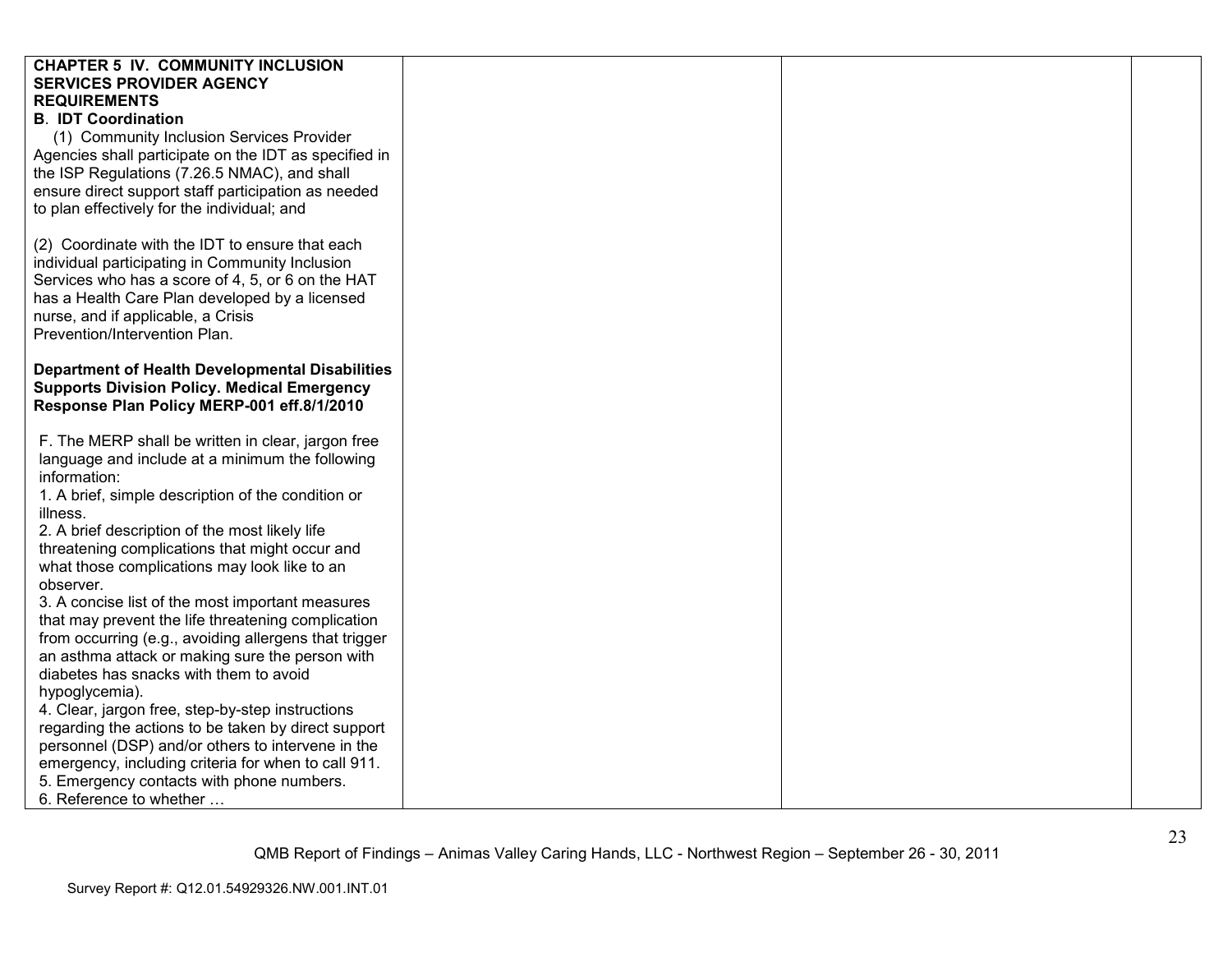| Tag #1A20 DSP Training Documents                                        | <b>Scope and Severity Rating: E</b>                 |                                                                                            |  |
|-------------------------------------------------------------------------|-----------------------------------------------------|--------------------------------------------------------------------------------------------|--|
| Developmental Disabilities (DD) Waiver Service                          | Based on record review, the Agency failed to ensure |                                                                                            |  |
| Standards effective 4/1/2007                                            | that Orientation and Training requirements were met |                                                                                            |  |
| <b>CHAPTER 1 IV. GENERAL REQUIREMENTS</b>                               | for 4 of 21 Direct Service Professionals.           |                                                                                            |  |
| FOR PROVIDER AGENCY SERVICE                                             |                                                     |                                                                                            |  |
| <b>PERSONNEL:</b> The objective of this section is to                   | Review of Direct Service Professionals training     |                                                                                            |  |
| establish personnel standards for DD Medicaid                           | records found no evidence of the following required |                                                                                            |  |
| Waiver Provider Agencies for the following services:                    | DOH/DDSD trainings and certification being          |                                                                                            |  |
| Community Living Supports, Community Inclusion                          | completed:                                          |                                                                                            |  |
| Services, Respite, Substitute Care and Personal                         |                                                     |                                                                                            |  |
| Support Companion Services. These standards                             | • Person-Centered Planning (1-Day) (DSP #59)        |                                                                                            |  |
| apply to all personnel who provide services, whether                    |                                                     |                                                                                            |  |
| directly employed or subcontracting with the                            | $\bullet$ First Aid (DSP #51)                       | Provider:                                                                                  |  |
| Provider Agency. Additional personnel requirements                      |                                                     | In addition to stating the Plan of Correction for                                          |  |
| and qualifications may be applicable for specific<br>service standards. | • CPR (DSP #42, 51 & 60)                            | these findings above, also please provide your<br>evidence of on-going Quality Assurance / |  |
| C. Orientation and Training Requirements:                               |                                                     | Quality Improvement specific to this tag below                                             |  |
| Orientation and training for direct support staff and                   |                                                     | this line.                                                                                 |  |
| his or her supervisors shall comply with the                            |                                                     |                                                                                            |  |
| DDSD/DOH Policy Governing the Training                                  |                                                     |                                                                                            |  |
| Requirements for Direct Support Staff and Internal                      |                                                     |                                                                                            |  |
| Service Coordinators Serving Individuals with                           |                                                     |                                                                                            |  |
| Developmental Disabilities to include the following:                    |                                                     |                                                                                            |  |
| Each new employee shall receive appropriate<br>(1)                      |                                                     |                                                                                            |  |
| orientation, including but not limited to, all                          |                                                     |                                                                                            |  |
| policies relating to fire prevention, accident                          |                                                     |                                                                                            |  |
| prevention, incident management and                                     |                                                     |                                                                                            |  |
| reporting, and emergency procedures; and                                |                                                     |                                                                                            |  |
| Individual-specific training for each individual<br>(2)                 |                                                     |                                                                                            |  |
| under his or her direct care, as described in the                       |                                                     |                                                                                            |  |
| individual service plan, prior to working alone                         |                                                     |                                                                                            |  |
| with the individual.                                                    |                                                     |                                                                                            |  |
|                                                                         |                                                     |                                                                                            |  |
| Department of Health (DOH) Developmental                                |                                                     |                                                                                            |  |
| <b>Disabilities Supports Division (DDSD) Policy -</b>                   |                                                     |                                                                                            |  |
| <b>Policy Title: Training Requirements for Direct</b>                   |                                                     |                                                                                            |  |
| Service Agency Staff Policy - Eff. March 1, 2007 -                      |                                                     |                                                                                            |  |
| <b>II. POLICY STATEMENTS:</b>                                           |                                                     |                                                                                            |  |
| A. Individuals shall receive services from competent                    |                                                     |                                                                                            |  |
| and qualified staff.                                                    |                                                     |                                                                                            |  |
| B. Staff shall complete individual-specific (formerly                   |                                                     |                                                                                            |  |
| known as "Addendum B") training requirements in                         |                                                     |                                                                                            |  |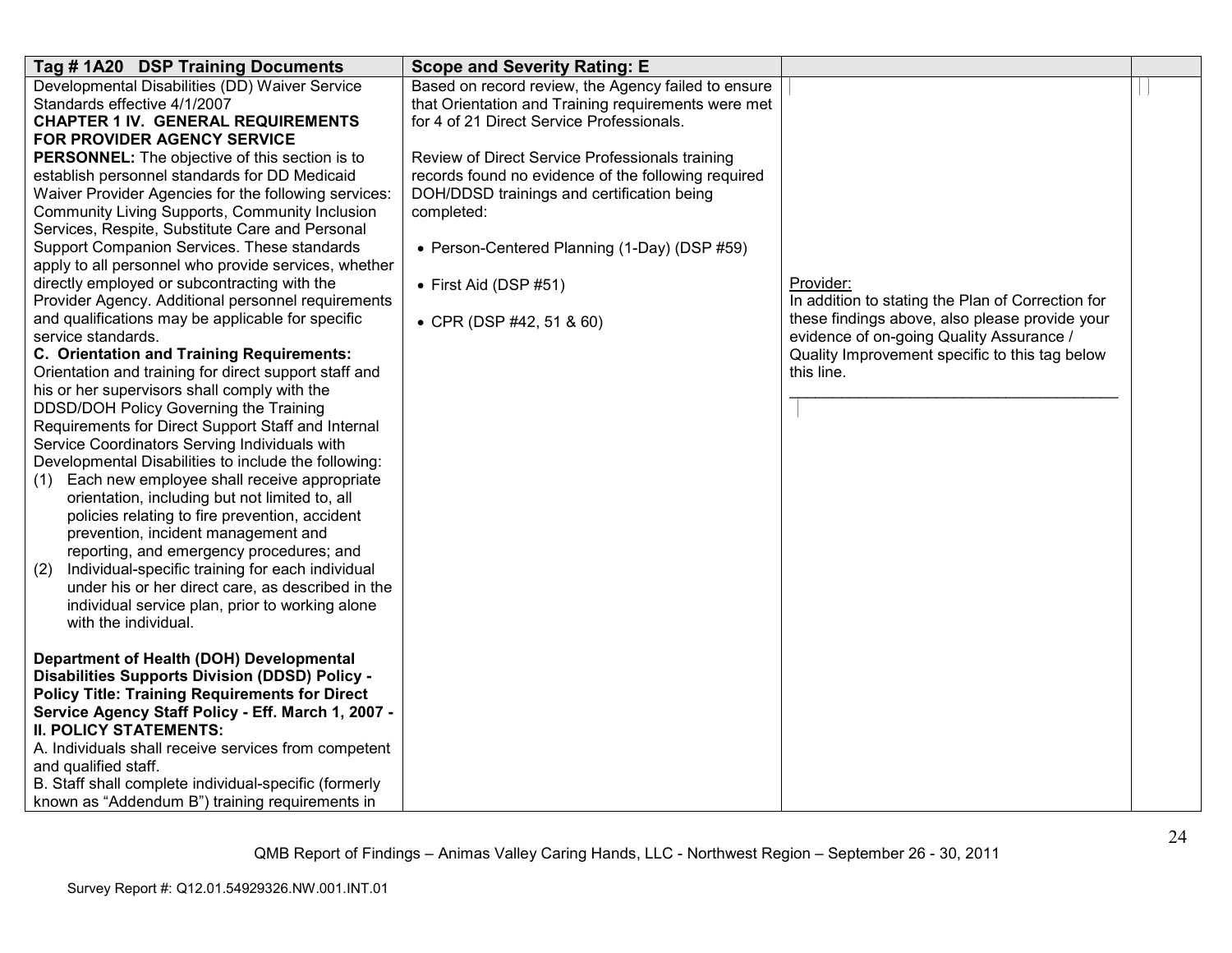| accordance with the specifications described in the   |  |  |
|-------------------------------------------------------|--|--|
| individual service plan (ISP) of each individual      |  |  |
| served.                                               |  |  |
| C. Staff shall complete training on DOH-approved      |  |  |
| incident reporting procedures in accordance with 7    |  |  |
| <b>NMAC 1.13.</b>                                     |  |  |
| D. Staff providing direct services shall complete     |  |  |
| training in universal precautions on an annual basis. |  |  |
| The training materials shall meet Occupational        |  |  |
| Safety and Health Administration (OSHA)               |  |  |
| requirements.                                         |  |  |
| E. Staff providing direct services shall maintain     |  |  |
| certification in first aid and CPR. The training      |  |  |
| materials shall meet OSHA requirements/guidelines.    |  |  |
| F. Staff who may be exposed to hazardous              |  |  |
| chemicals shall complete relevant training in         |  |  |
| accordance with OSHA requirements.                    |  |  |
| G. Staff shall be certified in a DDSD-approved        |  |  |
| behavioral intervention system (e.g., Mandt, CPI)     |  |  |
| before using physical restraint techniques. Staff     |  |  |
| members providing direct services shall maintain      |  |  |
| certification in a DDSD-approved behavioral           |  |  |
| intervention system if an individual they support has |  |  |
| a behavioral crisis plan that includes the use of     |  |  |
| physical restraint techniques.                        |  |  |
| H. Staff shall complete and maintain certification in |  |  |
| a DDSD-approved medication course in accordance       |  |  |
| with the DDSD Medication Delivery Policy M-001.       |  |  |
| I. Staff providing direct services shall complete     |  |  |
| safety training within the first thirty (30) days of  |  |  |
| employment and before working alone with an           |  |  |
| individual receiving services.                        |  |  |
|                                                       |  |  |
|                                                       |  |  |
|                                                       |  |  |
|                                                       |  |  |
|                                                       |  |  |
|                                                       |  |  |
|                                                       |  |  |
|                                                       |  |  |
|                                                       |  |  |
|                                                       |  |  |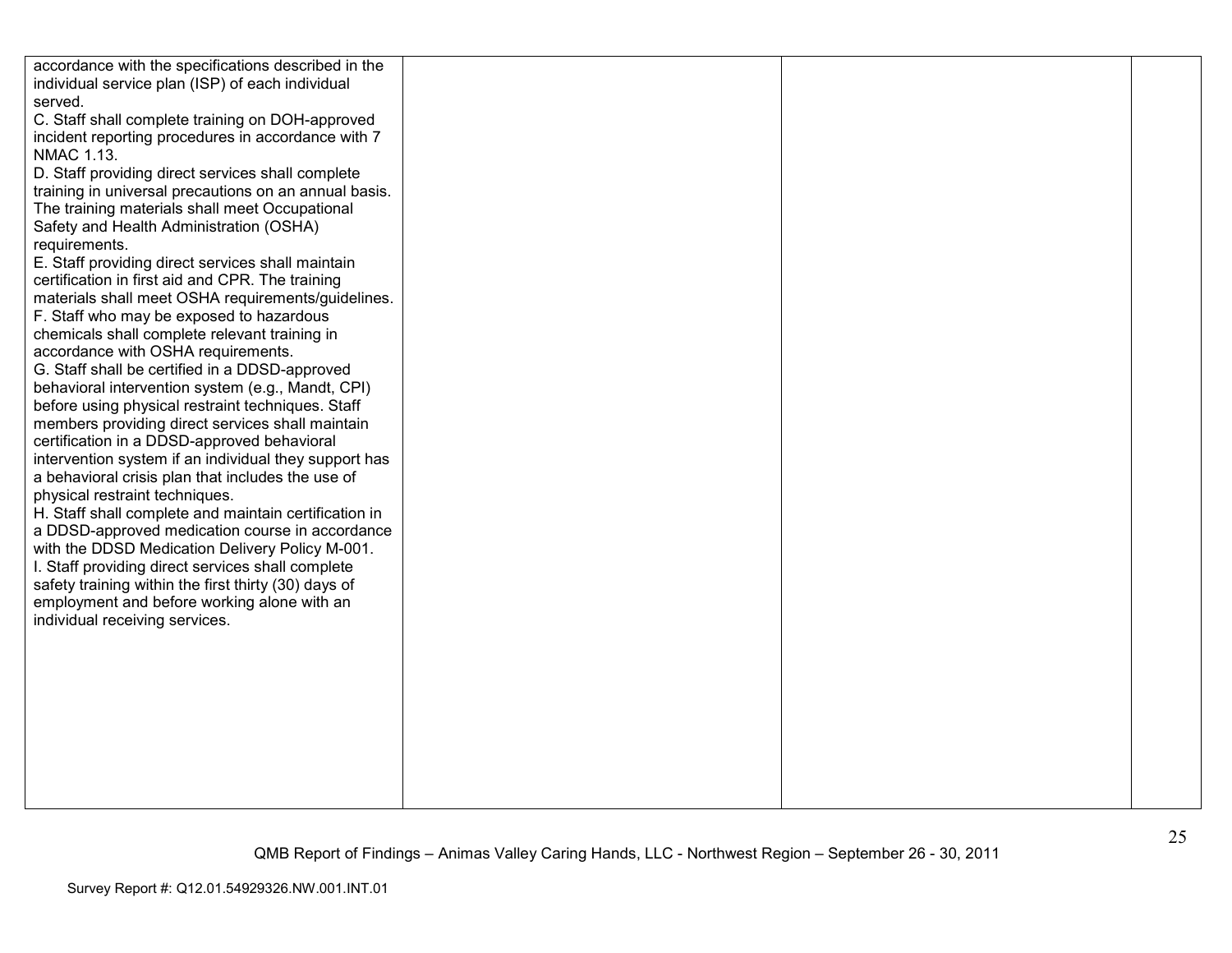| Tag # 1A25 (CoP) CCHS                                                                                                                                                                                                                                                                                                                                                                                                                                                                                                                                                                                                                                                                                                                                                                                                                                                                                            | <b>Scope and Severity Rating: D</b>                                                                                                                                                                                                                                                                                                                                                                                            |                                                                                                                                                                                                                              |  |
|------------------------------------------------------------------------------------------------------------------------------------------------------------------------------------------------------------------------------------------------------------------------------------------------------------------------------------------------------------------------------------------------------------------------------------------------------------------------------------------------------------------------------------------------------------------------------------------------------------------------------------------------------------------------------------------------------------------------------------------------------------------------------------------------------------------------------------------------------------------------------------------------------------------|--------------------------------------------------------------------------------------------------------------------------------------------------------------------------------------------------------------------------------------------------------------------------------------------------------------------------------------------------------------------------------------------------------------------------------|------------------------------------------------------------------------------------------------------------------------------------------------------------------------------------------------------------------------------|--|
| NMAC 7.1.9.8 CAREGIVER AND HOSPITAL<br><b>CAREGIVER EMPLOYMENT REQUIREMENTS:</b><br>F. Timely Submission: Care providers shall submit<br>all fees and pertinent application information for all<br>individuals who meet the definition of an applicant,<br>caregiver or hospital caregiver as described in<br>Subsections B, D and K of 7.1.9.7 NMAC, no later<br>than twenty (20) calendar days from the first day of<br>employment or effective date of a contractual<br>relationship with the care provider.                                                                                                                                                                                                                                                                                                                                                                                                  | Based on record review, the Agency failed to<br>maintain documentation indicating no "disqualifying<br>convictions" or documentation of the timely<br>submission of pertinent application information to<br>the Caregiver Criminal History Screening Program<br>was on file for 1 of 22 Agency Personnel.<br>The following Agency Personnel Files contained<br>no evidence of Caregiver Criminal History<br><b>Screenings:</b> |                                                                                                                                                                                                                              |  |
| NMAC 7.1.9.9 CAREGIVERS OR HOSPITAL<br><b>CAREGIVERS AND APPLICANTS WITH</b><br><b>DISQUALIFYING CONVICTIONS:</b><br>A. Prohibition on Employment: A care provider<br>shall not hire or continue the employment or<br>contractual services of any applicant, caregiver or<br>hospital caregiver for whom the care provider has<br>received notice of a disqualifying conviction, except<br>as provided in Subsection B of this section.                                                                                                                                                                                                                                                                                                                                                                                                                                                                          | • #42 - Date of hire 3/14/2011                                                                                                                                                                                                                                                                                                                                                                                                 | Provider:<br>In addition to stating the Plan of Correction for<br>these findings above, also please provide your<br>evidence of on-going Quality Assurance /<br>Quality Improvement specific to this tag below<br>this line. |  |
| NMAC 7.1.9.11 DISQUALIFYING CONVICTIONS.<br>The following felony convictions disqualify an<br>applicant, caregiver or hospital caregiver from<br>employment or contractual services with a care<br>provider:<br>A. homicide;<br><b>B.</b> trafficking, or trafficking in controlled substances;<br>C. kidnapping, false imprisonment, aggravated<br>assault or aggravated battery;<br>D. rape, criminal sexual penetration, criminal sexual<br>contact, incest, indecent exposure, or other related<br>felony sexual offenses;<br>E. crimes involving adult abuse, neglect or financial<br>exploitation;<br>F. crimes involving child abuse or neglect;<br>G. crimes involving robbery, larceny, extortion,<br>burglary, fraud, forgery, embezzlement, credit card<br>fraud, or receiving stolen property; or<br>H. an attempt, solicitation, or conspiracy involving<br>any of the felonies in this subsection. |                                                                                                                                                                                                                                                                                                                                                                                                                                |                                                                                                                                                                                                                              |  |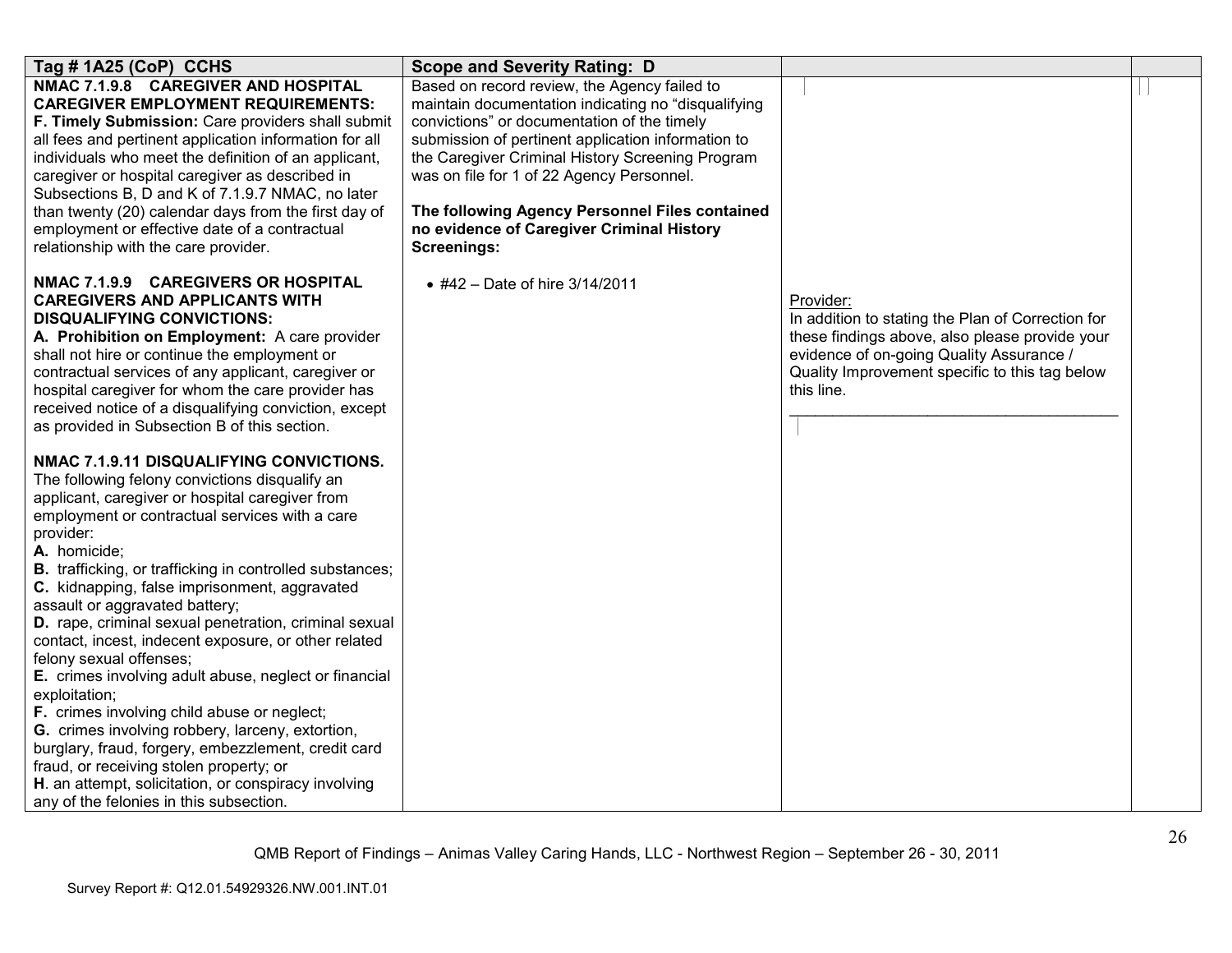| Tag # 1A26 (CoP) COR / EAR                              | <b>Scope and Severity Rating: E</b>               |                                                   |  |
|---------------------------------------------------------|---------------------------------------------------|---------------------------------------------------|--|
| NMAC 7.1.12.8 REGISTRY ESTABLISHED;                     | Based on record review, the Agency failed to      |                                                   |  |
| PROVIDER INQUIRY REQUIRED: Upon the                     | maintain documentation in the employee's          |                                                   |  |
| effective date of this rule, the department has         | personnel records that evidenced inquiry to the   |                                                   |  |
| established and maintains an accurate and               | Employee Abuse Registry prior to employment for 5 |                                                   |  |
| complete electronic registry that contains the name,    | of 22 Agency Personnel.                           |                                                   |  |
| date of birth, address, social security number, and     |                                                   |                                                   |  |
| other appropriate identifying information of all        | The following Agency Personnel records            |                                                   |  |
| persons who, while employed by a provider, have         | contained evidence that indicated the Employee    |                                                   |  |
| been determined by the department, as a result of       | Abuse Registry was completed after hire:          |                                                   |  |
| an investigation of a complaint, to have engaged in     |                                                   |                                                   |  |
| a substantiated registry-referred incident of abuse,    | $\bullet$ #40 - Date of hire 8/10/2011. Completed |                                                   |  |
| neglect or exploitation of a person receiving care or   | 9/27/2011.                                        |                                                   |  |
| services from a provider. Additions and updates to      |                                                   | Provider:                                         |  |
| the registry shall be posted no later than two (2)      | $\bullet$ #53 - Date of hire 5/06/2011. Completed | In addition to stating the Plan of Correction for |  |
| business days following receipt. Only department        | 9/27/2011.                                        | these findings above, also please provide your    |  |
| staff designated by the custodian may access,           |                                                   | evidence of on-going Quality Assurance /          |  |
| maintain and update the data in the registry.           | • #56 - Date of hire 12/1/2011. Completed         | Quality Improvement specific to this tag below    |  |
| Provider requirement to inquire of<br>А.                | 9/27/2011.                                        | this line.                                        |  |
| registry. A provider, prior to employing or             |                                                   |                                                   |  |
| contracting with an employee, shall inquire of the      | $\bullet$ #58 - Date of hire 7/15/2011. Completed |                                                   |  |
| registry whether the individual under consideration     | 9/27/2011.                                        |                                                   |  |
| for employment or contracting is listed on the          |                                                   |                                                   |  |
| registry.                                               | $\bullet$ #60 - Date of hire 1/10/2011. Completed |                                                   |  |
| В.<br>Prohibited employment. A provider may             | 9/27/2011.                                        |                                                   |  |
| not employ or contract with an individual to be an      |                                                   |                                                   |  |
| employee if the individual is listed on the registry as |                                                   |                                                   |  |
| having a substantiated registry-referred incident of    |                                                   |                                                   |  |
| abuse, neglect or exploitation of a person receiving    |                                                   |                                                   |  |
| care or services from a provider.                       |                                                   |                                                   |  |
| D.<br>Documentation of inquiry to registry.             |                                                   |                                                   |  |
| The provider shall maintain documentation in the        |                                                   |                                                   |  |
| employee's personnel or employment records that         |                                                   |                                                   |  |
| evidences the fact that the provider made an inquiry    |                                                   |                                                   |  |
| to the registry concerning that employee prior to       |                                                   |                                                   |  |
| employment. Such documentation must include             |                                                   |                                                   |  |
| evidence, based on the response to such inquiry         |                                                   |                                                   |  |
| received from the custodian by the provider, that the   |                                                   |                                                   |  |
| employee was not listed on the registry as having a     |                                                   |                                                   |  |
| substantiated registry-referred incident of abuse,      |                                                   |                                                   |  |
| neglect or exploitation.                                |                                                   |                                                   |  |
| Е.<br>Documentation for other staff. With               |                                                   |                                                   |  |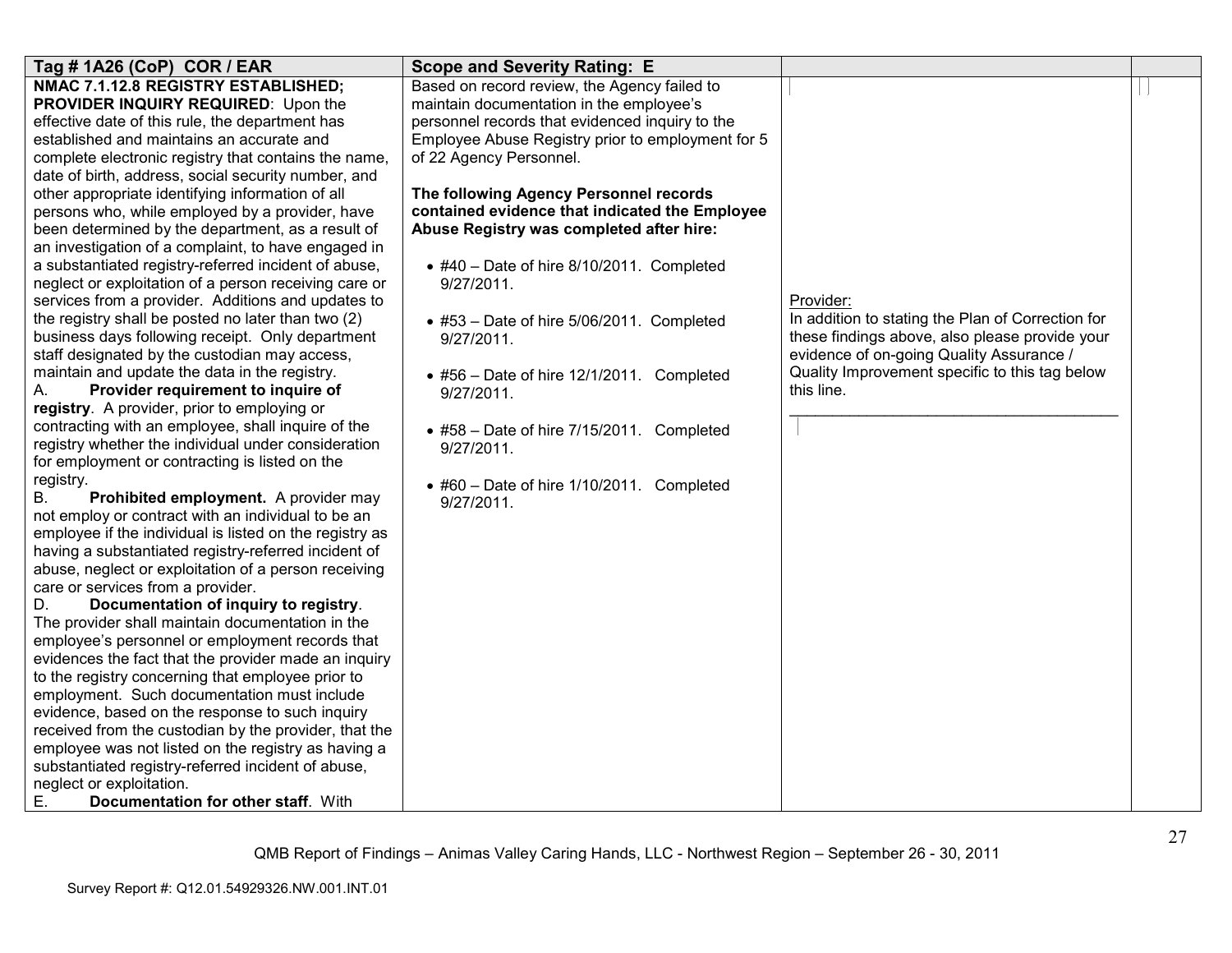| respect to all employed or contracted individuals        |  |  |
|----------------------------------------------------------|--|--|
| providing direct care who are licensed health care       |  |  |
| professionals or certified nurse aides, the provider     |  |  |
| shall maintain documentation reflecting the              |  |  |
| individual's current licensure as a health care          |  |  |
| professional or current certification as a nurse aide.   |  |  |
| F.<br><b>Consequences of noncompliance.</b> The          |  |  |
| department or other governmental agency having           |  |  |
| regulatory enforcement authority over a provider         |  |  |
| may sanction a provider in accordance with               |  |  |
| applicable law if the provider fails to make an          |  |  |
| appropriate and timely inquiry of the registry, or fails |  |  |
| to maintain evidence of such inquiry, in connection      |  |  |
| with the hiring or contracting of an employee; or for    |  |  |
| employing or contracting any person to work as an        |  |  |
| employee who is listed on the registry. Such             |  |  |
| sanctions may include a directed plan of correction,     |  |  |
| civil monetary penalty not to exceed five thousand       |  |  |
| dollars (\$5000) per instance, or termination or non-    |  |  |
| renewal of any contract with the department or other     |  |  |
| governmental agency.                                     |  |  |
|                                                          |  |  |
| Developmental Disabilities (DD) Waiver Service           |  |  |
| Standards effective 4/1/2007                             |  |  |
| <b>Chapter 1.IV. General Provider Requirements.</b>      |  |  |
| D. Criminal History Screening: All personnel shall       |  |  |
| be screened by the Provider Agency in regard to the      |  |  |
| employee's qualifications, references, and               |  |  |
| employment history, prior to employment. All             |  |  |
| Provider Agencies shall comply with the Criminal         |  |  |
| Records Screening for Caregivers 7.1.12 NMAC             |  |  |
| and Employee Abuse Registry 7.1.12 NMAC as               |  |  |
| required by the Department of Health, Division of        |  |  |
| Health Improvement.                                      |  |  |
|                                                          |  |  |
|                                                          |  |  |
|                                                          |  |  |
|                                                          |  |  |
|                                                          |  |  |
|                                                          |  |  |
|                                                          |  |  |
|                                                          |  |  |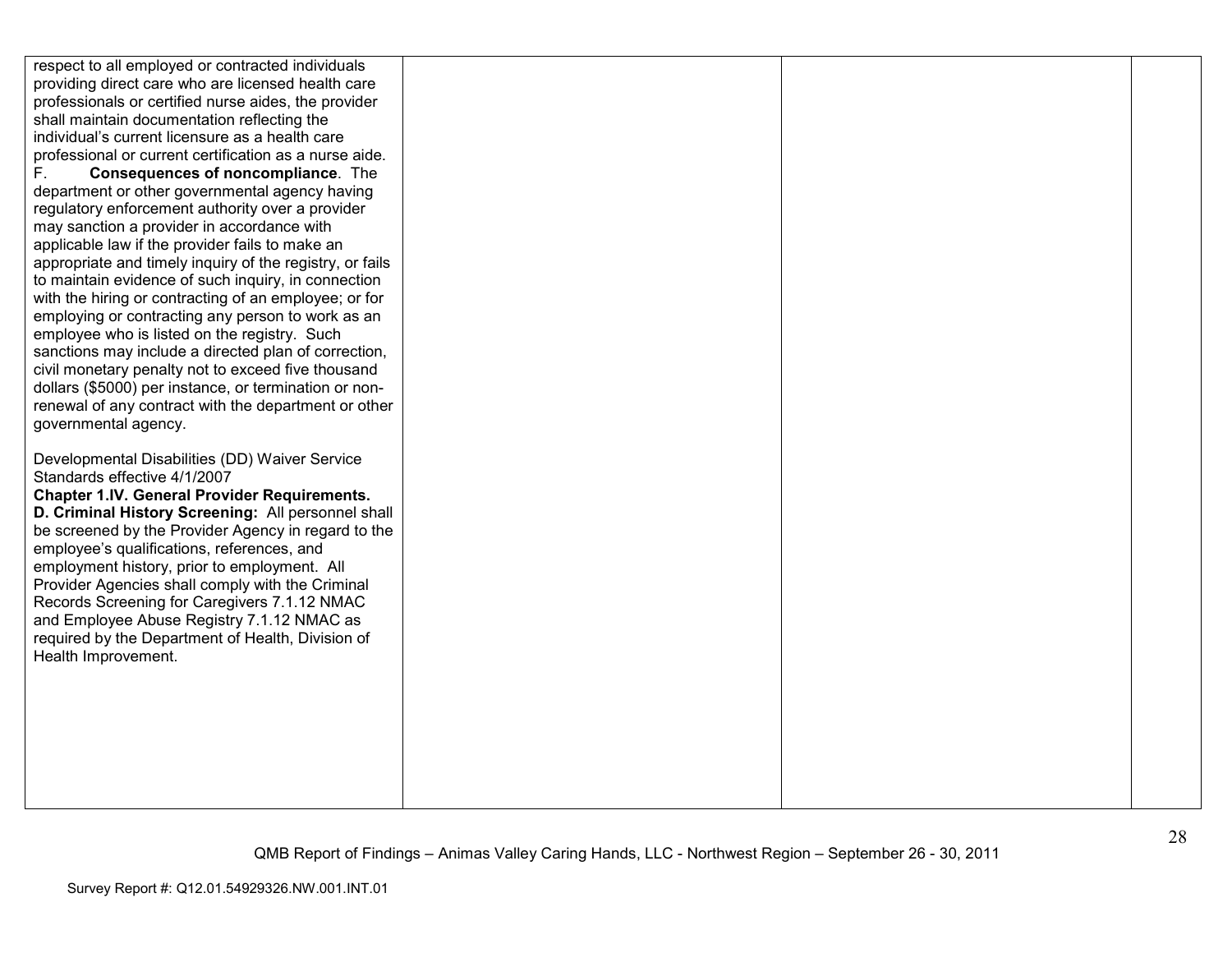| Tag # 1A29 Complaints / Grievances -                                                                                                                                                                                                                                                                                                                                                                                                                                                                 | <b>Scope and Severity Rating: A</b>                                                                                                                                                                                                                     |                                                                                                                                                                                                                              |  |
|------------------------------------------------------------------------------------------------------------------------------------------------------------------------------------------------------------------------------------------------------------------------------------------------------------------------------------------------------------------------------------------------------------------------------------------------------------------------------------------------------|---------------------------------------------------------------------------------------------------------------------------------------------------------------------------------------------------------------------------------------------------------|------------------------------------------------------------------------------------------------------------------------------------------------------------------------------------------------------------------------------|--|
| Acknowledgement                                                                                                                                                                                                                                                                                                                                                                                                                                                                                      |                                                                                                                                                                                                                                                         |                                                                                                                                                                                                                              |  |
| NMAC 7.26.3.6<br>These regulations set out rights that the<br>А.<br>department expects all providers of services to<br>individuals with developmental disabilities to<br>respect. These regulations are intended to<br>complement the department's Client Complaint<br>Procedures (7 NMAC 26.4) [now 7.26.4 NMAC].                                                                                                                                                                                   | Based on record review, the Agency failed to<br>provide documentation, the complaint procedure<br>had been made available to individuals or their legal<br>guardians for 1 of 5 individuals.<br>• Grievance/Complaint Procedure<br>Acknowledgement (#4) |                                                                                                                                                                                                                              |  |
| NMAC 7.26.3.13 Client Complaint Procedure<br>Available. A complainant may initiate a complaint<br>as provided in the client complaint procedure to<br>resolve complaints alleging that a service provider<br>has violated a client's rights as described in Section<br>10 [now 7.26.3.10 NMAC]. The department will<br>enforce remedies for substantiated complaints of<br>violation of a client's rights as provided in client<br>complaint procedure. [09/12/94; 01/15/97;<br>Recompiled 10/31/01] |                                                                                                                                                                                                                                                         | Provider:<br>In addition to stating the Plan of Correction for<br>these findings above, also please provide your<br>evidence of on-going Quality Assurance /<br>Quality Improvement specific to this tag below<br>this line. |  |
| NMAC 7.26.4.13 Complaint Process:<br>A. (2). The service provider's complaint or<br>grievance procedure shall provide, at a minimum,<br>that: (a) the client is notified of the service provider's<br>complaint or grievance procedure                                                                                                                                                                                                                                                               |                                                                                                                                                                                                                                                         |                                                                                                                                                                                                                              |  |
|                                                                                                                                                                                                                                                                                                                                                                                                                                                                                                      |                                                                                                                                                                                                                                                         |                                                                                                                                                                                                                              |  |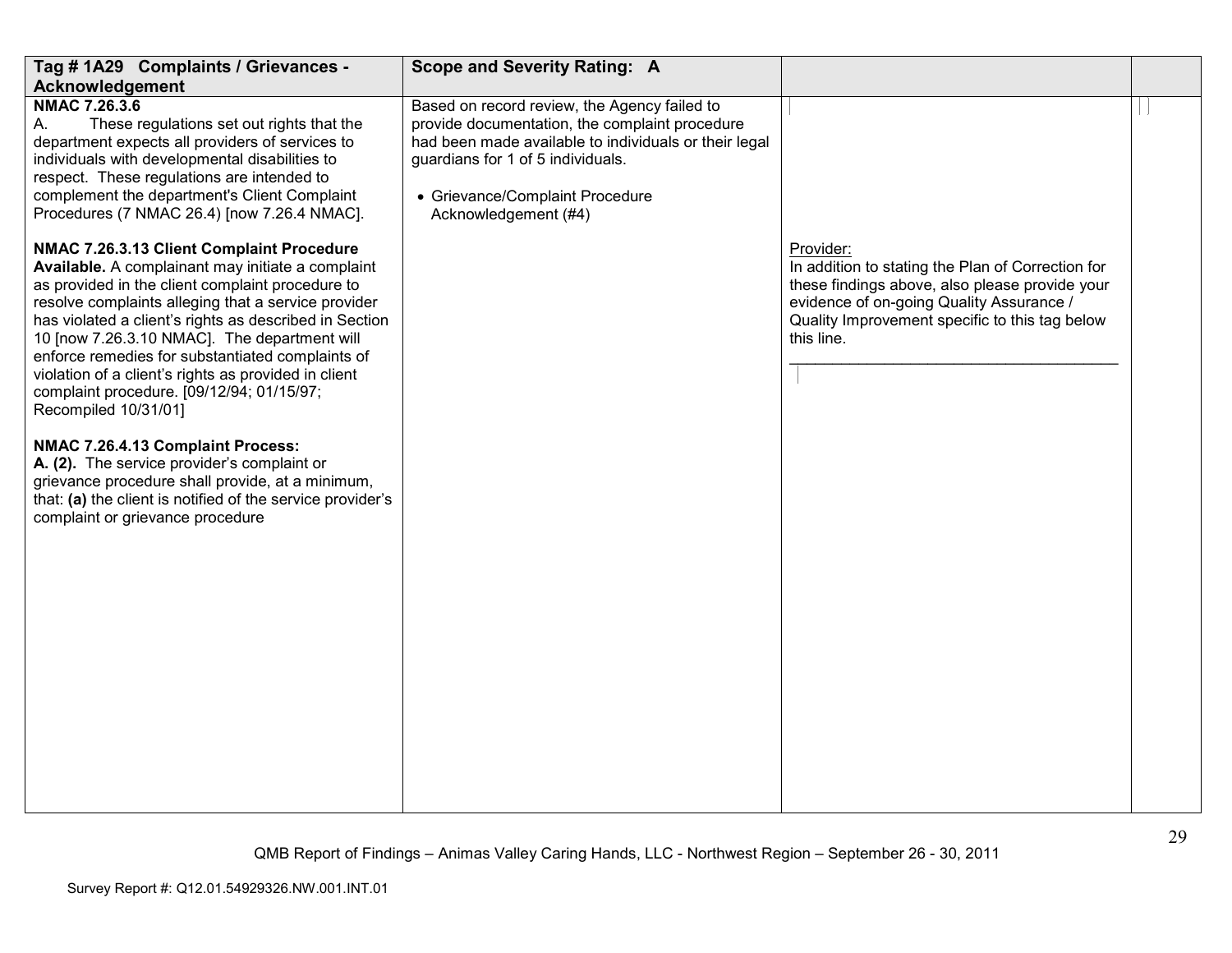| Tag # 1A31 (CoP) Client Rights/Human                                                                                                                                                                                                                                                                                                                                                                                                                                                                                                                                                                                                                                                                                                                                                                                                                                                                                                                                                                                                                                                   | <b>Scope and Severity Rating: F</b>                                                                                                                                                                                                                                                                                                                                   |                                                                                                                                                                                                                              |  |
|----------------------------------------------------------------------------------------------------------------------------------------------------------------------------------------------------------------------------------------------------------------------------------------------------------------------------------------------------------------------------------------------------------------------------------------------------------------------------------------------------------------------------------------------------------------------------------------------------------------------------------------------------------------------------------------------------------------------------------------------------------------------------------------------------------------------------------------------------------------------------------------------------------------------------------------------------------------------------------------------------------------------------------------------------------------------------------------|-----------------------------------------------------------------------------------------------------------------------------------------------------------------------------------------------------------------------------------------------------------------------------------------------------------------------------------------------------------------------|------------------------------------------------------------------------------------------------------------------------------------------------------------------------------------------------------------------------------|--|
| <b>Rights</b>                                                                                                                                                                                                                                                                                                                                                                                                                                                                                                                                                                                                                                                                                                                                                                                                                                                                                                                                                                                                                                                                          |                                                                                                                                                                                                                                                                                                                                                                       |                                                                                                                                                                                                                              |  |
| 7.26.3.11 RESTRICTIONS OR LIMITATION OF<br><b>CLIENT'S RIGHTS:</b><br>A. A service provider shall not restrict or limit a<br>client's rights except:                                                                                                                                                                                                                                                                                                                                                                                                                                                                                                                                                                                                                                                                                                                                                                                                                                                                                                                                   | Based on record review, the Agency failed to ensure<br>the rights of Individuals was not restricted or limited<br>for 1 of 1 Individuals.                                                                                                                                                                                                                             |                                                                                                                                                                                                                              |  |
| (1) where the restriction or limitation is allowed in<br>an emergency and is necessary to prevent<br>imminent risk of physical harm to the client or<br>another person; or<br>(2) where the interdisciplinary team has determined<br>that the client's limited capacity to exercise the right<br>threatens his or her physical safety; or<br>(3) as provided for in Section 10.1.14 [now<br>Subsection N of 7.26.3.10 NMAC].<br>B. Any emergency intervention to prevent physical<br>harm shall be reasonable to prevent harm, shall be<br>the least restrictive intervention necessary to meet<br>the emergency, shall be allowed no longer than<br>necessary and shall be subject to interdisciplinary<br>team (IDT) review. The IDT upon completion of its<br>review may refer its findings to the office of quality<br>assurance. The emergency intervention may be<br>subject to review by the service provider's<br>behavioral support committee or human rights<br>committee in accordance with the behavioral<br>support policies or other department regulation or<br>policy. | A review of Agency Individual files indicated 1 of 1<br>Individuals required Human Rights Committee<br>Approval for restrictions.<br>No documentation was found regarding Human<br>Rights Approval for the following:<br>• Psychotropic Medications to control behaviors.<br>No evidence found of Human Rights Committee<br>approval. (Zyprexa 2.5mg) (Individual #2) | Provider:<br>In addition to stating the Plan of Correction for<br>these findings above, also please provide your<br>evidence of on-going Quality Assurance /<br>Quality Improvement specific to this tag below<br>this line. |  |
| C. The service provider may adopt reasonable<br>program policies of general applicability to clients<br>served by that service provider that do not violate<br>client rights. [09/12/94; 01/15/97; Recompiled<br>10/31/01]                                                                                                                                                                                                                                                                                                                                                                                                                                                                                                                                                                                                                                                                                                                                                                                                                                                             |                                                                                                                                                                                                                                                                                                                                                                       |                                                                                                                                                                                                                              |  |
| <b>Long Term Services Division</b><br><b>Policy Title: Human Rights Committee</b><br>Requirements Eff Date: March 1, 2003<br>IV. POLICY STATEMENT - Human Rights<br>Committees are required for residential service<br>provider agencies. The purpose of these                                                                                                                                                                                                                                                                                                                                                                                                                                                                                                                                                                                                                                                                                                                                                                                                                         |                                                                                                                                                                                                                                                                                                                                                                       |                                                                                                                                                                                                                              |  |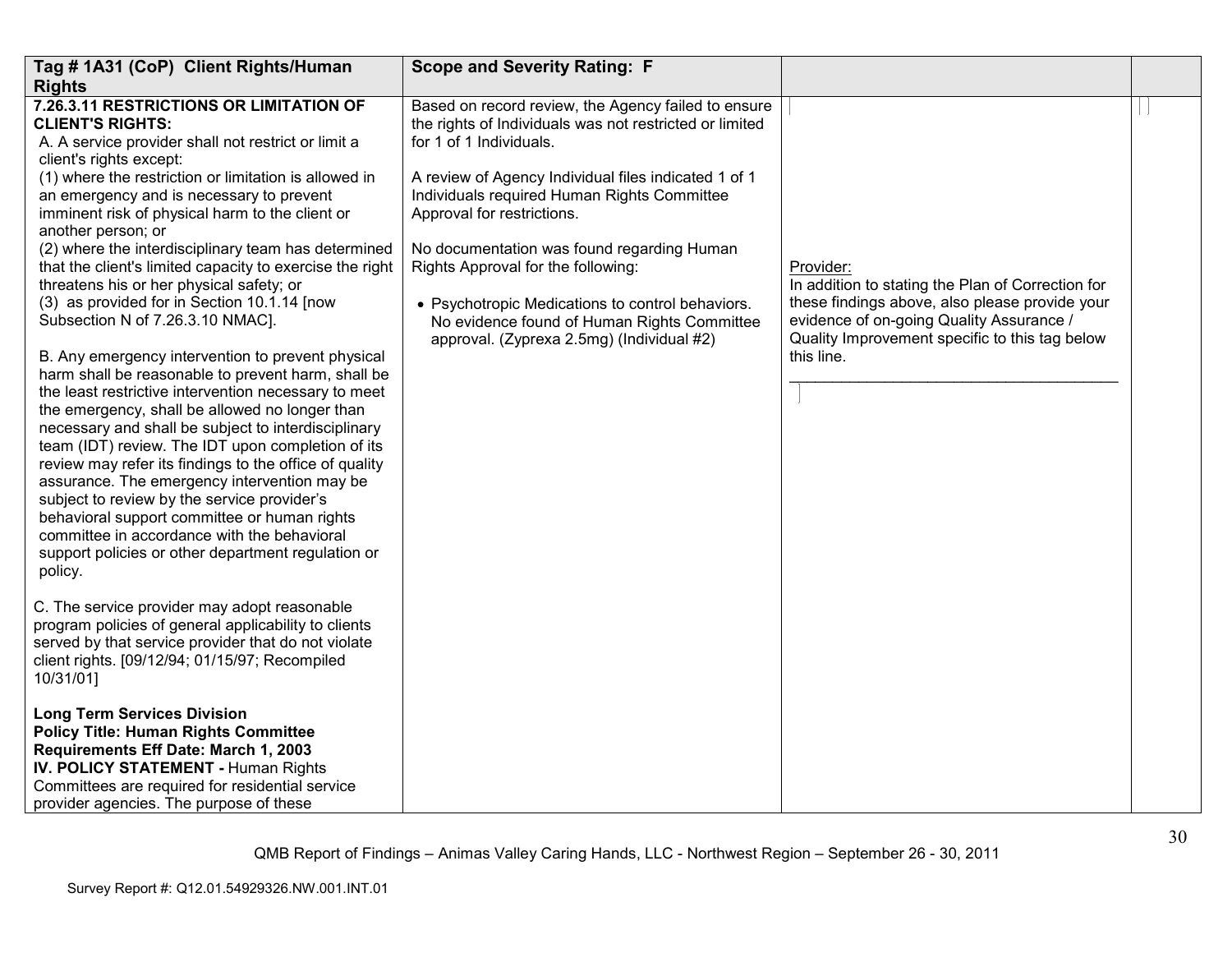| committees with respect to the provision of Behavior   |  |  |
|--------------------------------------------------------|--|--|
| Supports is to review and monitor the                  |  |  |
| implementation of certain Behavior Support Plans.      |  |  |
|                                                        |  |  |
|                                                        |  |  |
| Human Rights Committees may not approve any of         |  |  |
| the interventions specifically prohibited in the       |  |  |
| following policies:                                    |  |  |
|                                                        |  |  |
| • Aversive Intervention Prohibitions                   |  |  |
| • Psychotropic Medications Use                         |  |  |
| • Behavioral Support Service Provision.                |  |  |
|                                                        |  |  |
|                                                        |  |  |
| A Human Rights Committee may also serve other          |  |  |
| agency functions as appropriate, such as the review    |  |  |
| of internal policies on sexuality and incident         |  |  |
| management follow-up.                                  |  |  |
|                                                        |  |  |
|                                                        |  |  |
| A. HUMAN RIGHTS COMMITTEE ROLE IN                      |  |  |
| <b>BEHAVIOR SUPPORTS</b>                               |  |  |
| Only those Behavior Support Plans with an aversive     |  |  |
| intervention included as part of the plan or           |  |  |
| associated Crisis Intervention Plan need to be         |  |  |
|                                                        |  |  |
| reviewed prior to implementation. Plans not            |  |  |
| containing aversive interventions do not require       |  |  |
| Human Rights Committee review or approval.             |  |  |
|                                                        |  |  |
| 2. The Human Rights Committee will determine and       |  |  |
|                                                        |  |  |
| adopt a written policy stating the frequency and       |  |  |
| purpose of meetings. Behavior Support Plans            |  |  |
| approved by the Human Rights Committee will be         |  |  |
| reviewed at least quarterly.                           |  |  |
|                                                        |  |  |
|                                                        |  |  |
| 3. Records, including minutes of all meetings will be  |  |  |
| retained at the agency with primary responsibility for |  |  |
| implementation for at least five years from the        |  |  |
| completion of each individual's Individual Service     |  |  |
| Plan.                                                  |  |  |
|                                                        |  |  |
|                                                        |  |  |
| <b>Department of Health Developmental Disabilities</b> |  |  |
| <b>Supports Division (DDSD) - Procedure Title:</b>     |  |  |
| <b>Medication Assessment and Delivery Procedure</b>    |  |  |
|                                                        |  |  |
| Eff Date: November 1, 2006                             |  |  |
| <b>B. 1. e.</b> If the PRN medication is to be used in |  |  |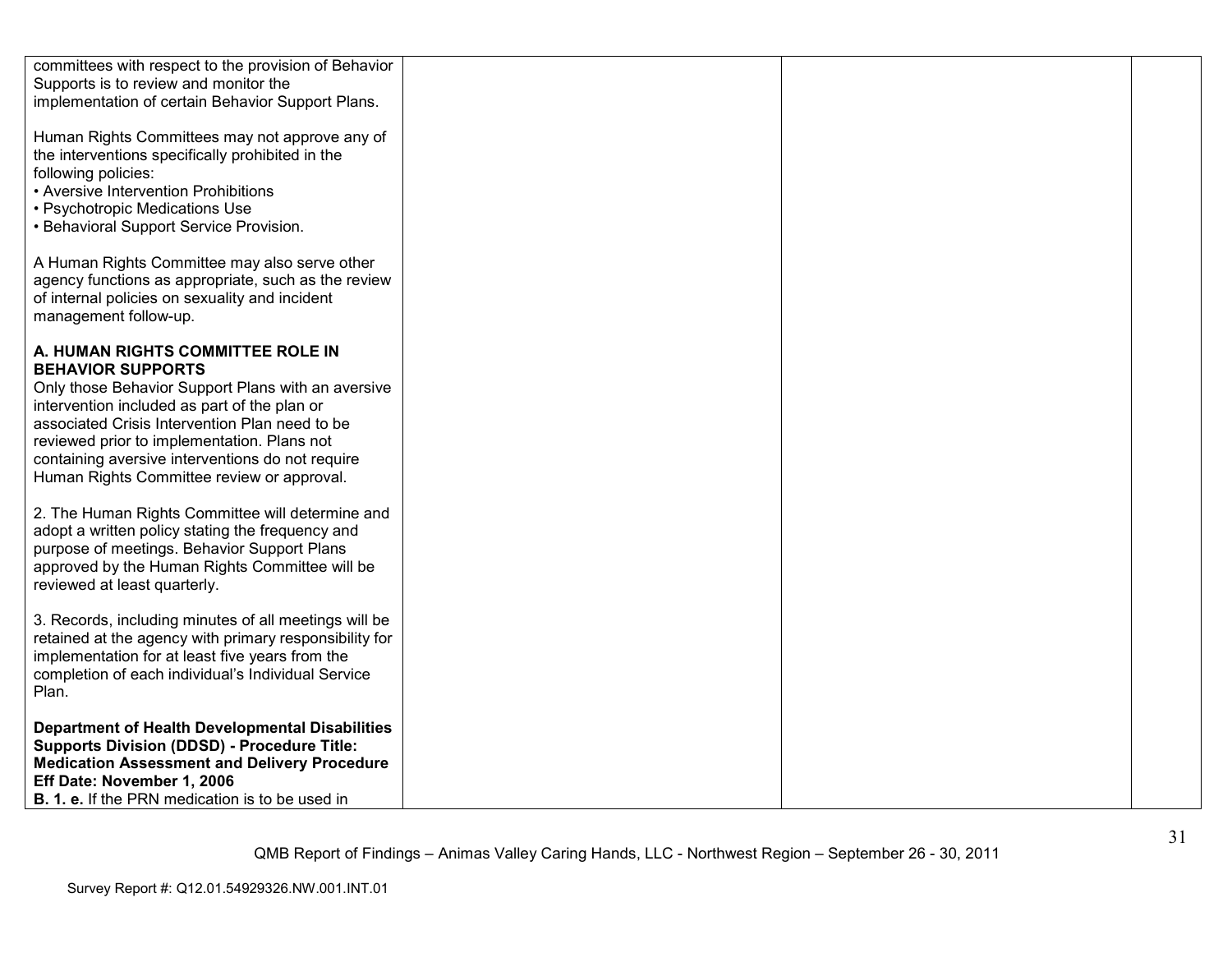| response to psychiatric and/or behavioral symptoms                                 |  |  |
|------------------------------------------------------------------------------------|--|--|
| in addition to the above requirements, obtain current                              |  |  |
| written consent from the individual, guardian or                                   |  |  |
| surrogate health decision maker and submit for                                     |  |  |
| review by the agency's Human Rights Committee                                      |  |  |
| (References: Psychotropic Medication Use Policy,                                   |  |  |
| Section D, page 5 Use of PRN Psychotropic                                          |  |  |
| Medications; and, Human Rights Committee<br>Requirements Policy, Section B, page 4 |  |  |
| Interventions Requiring Review and Approval - Use                                  |  |  |
| of PRN Medications).                                                               |  |  |
|                                                                                    |  |  |
|                                                                                    |  |  |
|                                                                                    |  |  |
|                                                                                    |  |  |
|                                                                                    |  |  |
|                                                                                    |  |  |
|                                                                                    |  |  |
|                                                                                    |  |  |
|                                                                                    |  |  |
|                                                                                    |  |  |
|                                                                                    |  |  |
|                                                                                    |  |  |
|                                                                                    |  |  |
|                                                                                    |  |  |
|                                                                                    |  |  |
|                                                                                    |  |  |
|                                                                                    |  |  |
|                                                                                    |  |  |
|                                                                                    |  |  |
|                                                                                    |  |  |
|                                                                                    |  |  |
|                                                                                    |  |  |
|                                                                                    |  |  |
|                                                                                    |  |  |
|                                                                                    |  |  |
|                                                                                    |  |  |
|                                                                                    |  |  |
|                                                                                    |  |  |
|                                                                                    |  |  |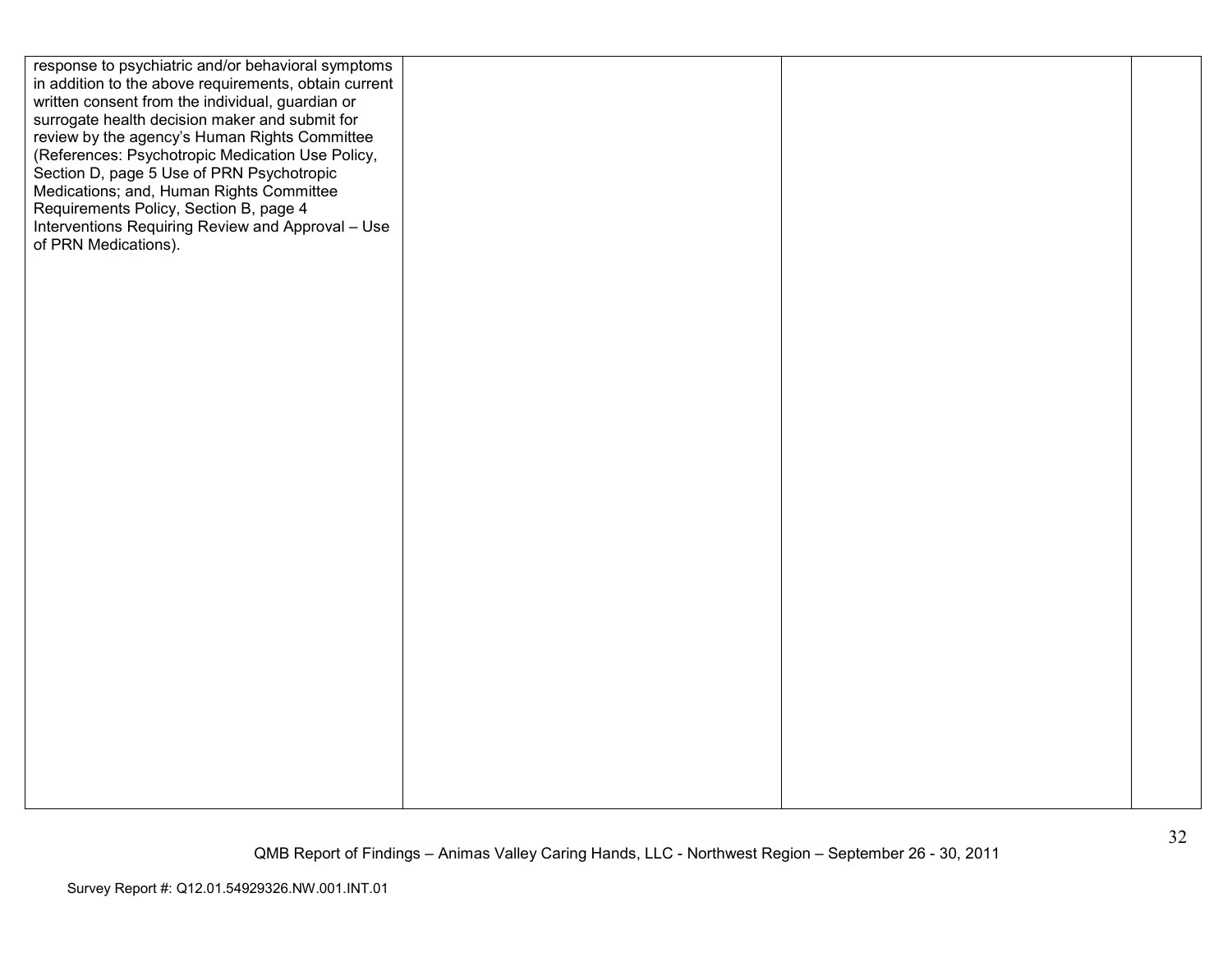| Implementation<br>NMAC 7.26.5.16.C and D Development of the<br>Based on record review, the Agency failed to<br>ISP. Implementation of the ISP. The ISP shall be<br>implement the ISP according to the timelines<br>implemented according to the timelines determined<br>determined by the IDT and as specified in the ISP<br>by the IDT and as specified in the ISP for each<br>for each stated desired outcomes and action plan<br>stated desired outcomes and action plan.<br>for 1 of 5 individuals.<br>The IDT shall review and discuss<br>Per Individuals ISP the following was found with<br>C.<br>regards to the implementation of ISP Outcomes:<br>information and recommendations with the<br>individual, with the goal of supporting the individual<br>in attaining desired outcomes. The IDT develops an<br><b>Residential Files Reviewed:</b><br>ISP based upon the individual's personal vision<br>statement, strengths, needs, interests and<br><b>Family Living Data Collection/Data</b><br>Tracking/Progress with regards to ISP<br>preferences. The ISP is a dynamic document,<br>revised periodically, as needed, and amended to<br>Outcomes:<br>reflect progress towards personal goals and<br>Provider:<br>achievements consistent with the individual's future<br>In addition to stating the Plan of Correction for<br>Individual #2<br>vision. This regulation is consistent with standards<br>these findings above, also please provide your<br>• None found regarding:<br>established for individual plan development as set<br>evidence of on-going Quality Assurance /<br>• Live Outcome: "will put 12 items on his<br>forth by the commission on the accreditation of<br>Quality Improvement specific to this tag below<br>walls for 9/1//2011 - 9/27/2011.<br>this line.<br>rehabilitation facilities (CARF) and/or other program<br>accreditation approved and adopted by the<br>• Live Outcome: " will independently clean<br>developmental disabilities division and the<br>his room" for 9/1//2011 - 9/27/2011.<br>department of health. It is the policy of the<br>developmental disabilities division (DDD), that to the<br>• Live Outcome: "will independently shower"<br>extent permitted by funding, each individual receive<br>for 9/1//2011 - 9/27/2011.<br>supports and services that will assist and encourage<br>independence and productivity in the community<br>• None found regarding:<br>and attempt to prevent regression or loss of current<br>• Develop Relationships/Have Fun Outcome:<br>capabilities. Services and supports include<br>"will attend two dances for 9/1//2011 -<br>specialized and/or generic services, training,<br>9/27/2011.<br>education and/or treatment as determined by the<br>IDT and documented in the ISP.<br>• Develop Relationships/Have Fun Outcome:<br>D. The intent is to provide choice and obtain<br>" will attend 5 new band performances" for<br>opportunities for individuals to live, work and play<br>$9/1/2011 - 9/27/2011$ .<br>with full participation in their communities. The<br>following principles provide direction and purpose in<br>planning for individuals with developmental<br>disabilities. | Tag # 1A32 & 6L14 (CoP) ISP               | <b>Scope and Severity Rating: D</b> |  |
|--------------------------------------------------------------------------------------------------------------------------------------------------------------------------------------------------------------------------------------------------------------------------------------------------------------------------------------------------------------------------------------------------------------------------------------------------------------------------------------------------------------------------------------------------------------------------------------------------------------------------------------------------------------------------------------------------------------------------------------------------------------------------------------------------------------------------------------------------------------------------------------------------------------------------------------------------------------------------------------------------------------------------------------------------------------------------------------------------------------------------------------------------------------------------------------------------------------------------------------------------------------------------------------------------------------------------------------------------------------------------------------------------------------------------------------------------------------------------------------------------------------------------------------------------------------------------------------------------------------------------------------------------------------------------------------------------------------------------------------------------------------------------------------------------------------------------------------------------------------------------------------------------------------------------------------------------------------------------------------------------------------------------------------------------------------------------------------------------------------------------------------------------------------------------------------------------------------------------------------------------------------------------------------------------------------------------------------------------------------------------------------------------------------------------------------------------------------------------------------------------------------------------------------------------------------------------------------------------------------------------------------------------------------------------------------------------------------------------------------------------------------------------------------------------------------------------------------------------------------------------------------------------------------------------------------------------------------------------------------------------------------------------------------------------------------------------------------------------------------------------------------------------------------------------------------------------------|-------------------------------------------|-------------------------------------|--|
|                                                                                                                                                                                                                                                                                                                                                                                                                                                                                                                                                                                                                                                                                                                                                                                                                                                                                                                                                                                                                                                                                                                                                                                                                                                                                                                                                                                                                                                                                                                                                                                                                                                                                                                                                                                                                                                                                                                                                                                                                                                                                                                                                                                                                                                                                                                                                                                                                                                                                                                                                                                                                                                                                                                                                                                                                                                                                                                                                                                                                                                                                                                                                                                                        |                                           |                                     |  |
|                                                                                                                                                                                                                                                                                                                                                                                                                                                                                                                                                                                                                                                                                                                                                                                                                                                                                                                                                                                                                                                                                                                                                                                                                                                                                                                                                                                                                                                                                                                                                                                                                                                                                                                                                                                                                                                                                                                                                                                                                                                                                                                                                                                                                                                                                                                                                                                                                                                                                                                                                                                                                                                                                                                                                                                                                                                                                                                                                                                                                                                                                                                                                                                                        |                                           |                                     |  |
|                                                                                                                                                                                                                                                                                                                                                                                                                                                                                                                                                                                                                                                                                                                                                                                                                                                                                                                                                                                                                                                                                                                                                                                                                                                                                                                                                                                                                                                                                                                                                                                                                                                                                                                                                                                                                                                                                                                                                                                                                                                                                                                                                                                                                                                                                                                                                                                                                                                                                                                                                                                                                                                                                                                                                                                                                                                                                                                                                                                                                                                                                                                                                                                                        |                                           |                                     |  |
|                                                                                                                                                                                                                                                                                                                                                                                                                                                                                                                                                                                                                                                                                                                                                                                                                                                                                                                                                                                                                                                                                                                                                                                                                                                                                                                                                                                                                                                                                                                                                                                                                                                                                                                                                                                                                                                                                                                                                                                                                                                                                                                                                                                                                                                                                                                                                                                                                                                                                                                                                                                                                                                                                                                                                                                                                                                                                                                                                                                                                                                                                                                                                                                                        |                                           |                                     |  |
|                                                                                                                                                                                                                                                                                                                                                                                                                                                                                                                                                                                                                                                                                                                                                                                                                                                                                                                                                                                                                                                                                                                                                                                                                                                                                                                                                                                                                                                                                                                                                                                                                                                                                                                                                                                                                                                                                                                                                                                                                                                                                                                                                                                                                                                                                                                                                                                                                                                                                                                                                                                                                                                                                                                                                                                                                                                                                                                                                                                                                                                                                                                                                                                                        | [05/03/94; 01/15/97; Recompiled 10/31/01] |                                     |  |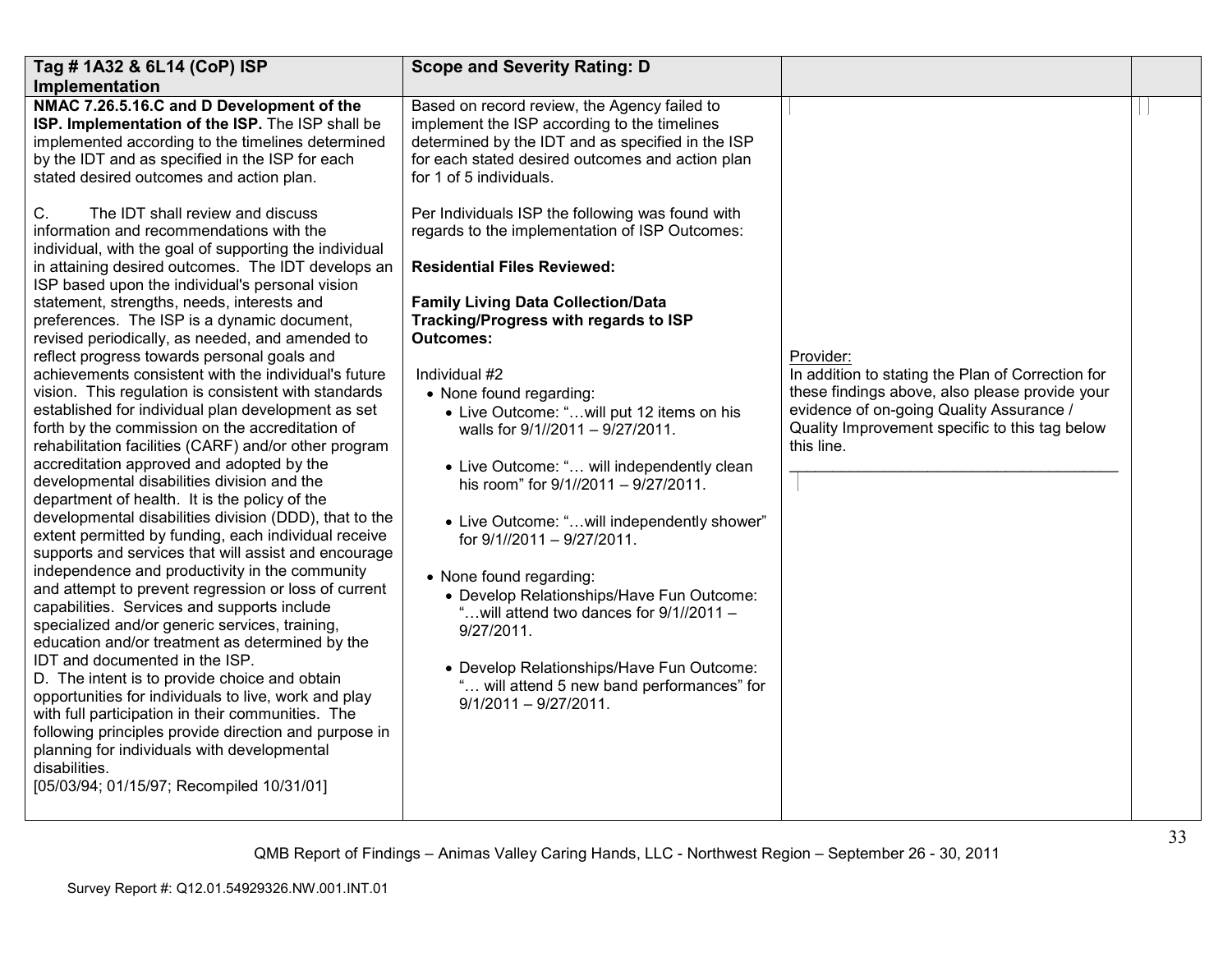|    | Tag #1A33 Board of Pharmacy - Med                                                                                                                                                                                                                                                                                                                                                                                                                                                                                                                                                      | <b>Scope and Severity Rating: A</b>                                                                                                                                   |                                                                                                                                                            |  |
|----|----------------------------------------------------------------------------------------------------------------------------------------------------------------------------------------------------------------------------------------------------------------------------------------------------------------------------------------------------------------------------------------------------------------------------------------------------------------------------------------------------------------------------------------------------------------------------------------|-----------------------------------------------------------------------------------------------------------------------------------------------------------------------|------------------------------------------------------------------------------------------------------------------------------------------------------------|--|
|    | <b>Storage</b>                                                                                                                                                                                                                                                                                                                                                                                                                                                                                                                                                                         |                                                                                                                                                                       |                                                                                                                                                            |  |
|    | <b>New Mexico Board of Pharmacy Model Custodial</b><br><b>Drug Procedures Manual</b><br>E. Medication Storage:<br>1. Prescription drugs will be stored in a locked                                                                                                                                                                                                                                                                                                                                                                                                                     | Based on observation, the Agency failed to ensure<br>proper storage of medication for 1 of 5 individuals.<br>Observation included:                                    |                                                                                                                                                            |  |
|    | cabinet and the key will be in the care of the<br>administrator or designee.<br>2. Drugs to be taken by mouth will be separate<br>from all other dosage forms.<br>3. A locked compartment will be available in the<br>refrigerator for those items labeled "Keep in<br>Refrigerator." The temperature will be kept in<br>the 36°F - 46°F range. An accurate<br>thermometer will be kept in the refrigerator to                                                                                                                                                                         | Individual #3<br>Hyoscyamine expired 2/17/2011. Expired<br>medication was not kept separate from other<br>medications as required by Board of Pharmacy<br>Procedures. | Provider:<br>In addition to stating the Plan of Correction for                                                                                             |  |
| 6. | verify temperature.<br>4. Separate compartments are required for each<br>resident's medication.<br>5. All medication will be stored according to their<br>individual requirement or in the absence of<br>temperature and humidity requirements,<br>controlled room temperature (68-77°F) and<br>protected from light. Storage requirements are<br>in effect 24 hours a day.<br>Medication no longer in use, unwanted,<br>outdated, or adulterated will be placed in a<br>quarantine area in the locked medication<br>cabinet and held for destruction by the<br>consultant pharmacist. |                                                                                                                                                                       | these findings above, also please provide your<br>evidence of on-going Quality Assurance /<br>Quality Improvement specific to this tag below<br>this line. |  |
|    | 8. References<br>A. Adequate drug references shall be available for<br>facility staff                                                                                                                                                                                                                                                                                                                                                                                                                                                                                                  |                                                                                                                                                                       |                                                                                                                                                            |  |
|    | H. Controlled Substances (Perpetual Count<br><b>Requirement)</b><br>1. Separate accountability or proof-of-use sheets<br>shall be maintained, for each controlled substance,<br>indicating the following information:<br>a. date<br>b. time administered<br>c. name of patient                                                                                                                                                                                                                                                                                                         |                                                                                                                                                                       |                                                                                                                                                            |  |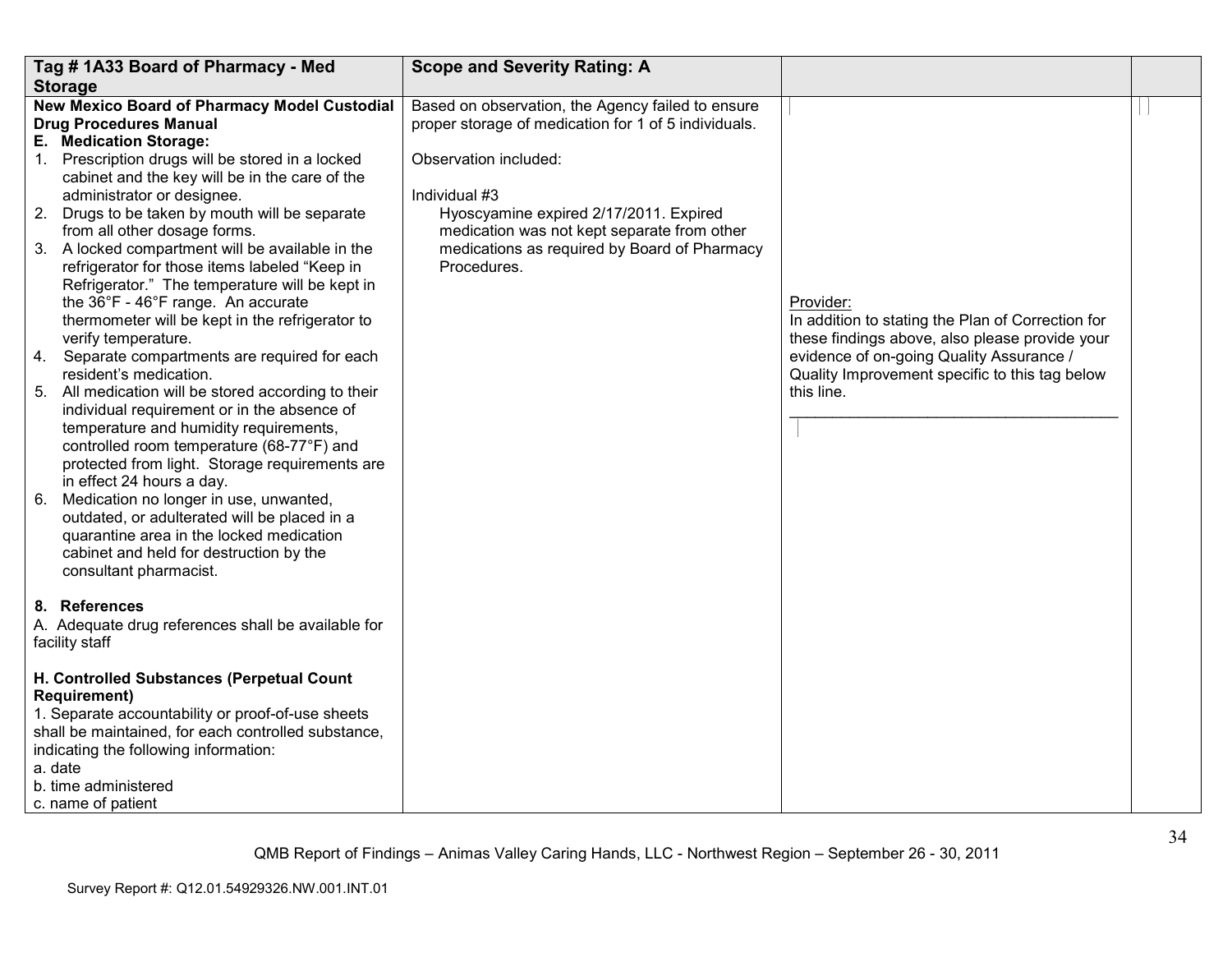| d. dose<br>e. practitioner's name<br>f. signature of person administering or assisting with<br>the administration the dose<br>g. balance of controlled substance remaining. |
|-----------------------------------------------------------------------------------------------------------------------------------------------------------------------------|
|                                                                                                                                                                             |
|                                                                                                                                                                             |
|                                                                                                                                                                             |
|                                                                                                                                                                             |
|                                                                                                                                                                             |
|                                                                                                                                                                             |
|                                                                                                                                                                             |
|                                                                                                                                                                             |
|                                                                                                                                                                             |
|                                                                                                                                                                             |
|                                                                                                                                                                             |
|                                                                                                                                                                             |
|                                                                                                                                                                             |
|                                                                                                                                                                             |
|                                                                                                                                                                             |
|                                                                                                                                                                             |
|                                                                                                                                                                             |
|                                                                                                                                                                             |
|                                                                                                                                                                             |
|                                                                                                                                                                             |
|                                                                                                                                                                             |
|                                                                                                                                                                             |
|                                                                                                                                                                             |
|                                                                                                                                                                             |
|                                                                                                                                                                             |
|                                                                                                                                                                             |
|                                                                                                                                                                             |
|                                                                                                                                                                             |
|                                                                                                                                                                             |
|                                                                                                                                                                             |
|                                                                                                                                                                             |
|                                                                                                                                                                             |
|                                                                                                                                                                             |
|                                                                                                                                                                             |
|                                                                                                                                                                             |
|                                                                                                                                                                             |
|                                                                                                                                                                             |
|                                                                                                                                                                             |
|                                                                                                                                                                             |
|                                                                                                                                                                             |
|                                                                                                                                                                             |
|                                                                                                                                                                             |
|                                                                                                                                                                             |
|                                                                                                                                                                             |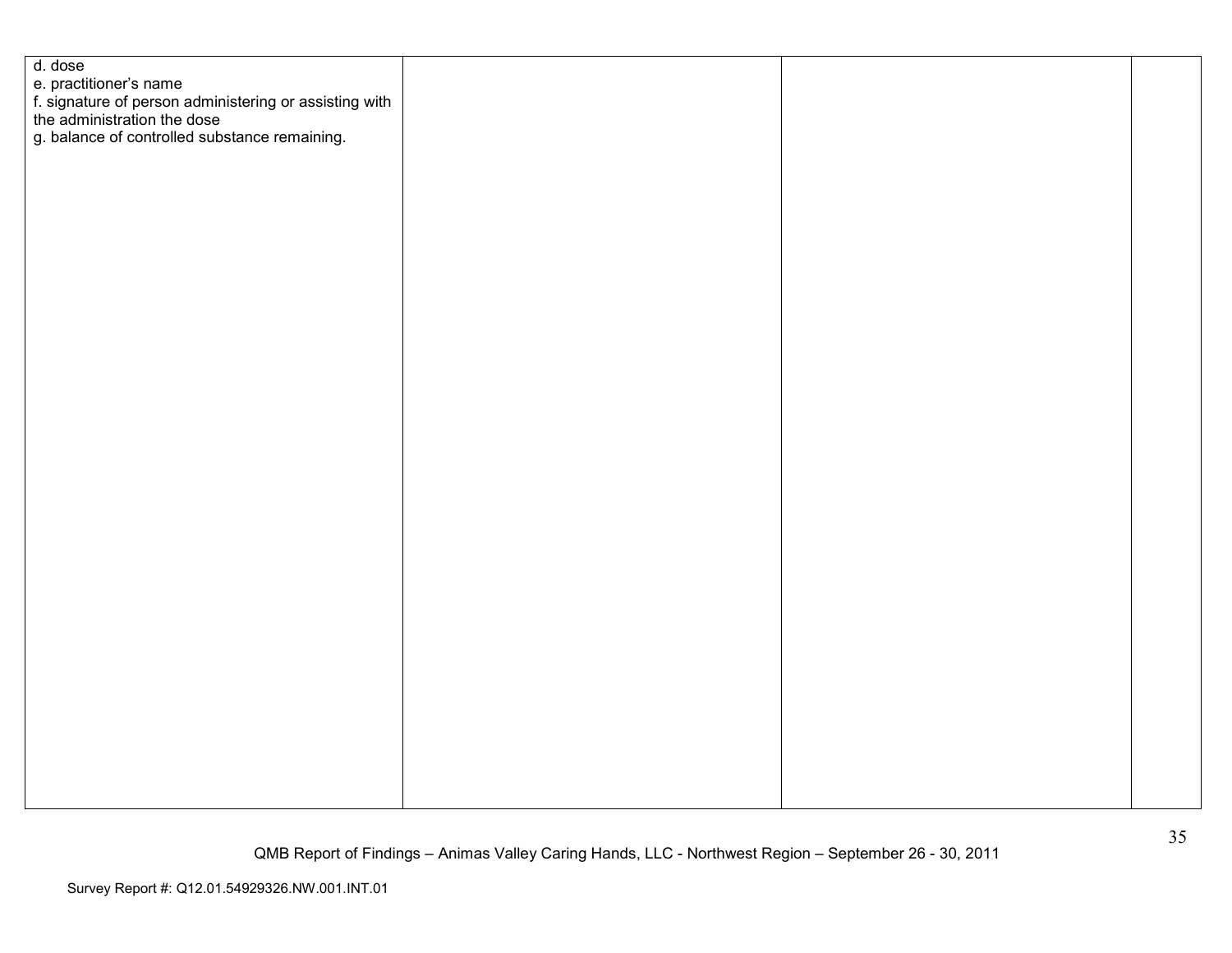| Tag # 1A37 Individual Specific Training                                                                                                                                                                                                                                                                                                                                                                                                                                                                                                                                                                                                                                                                                                                                                                                                                                                                                                                                                                                                                                                                                                             | <b>Scope and Severity Rating: D</b>                                                                                                                                                                                                                                                                                             |                                                                                                                                                                                                                              |  |
|-----------------------------------------------------------------------------------------------------------------------------------------------------------------------------------------------------------------------------------------------------------------------------------------------------------------------------------------------------------------------------------------------------------------------------------------------------------------------------------------------------------------------------------------------------------------------------------------------------------------------------------------------------------------------------------------------------------------------------------------------------------------------------------------------------------------------------------------------------------------------------------------------------------------------------------------------------------------------------------------------------------------------------------------------------------------------------------------------------------------------------------------------------|---------------------------------------------------------------------------------------------------------------------------------------------------------------------------------------------------------------------------------------------------------------------------------------------------------------------------------|------------------------------------------------------------------------------------------------------------------------------------------------------------------------------------------------------------------------------|--|
| Developmental Disabilities (DD) Waiver Service<br>Standards effective 4/1/2007<br><b>CHAPTER 1 IV. GENERAL REQUIREMENTS</b><br>FOR PROVIDER AGENCY SERVICE<br><b>PERSONNEL:</b> The objective of this section is to<br>establish personnel standards for DD Medicaid<br>Waiver Provider Agencies for the following services:<br>Community Living Supports, Community Inclusion<br>Services, Respite, Substitute Care and Personal<br>Support Companion Services. These standards<br>apply to all personnel who provide services, whether<br>directly employed or subcontracting with the<br>Provider Agency. Additional personnel requirements<br>and qualifications may be applicable for specific<br>service standards.<br>C. Orientation and Training Requirements:<br>Orientation and training for direct support staff and<br>his or her supervisors shall comply with the<br>DDSD/DOH Policy Governing the Training<br>Requirements for Direct Support Staff and Internal<br>Service Coordinators Serving Individuals with<br>Developmental Disabilities to include the following:<br>Individual-specific training for each individual<br>(2) | Based on record review, the Agency failed to ensure<br>that Individual Specific Training requirements were<br>met for 1 of 22 Agency Personnel.<br>Review of personnel records found no evidence of<br>the following:<br><b>Direct Service Professional Personnel (DSP):</b><br>Individual Specific Training (#40)<br>$\bullet$ | Provider:<br>In addition to stating the Plan of Correction for<br>these findings above, also please provide your<br>evidence of on-going Quality Assurance /<br>Quality Improvement specific to this tag below<br>this line. |  |
| under his or her direct care, as described in the<br>individual service plan, prior to working alone<br>with the individual.<br>Department of Health (DOH) Developmental<br><b>Disabilities Supports Division (DDSD) Policy -</b><br><b>Policy Title: Training Requirements for Direct</b><br>Service Agency Staff Policy - Eff. March 1, 2007 -<br><b>II. POLICY STATEMENTS:</b><br>A. Individuals shall receive services from competent<br>and qualified staff.<br><b>B.</b> Staff shall complete individual-specific (formerly<br>known as "Addendum B") training requirements in<br>accordance with the specifications described in the<br>individual service plan (ISP) of each individual<br>served.                                                                                                                                                                                                                                                                                                                                                                                                                                          |                                                                                                                                                                                                                                                                                                                                 |                                                                                                                                                                                                                              |  |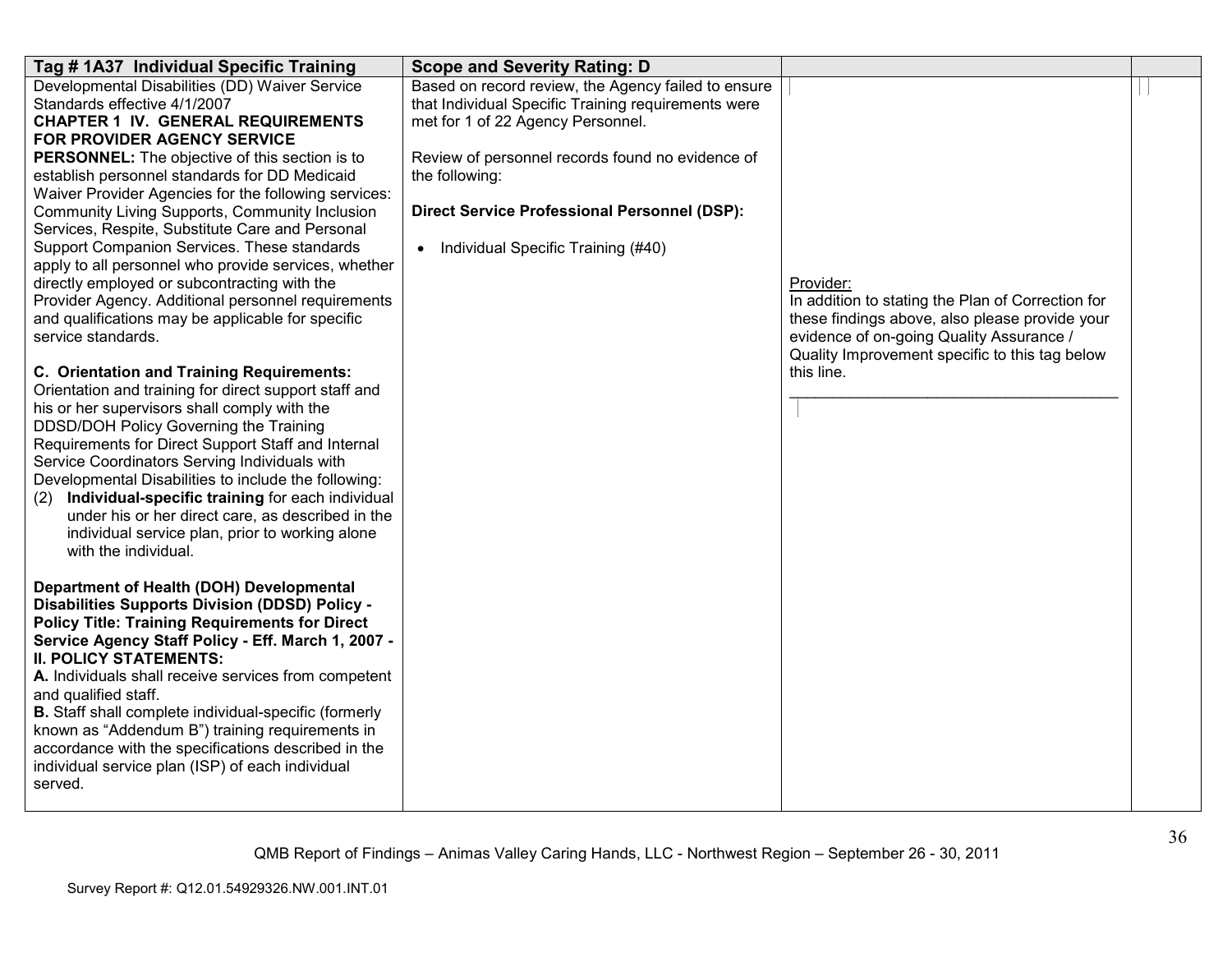| Tag # 5136 CA Reimbursement                                                                       | <b>Scope and Severity Rating: B</b>                                                            |                                                              |  |
|---------------------------------------------------------------------------------------------------|------------------------------------------------------------------------------------------------|--------------------------------------------------------------|--|
| Developmental Disabilities (DD) Waiver Service<br>Standards effective 4/1/2007                    | Based on record review, the Agency failed to<br>provide written or electronic documentation as |                                                              |  |
| <b>CHAPTER 1 III. PROVIDER AGENCY</b>                                                             | evidence for each unit billed for Community Access                                             |                                                              |  |
| DOCUMENTATION OF SERVICE DELIVERY AND                                                             | Services for 1 of 2 individuals.                                                               |                                                              |  |
| <b>LOCATION</b>                                                                                   |                                                                                                |                                                              |  |
| A. General: All Provider Agencies shall maintain                                                  | Individual #1                                                                                  |                                                              |  |
| all records necessary to fully disclose the                                                       | <b>June 2011</b>                                                                               |                                                              |  |
| service, quality, quantity and clinical necessity<br>furnished to individuals who are currently   | • The Agency billed 24 units of Community                                                      |                                                              |  |
| receiving services. The Provider Agency                                                           | Access (H2021 U1) from 6/1/2011 through<br>6/30/2011. No documentation received to             |                                                              |  |
| records shall be sufficiently detailed to                                                         | justify 24 units billed.                                                                       |                                                              |  |
| substantiate the date, time, individual name,                                                     |                                                                                                |                                                              |  |
| servicing Provider Agency, level of services,                                                     | <b>July 2011</b>                                                                               | Provider:                                                    |  |
| and length of a session of service billed.                                                        | • The Agency billed 30 units of Community                                                      | In addition to stating the Plan of Correction for            |  |
| <b>Billable Units: The documentation of the</b><br>В.                                             | Access H2021 U1 from 7/1/2011 through                                                          | these findings above, also please provide your               |  |
| billable time spent with an individual shall be                                                   | 7/31/2011. No documentation received to                                                        | evidence of on-going Quality Assurance /                     |  |
| kept on the written or electronic record that is<br>prepared prior to a request for reimbursement | justify 30 units billed.                                                                       | Quality Improvement specific to this tag below<br>this line. |  |
| from the HSD. For each unit billed, the record                                                    |                                                                                                |                                                              |  |
| shall contain the following:                                                                      |                                                                                                |                                                              |  |
| Date, start and end time of each service<br>(1)                                                   |                                                                                                |                                                              |  |
| encounter or other billable service interval;                                                     |                                                                                                |                                                              |  |
| (2) A description of what occurred during the                                                     |                                                                                                |                                                              |  |
| encounter or service interval; and<br>The signature or authenticated name of staff                |                                                                                                |                                                              |  |
| (3)<br>providing the service.                                                                     |                                                                                                |                                                              |  |
|                                                                                                   |                                                                                                |                                                              |  |
| MAD-MR: 03-59 Eff 1/1/2004                                                                        |                                                                                                |                                                              |  |
| 8.314.1 BI RECORD KEEPING AND                                                                     |                                                                                                |                                                              |  |
| <b>DOCUMENTATION REQUIREMENTS:</b><br>Providers must maintain all records necessary to            |                                                                                                |                                                              |  |
| fully disclose the extent of the services provided to                                             |                                                                                                |                                                              |  |
| the Medicaid recipient. Services that have been                                                   |                                                                                                |                                                              |  |
| billed to Medicaid, but are not substantiated in a                                                |                                                                                                |                                                              |  |
| treatment plan and/or patient records for the                                                     |                                                                                                |                                                              |  |
| recipient are subject to recoupment.                                                              |                                                                                                |                                                              |  |
| Developmental Disabilities (DD) Waiver Service                                                    |                                                                                                |                                                              |  |
| Standards effective 4/1/2007                                                                      |                                                                                                |                                                              |  |
| <b>CHAPTER 5 XI. COMMUNITY ACCESS</b>                                                             |                                                                                                |                                                              |  |
| <b>SERVICES REQUIREMENTS</b>                                                                      |                                                                                                |                                                              |  |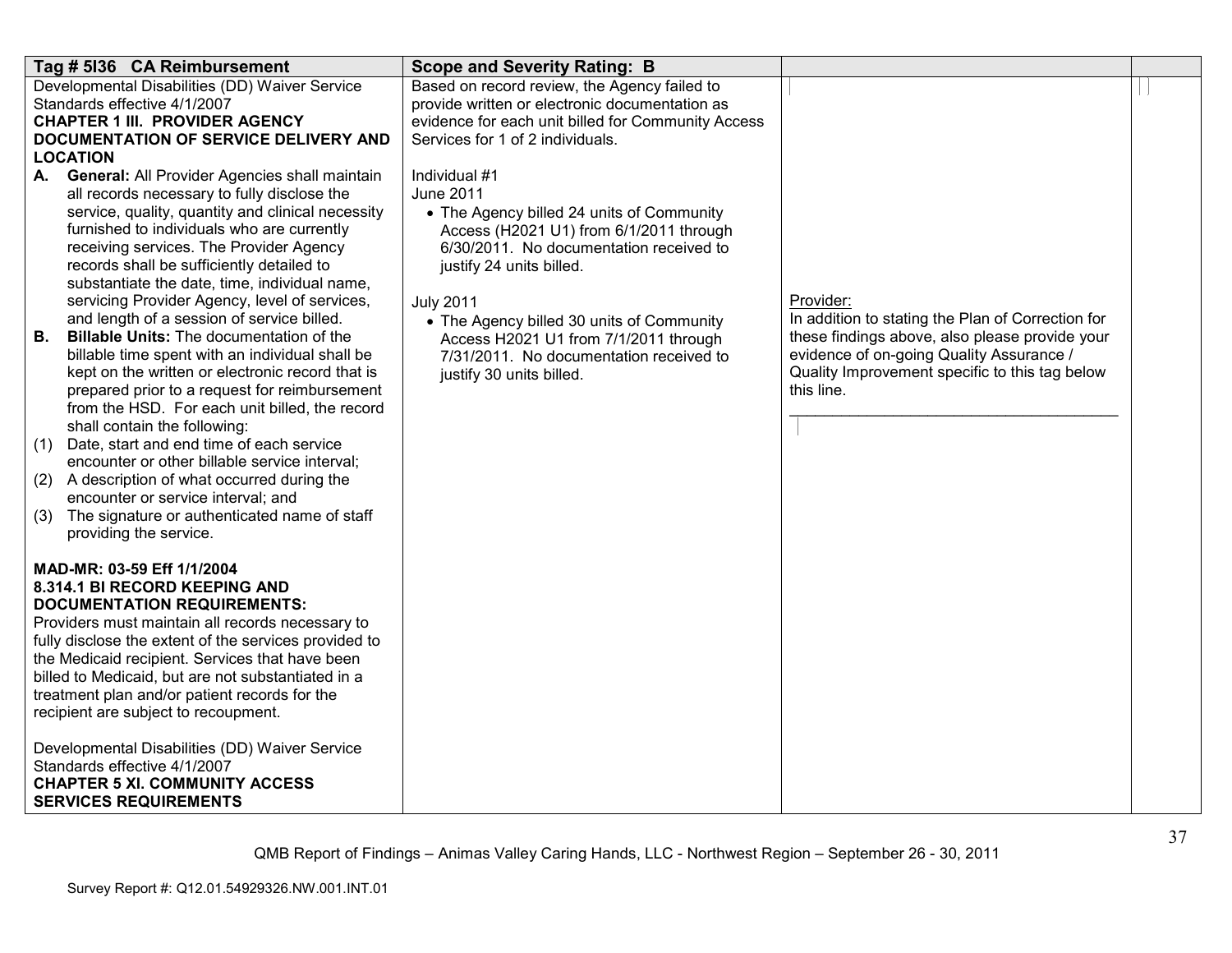| <b>G. Reimbursement</b><br>(1) Billable Unit: A billable unit is defined as one-<br>quarter hour of service.                                                                                                                                                                                                                                                                                                                 |  |  |
|------------------------------------------------------------------------------------------------------------------------------------------------------------------------------------------------------------------------------------------------------------------------------------------------------------------------------------------------------------------------------------------------------------------------------|--|--|
| (2) Billable Activities: The Community Access<br>Provider Agency can bill for those activities listed in<br>the Community Access Scope of Service. Billable<br>units are typically provided face-to-face but time<br>spent in non face-to-face activity may be claimed<br>under the following conditions:                                                                                                                    |  |  |
| (a) Time that is non face-to-face is documented<br>separately and clearly identified as to the<br>nature of the activity, and is tied directly to<br>the individual's ISP, Action Plan;<br>(b) Time that is non face-to-face involves<br>outreach and identification and training of<br>community connections and natural supports;<br>and<br>(c) Non face-to-face hours do not exceed 10% of<br>the monthly billable hours. |  |  |
| (3) Non-Billable Activities: Activities that the service<br>Provider Agency may need to conduct, but which<br>are not separately billable activities, may include:                                                                                                                                                                                                                                                           |  |  |
| (a) Time and expense for training service<br>personnel;<br>(b) Supervision of agency staff;<br>(c) Service documentation and billing activities; or<br>(d) Time the individual spends in segregated<br>facility-based settings activities.                                                                                                                                                                                   |  |  |
|                                                                                                                                                                                                                                                                                                                                                                                                                              |  |  |
|                                                                                                                                                                                                                                                                                                                                                                                                                              |  |  |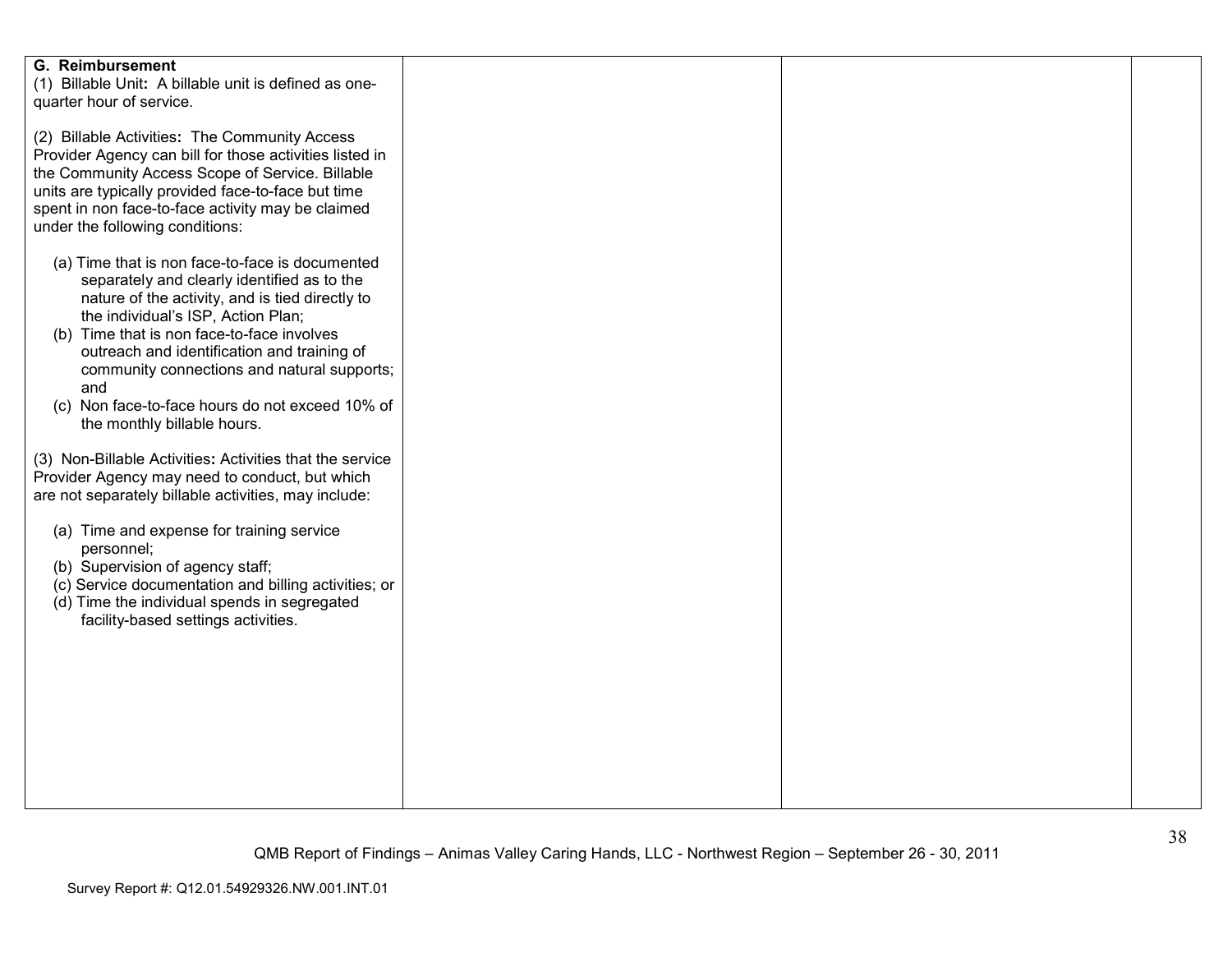| Tag # 6L13 (CoP) - CL Healthcare Regts.                                                                  | <b>Scope and Severity Rating: F</b>                        |                                                                                            |  |
|----------------------------------------------------------------------------------------------------------|------------------------------------------------------------|--------------------------------------------------------------------------------------------|--|
| Developmental Disabilities (DD) Waiver Service                                                           | Based on record review, the Agency failed to               |                                                                                            |  |
| Standards effective 4/1/2007                                                                             | provide documentation of annual physical                   |                                                                                            |  |
| <b>CHAPTER 6. VI. GENERAL REQUIREMENTS</b>                                                               | examinations and/or other examinations as                  |                                                                                            |  |
| <b>FOR COMMUNITY LIVING</b>                                                                              | specified by a licensed physician for 5 of 5               |                                                                                            |  |
| G. Health Care Requirements for Community                                                                | individuals receiving Community Living Services.           |                                                                                            |  |
| <b>Living Services.</b><br>(1) The Community Living Service providers shall                              | The following was not found, incomplete and/or not         |                                                                                            |  |
| ensure completion of a HAT for each individual                                                           | current:                                                   |                                                                                            |  |
| receiving this service. The HAT shall be completed                                                       |                                                            |                                                                                            |  |
| 2 weeks prior to the annual ISP meeting and                                                              | • Annual Physical (#4)                                     |                                                                                            |  |
| submitted to the Case Manager and all other IDT                                                          |                                                            |                                                                                            |  |
| Members. A revised HAT is required to also be                                                            | • Dental Exam                                              |                                                                                            |  |
| submitted whenever the individual's health status                                                        | ° Individual #1 - As indicated by the DDSD file            | Provider:                                                                                  |  |
| changes significantly. For individuals who are newly                                                     | matrix Dental Exams are to be conducted                    | In addition to stating the Plan of Correction for                                          |  |
| allocated to the DD Waiver program, the HAT may<br>be completed within 2 weeks following the initial ISP | annually. No evidence of exam was found.                   | these findings above, also please provide your<br>evidence of on-going Quality Assurance / |  |
| meeting and submitted with any strategies and                                                            |                                                            | Quality Improvement specific to this tag below                                             |  |
| support plans indicated in the ISP, or within 72                                                         | ° Individual #4 - As indicated by collateral               | this line.                                                                                 |  |
| hours following admission into direct services, which                                                    | documentation reviewed, exam was completed                 |                                                                                            |  |
| ever comes first.                                                                                        | on 5/19/2010. Follow-up was to be completed in             |                                                                                            |  |
| (2) Each individual will have a Health Care                                                              | 6 months. No evidence of follow-up found.                  |                                                                                            |  |
| Coordinator, designated by the IDT. When the                                                             | • Vision Exam                                              |                                                                                            |  |
| individual's HAT score is 4, 5 or 6 the Health Care                                                      | <sup>o</sup> Individual #1 - As indicated by the DDSD file |                                                                                            |  |
| Coordinator shall be an IDT member, other than the                                                       | matrix Vision Exams are to be conducted every              |                                                                                            |  |
| individual. The Health Care Coordinator shall                                                            | other year. No evidence of exam was found.                 |                                                                                            |  |
| oversee and monitor health care services for the                                                         |                                                            |                                                                                            |  |
| individual in accordance with these standards. In                                                        | ° Individual #4 - As indicated by collateral               |                                                                                            |  |
| circumstances where no IDT member voluntarily                                                            | documentation reviewed, exam was completed                 |                                                                                            |  |
| accepts designation as the health care coordinator,                                                      | on 1/12/2009. Follow-up was to be completed in             |                                                                                            |  |
| the community living provider shall assign a staff                                                       | 1 year. No evidence of follow-up found.                    |                                                                                            |  |
| member to this role.<br>(3) For each individual receiving Community Living                               |                                                            |                                                                                            |  |
| Services, the provider agency shall ensure and                                                           | $\circ$<br>Individual #5 - As indicated by collateral      |                                                                                            |  |
| document the following:                                                                                  | documentation reviewed, exam was completed                 |                                                                                            |  |
| (a) Provision of health care oversight consistent                                                        | on 3/3/2010. Follow-up was to be completed in              |                                                                                            |  |
| with these Standards as detailed in Chapter                                                              | 1 year. No evidence of follow-up found.                    |                                                                                            |  |
| One section III E: Healthcare Documentation                                                              |                                                            |                                                                                            |  |
| by Nurses For Community Living Services,                                                                 | • Auditory Exam                                            |                                                                                            |  |
| Community Inclusion Services and Private                                                                 | ° Individual #4 - As indicated by collateral               |                                                                                            |  |
| Duty Nursing Services.                                                                                   | documentation reviewed, exam was completed                 |                                                                                            |  |
| b) That each individual with a score of 4, 5, or 6                                                       | on 9/24/2010. Follow-up was to be completed in             |                                                                                            |  |
|                                                                                                          | 1 year. No evidence of follow-up found.                    |                                                                                            |  |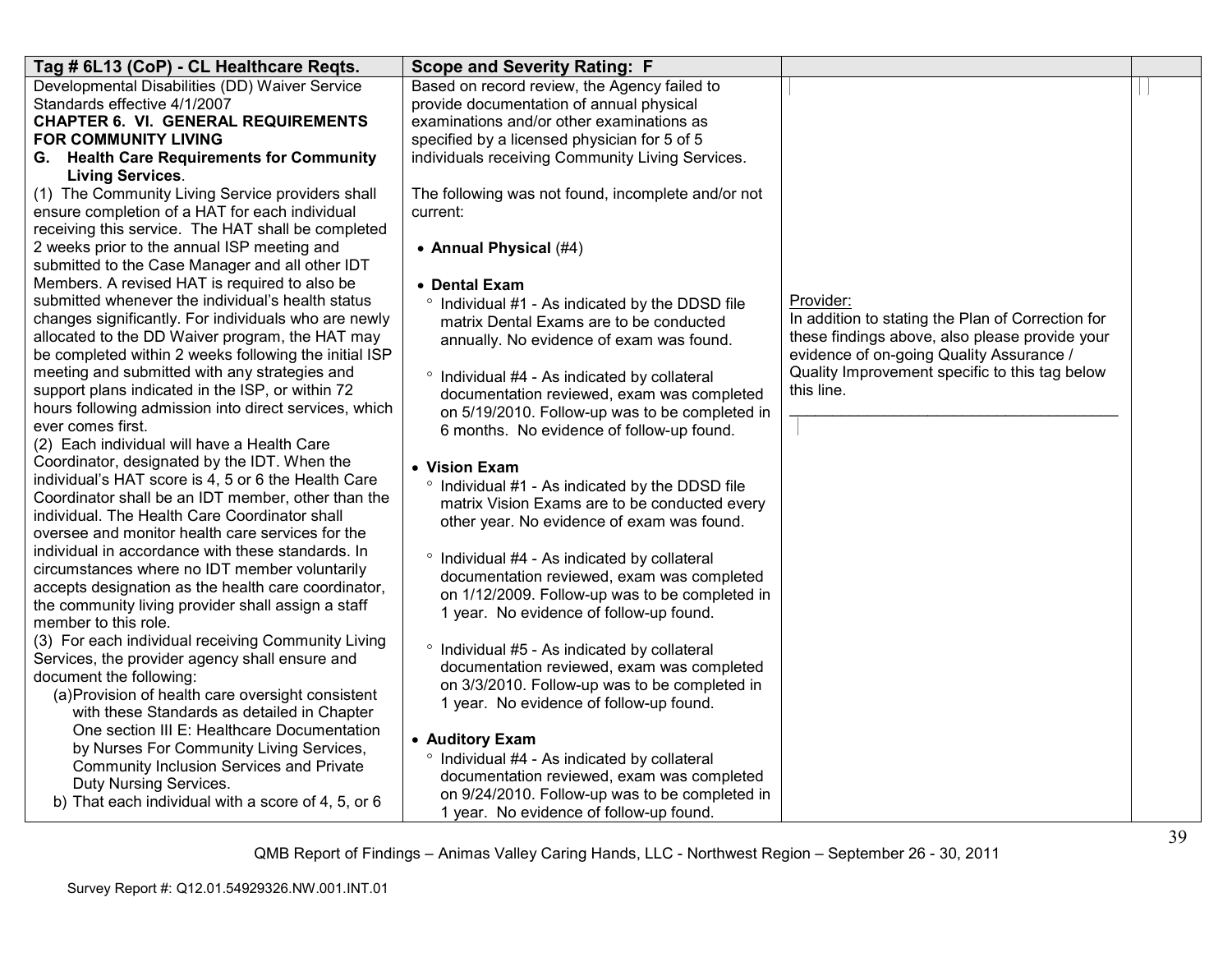| on the HAT, has a Health Care Plan<br>developed by a licensed nurse.<br>(c) That an individual with chronic condition(s)<br>with the potential to exacerbate into a life<br>threatening condition, has Crisis Prevention/<br>Intervention Plan(s) developed by a licensed<br>nurse or other appropriate professional for<br>each such condition.<br>(4) That an average of 3 hours of documented<br>nutritional counseling is available annually, if<br>recommended by the IDT.<br>(5) That the physical property and grounds are free<br>of hazards to the individual's health and safety.<br>(6) In addition, for each individual receiving<br>Supported Living or Family Living Services, the<br>provider shall verify and document the following:<br>(a) The individual has a primary licensed<br>physician;<br>(b) The individual receives an annual physical<br>examination and other examinations as<br>specified by a licensed physician;<br>(c) The individual receives annual dental check-<br>ups and other check-ups as specified by a<br>licensed dentist:<br>(d) The individual receives eye examinations as<br>specified by a licensed optometrist or<br>ophthalmologist; and<br>(e)Agency activities that occur as follow-up to<br>medical appointments (e.g. treatment, visits to<br>specialists, changes in medication or daily<br>routine). | • Cholesterol & Blood Glucose<br>° Individual #3 - As indicated by collateral<br>documentation reviewed, lab work was ordered<br>on 8/2010. No evidence of lab results were<br>found.<br>• Blood Levels<br>° Individual #3 - As indicated by collateral<br>documentation reviewed, lab work was ordered<br>on 8/2010. No evidence of lab results were<br>found.<br>• Abnormal Involuntary Movement Screening<br>and/or Tardive Dyskinesia Screenings<br>None found 9/2010 - 9/2011 for Zyprexa (#2) |  |
|----------------------------------------------------------------------------------------------------------------------------------------------------------------------------------------------------------------------------------------------------------------------------------------------------------------------------------------------------------------------------------------------------------------------------------------------------------------------------------------------------------------------------------------------------------------------------------------------------------------------------------------------------------------------------------------------------------------------------------------------------------------------------------------------------------------------------------------------------------------------------------------------------------------------------------------------------------------------------------------------------------------------------------------------------------------------------------------------------------------------------------------------------------------------------------------------------------------------------------------------------------------------------------------------------------------------------------------------------------------|-----------------------------------------------------------------------------------------------------------------------------------------------------------------------------------------------------------------------------------------------------------------------------------------------------------------------------------------------------------------------------------------------------------------------------------------------------------------------------------------------------|--|
| NMAC 8.302.1.17 RECORD KEEPING AND<br><b>DOCUMENTATION REQUIREMENTS: A provider</b><br>must maintain all the records necessary to fully<br>disclose the nature, quality, amount and medical<br>necessity of services furnished to an eligible<br>recipient who is currently receiving or who has<br>received services in the past.                                                                                                                                                                                                                                                                                                                                                                                                                                                                                                                                                                                                                                                                                                                                                                                                                                                                                                                                                                                                                             |                                                                                                                                                                                                                                                                                                                                                                                                                                                                                                     |  |
| B. Documentation of test results: Results of tests                                                                                                                                                                                                                                                                                                                                                                                                                                                                                                                                                                                                                                                                                                                                                                                                                                                                                                                                                                                                                                                                                                                                                                                                                                                                                                             |                                                                                                                                                                                                                                                                                                                                                                                                                                                                                                     |  |
|                                                                                                                                                                                                                                                                                                                                                                                                                                                                                                                                                                                                                                                                                                                                                                                                                                                                                                                                                                                                                                                                                                                                                                                                                                                                                                                                                                |                                                                                                                                                                                                                                                                                                                                                                                                                                                                                                     |  |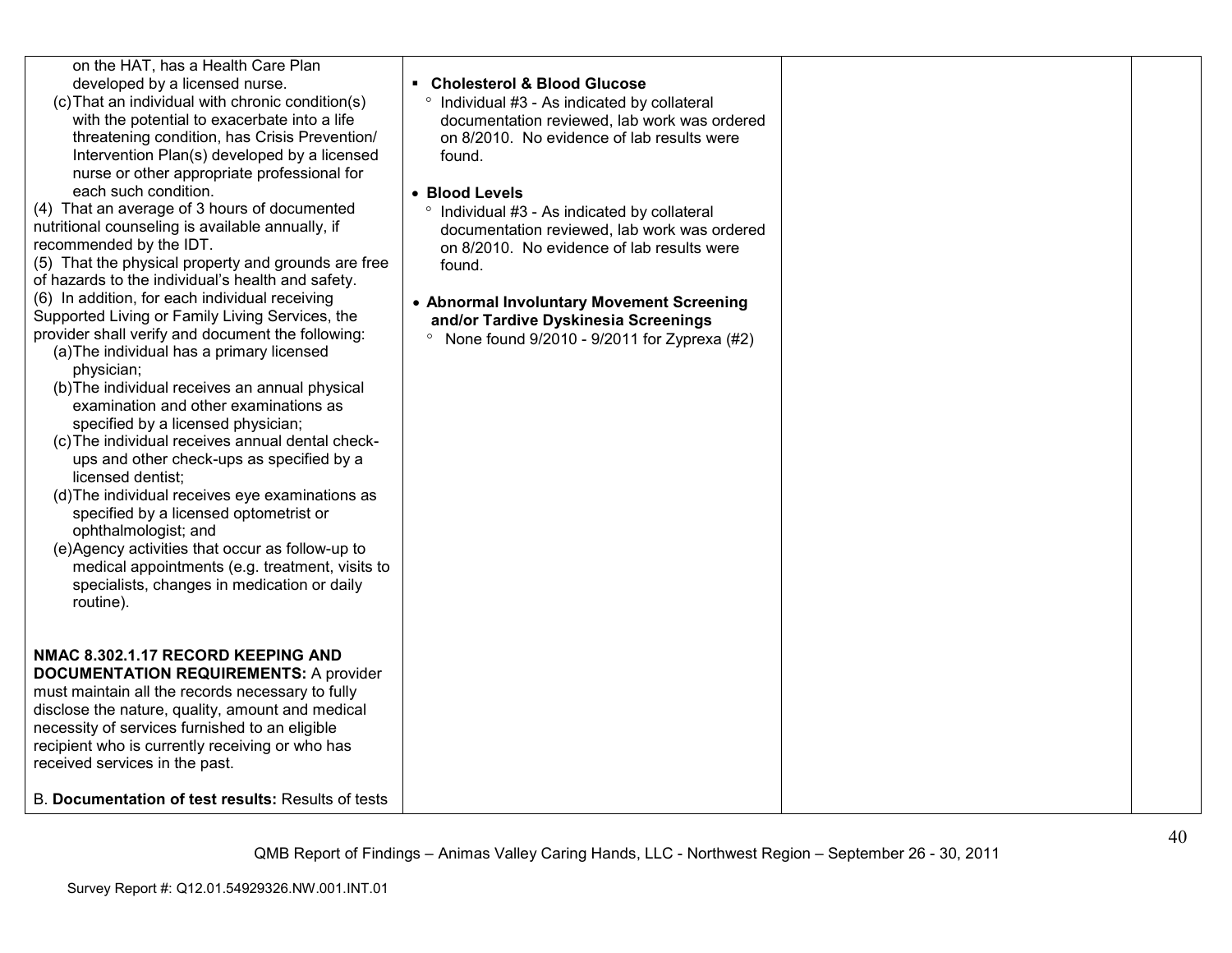| and services must be documented, which includes<br>results of laboratory and radiology procedures or<br>progress following therapy or treatment. |
|--------------------------------------------------------------------------------------------------------------------------------------------------|
|                                                                                                                                                  |
|                                                                                                                                                  |
|                                                                                                                                                  |
|                                                                                                                                                  |
|                                                                                                                                                  |
|                                                                                                                                                  |
|                                                                                                                                                  |
|                                                                                                                                                  |
|                                                                                                                                                  |
|                                                                                                                                                  |
|                                                                                                                                                  |
|                                                                                                                                                  |
|                                                                                                                                                  |
|                                                                                                                                                  |
|                                                                                                                                                  |
|                                                                                                                                                  |
|                                                                                                                                                  |
|                                                                                                                                                  |
|                                                                                                                                                  |
|                                                                                                                                                  |
|                                                                                                                                                  |
|                                                                                                                                                  |
|                                                                                                                                                  |
|                                                                                                                                                  |
|                                                                                                                                                  |
|                                                                                                                                                  |
|                                                                                                                                                  |
|                                                                                                                                                  |
|                                                                                                                                                  |
|                                                                                                                                                  |
|                                                                                                                                                  |
|                                                                                                                                                  |
|                                                                                                                                                  |
|                                                                                                                                                  |
|                                                                                                                                                  |
|                                                                                                                                                  |
|                                                                                                                                                  |
|                                                                                                                                                  |
|                                                                                                                                                  |
|                                                                                                                                                  |
|                                                                                                                                                  |
|                                                                                                                                                  |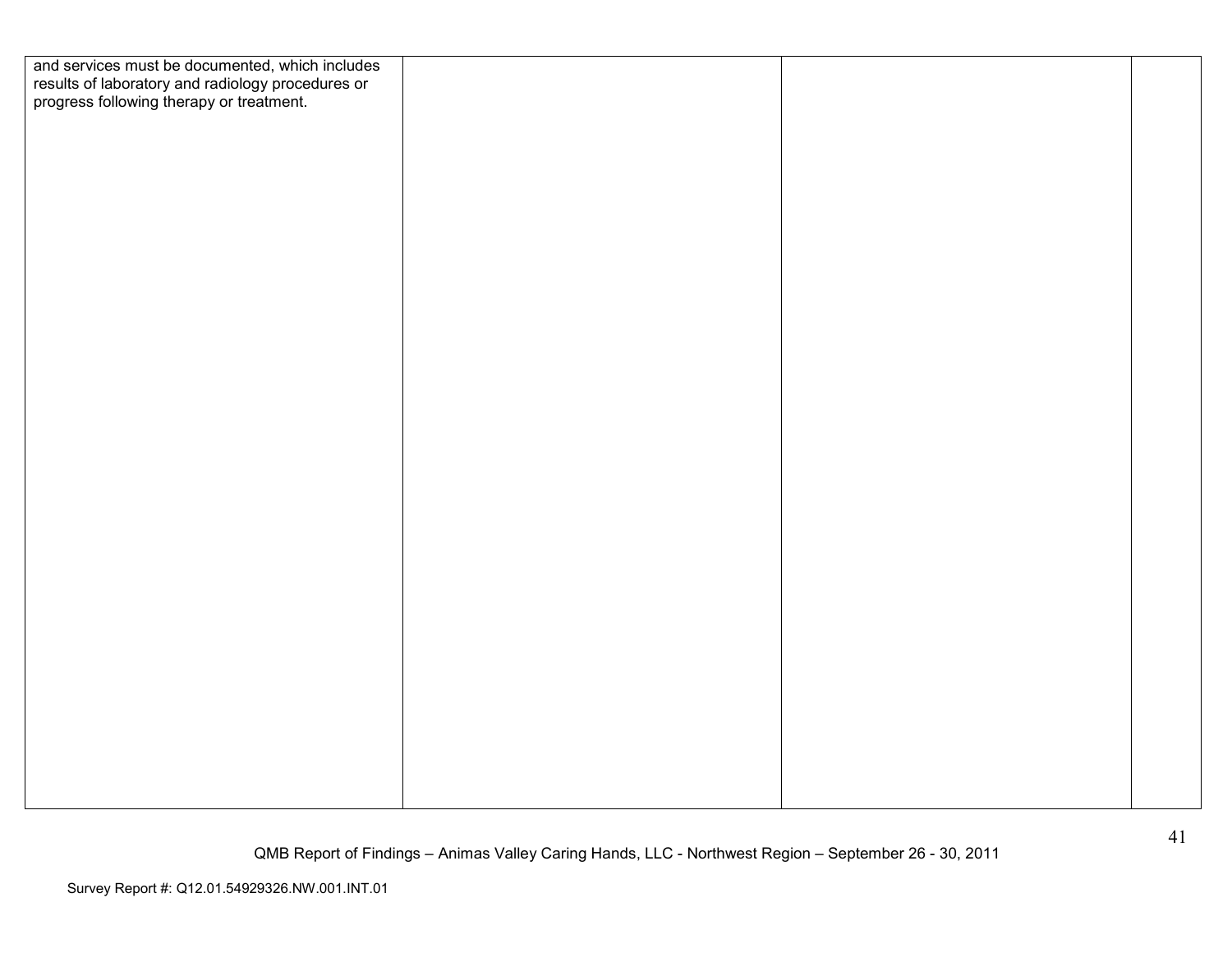| Tag # 6L14 Residential Case File                                                                        | <b>Scope and Severity Rating: F</b>                                         |                                                   |  |
|---------------------------------------------------------------------------------------------------------|-----------------------------------------------------------------------------|---------------------------------------------------|--|
| Developmental Disabilities (DD) Waiver Service                                                          | Based on record review, the Agency failed to                                |                                                   |  |
| Standards effective 4/1/2007                                                                            | maintain a complete and confidential case file in the                       |                                                   |  |
| <b>CHAPTER 6. VIII. COMMUNITY LIVING</b>                                                                | residence for 5 of 5 Individuals receiving Family                           |                                                   |  |
| <b>SERVICE PROVIDER AGENCY REQUIREMENTS</b>                                                             | Living Services.                                                            |                                                   |  |
| A. Residence Case File: For individuals receiving                                                       |                                                                             |                                                   |  |
| Supported Living or Family Living, the Agency shall                                                     | The following was not found, incomplete and/or not                          |                                                   |  |
| maintain in the individual's home a complete and                                                        | current:                                                                    |                                                   |  |
| current confidential case file for each individual. For                                                 |                                                                             |                                                   |  |
| individuals receiving Independent Living Services,                                                      | • Current Emergency & Personal Identification                               |                                                   |  |
| rather than maintaining this file at the individual's                                                   | <b>Information</b>                                                          |                                                   |  |
| home, the complete and current confidential case<br>file for each individual shall be maintained at the | <sup>o</sup> Did not contain Pharmacy Information (#1, 2, 4,                |                                                   |  |
| agency's administrative site. Each file shall include                                                   | 8.5                                                                         | Provider:                                         |  |
| the following:                                                                                          | ° Did not contain Health Plan (Insurance)                                   | In addition to stating the Plan of Correction for |  |
| (1) Complete and current ISP and all supplemental                                                       | Information $(#4 8 5)$                                                      | these findings above, also please provide your    |  |
| plans specific to the individual;                                                                       | <sup>o</sup> Did not contain Physician Information (#5)                     | evidence of on-going Quality Assurance /          |  |
| (2) Complete and current Health Assessment Tool;                                                        |                                                                             | Quality Improvement specific to this tag below    |  |
| (3) Current emergency contact information, which                                                        | • Annual ISP $(#2)$                                                         | this line.                                        |  |
| includes the individual's address, telephone                                                            |                                                                             |                                                   |  |
| number, names and telephone numbers of                                                                  | • ISP Signature Page (#2)                                                   |                                                   |  |
| residential Community Living Support providers,                                                         |                                                                             |                                                   |  |
| relatives, or guardian or conservator, primary care                                                     | • Individual Specific Training Section of ISP<br>(formerly Addendum B) (#2) |                                                   |  |
| physician's name(s) and telephone number(s),                                                            |                                                                             |                                                   |  |
| pharmacy name, address and telephone number                                                             | • Positive Behavioral Plan (#3)                                             |                                                   |  |
| and dentist name, address and telephone number,                                                         |                                                                             |                                                   |  |
| and health plan;                                                                                        | • Speech Therapy Plan (#5)                                                  |                                                   |  |
| (4) Up-to-date progress notes, signed and dated by                                                      |                                                                             |                                                   |  |
| the person making the note for at least the past                                                        | • Occupational Therapy Plan (#4)                                            |                                                   |  |
| month (older notes may be transferred to the                                                            |                                                                             |                                                   |  |
| agency office);                                                                                         | • Special Health Care Needs                                                 |                                                   |  |
|                                                                                                         | <sup>o</sup> Nutritional Plan (#5)                                          |                                                   |  |
| (5) Data collected to document ISP Action Plan                                                          | ° Comprehensive Aspiration Risk Management                                  |                                                   |  |
| implementation                                                                                          | Plan (CARMP) (#5)                                                           |                                                   |  |
| (6) Progress notes written by direct care staff and                                                     |                                                                             |                                                   |  |
| by nurses regarding individual health status and                                                        | • Crisis Plan/Medical Emergency Response                                    |                                                   |  |
| physical conditions including action taken in                                                           | <b>Plans</b>                                                                |                                                   |  |
| response to identified changes in condition for at                                                      | $\degree$ Asthma (#3)                                                       |                                                   |  |
| least the past month;                                                                                   | $\degree$ COPD (#3)                                                         |                                                   |  |
| (7) Physician's or qualified health care providers                                                      |                                                                             |                                                   |  |
| written orders;                                                                                         |                                                                             |                                                   |  |
| (8) Progress notes documenting implementation of                                                        |                                                                             |                                                   |  |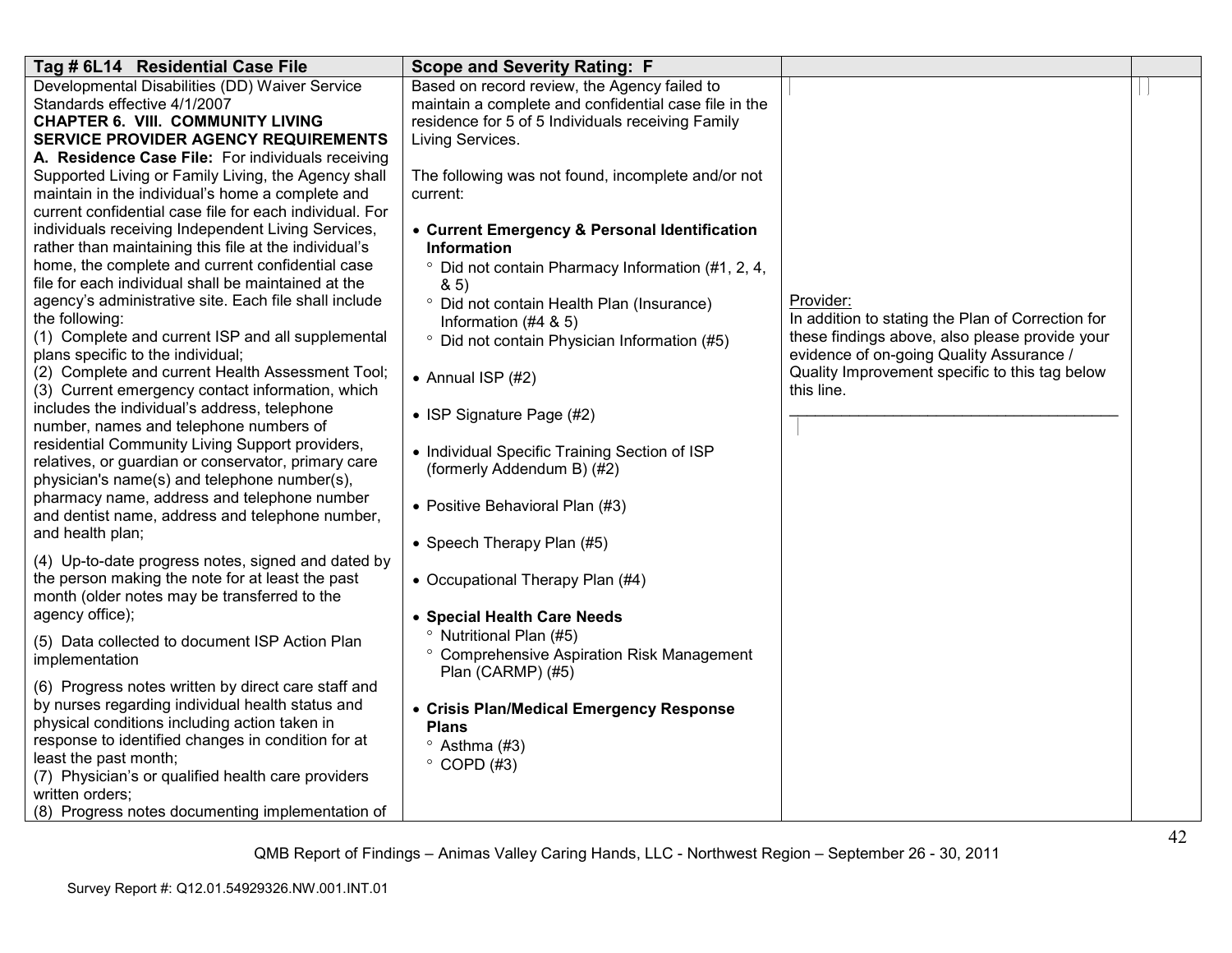| a physician's or qualified health care provider's         |  |  |
|-----------------------------------------------------------|--|--|
| order(s);                                                 |  |  |
| (9) Medication Administration Record (MAR) for the        |  |  |
| past three (3) months which includes:                     |  |  |
| (a) The name of the individual;                           |  |  |
| (b) A transcription of the healthcare practitioners       |  |  |
| prescription including the brand and generic              |  |  |
| name of the medication;                                   |  |  |
| (c) Diagnosis for which the medication is                 |  |  |
| prescribed;                                               |  |  |
| (d) Dosage, frequency and method/route of                 |  |  |
| delivery;                                                 |  |  |
| (e) Times and dates of delivery;                          |  |  |
| Initials of person administering or assisting with<br>(1) |  |  |
| medication; and                                           |  |  |
| (g) An explanation of any medication irregularity,        |  |  |
| allergic reaction or adverse effect.                      |  |  |
| (h) For PRN medication an explanation for the use         |  |  |
| of the PRN must include:                                  |  |  |
| Observable signs/symptoms or                              |  |  |
| circumstances in which the medication is to               |  |  |
| be used, and                                              |  |  |
| (ii) Documentation of the effectiveness/result            |  |  |
| of the PRN delivered.                                     |  |  |
| A MAR is not required for individuals<br>(i)              |  |  |
| participating in Independent Living Services              |  |  |
| who self-administer their own medication.                 |  |  |
| However, when medication administration is                |  |  |
| provided as part of the Independent Living                |  |  |
| Service a MAR must be maintained at the                   |  |  |
| individual's home and an updated copy must                |  |  |
| be placed in the agency file on a weekly basis.           |  |  |
| (10) Record of visits to healthcare practitioners         |  |  |
| including any treatment provided at the visit and a       |  |  |
| record of all diagnostic testing for the current ISP      |  |  |
| year; and                                                 |  |  |
| (11) Medical History to include: demographic data,        |  |  |
| current and past medical diagnoses including the          |  |  |
| cause (if known) of the developmental disability and      |  |  |
| any psychiatric diagnosis, allergies (food,               |  |  |
| environmental, medications), status of routine adult      |  |  |
| health care screenings, immunizations, hospital           |  |  |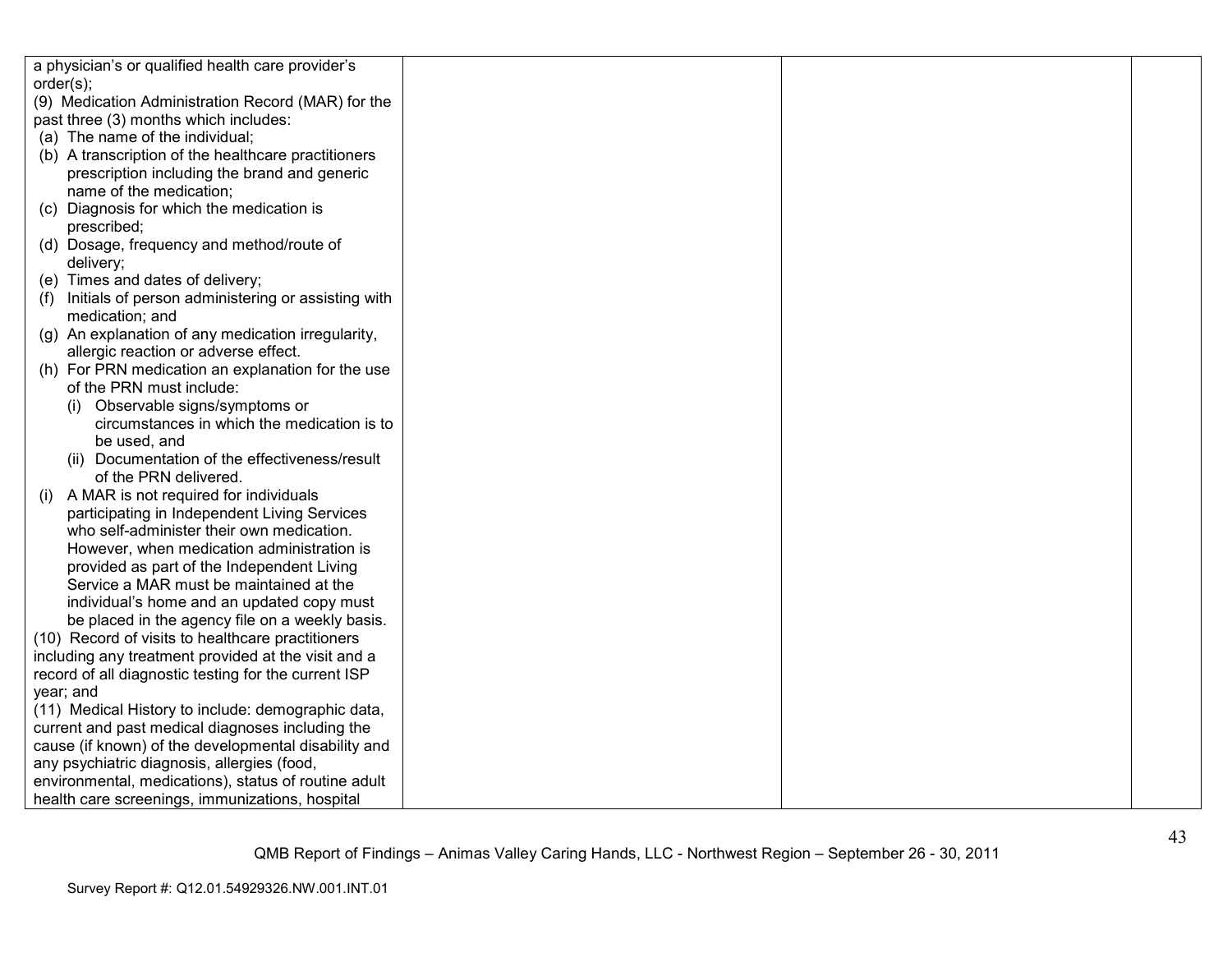| discharge summaries for past twelve (12) months,<br>past medical history including hospitalizations,<br>surgeries, injuries, family history and current<br>physical exam. |  |  |
|---------------------------------------------------------------------------------------------------------------------------------------------------------------------------|--|--|
|                                                                                                                                                                           |  |  |
|                                                                                                                                                                           |  |  |
|                                                                                                                                                                           |  |  |
|                                                                                                                                                                           |  |  |
|                                                                                                                                                                           |  |  |
|                                                                                                                                                                           |  |  |
|                                                                                                                                                                           |  |  |
|                                                                                                                                                                           |  |  |
|                                                                                                                                                                           |  |  |
|                                                                                                                                                                           |  |  |
|                                                                                                                                                                           |  |  |
|                                                                                                                                                                           |  |  |
|                                                                                                                                                                           |  |  |
|                                                                                                                                                                           |  |  |
|                                                                                                                                                                           |  |  |
|                                                                                                                                                                           |  |  |
|                                                                                                                                                                           |  |  |
|                                                                                                                                                                           |  |  |
|                                                                                                                                                                           |  |  |
|                                                                                                                                                                           |  |  |
|                                                                                                                                                                           |  |  |
|                                                                                                                                                                           |  |  |
|                                                                                                                                                                           |  |  |
|                                                                                                                                                                           |  |  |
|                                                                                                                                                                           |  |  |
|                                                                                                                                                                           |  |  |
|                                                                                                                                                                           |  |  |
|                                                                                                                                                                           |  |  |
|                                                                                                                                                                           |  |  |
|                                                                                                                                                                           |  |  |
|                                                                                                                                                                           |  |  |
|                                                                                                                                                                           |  |  |
|                                                                                                                                                                           |  |  |
|                                                                                                                                                                           |  |  |
|                                                                                                                                                                           |  |  |
|                                                                                                                                                                           |  |  |
|                                                                                                                                                                           |  |  |
|                                                                                                                                                                           |  |  |
|                                                                                                                                                                           |  |  |
|                                                                                                                                                                           |  |  |
|                                                                                                                                                                           |  |  |
|                                                                                                                                                                           |  |  |
|                                                                                                                                                                           |  |  |
|                                                                                                                                                                           |  |  |
|                                                                                                                                                                           |  |  |
|                                                                                                                                                                           |  |  |
|                                                                                                                                                                           |  |  |
|                                                                                                                                                                           |  |  |
|                                                                                                                                                                           |  |  |
|                                                                                                                                                                           |  |  |
|                                                                                                                                                                           |  |  |
|                                                                                                                                                                           |  |  |
|                                                                                                                                                                           |  |  |
|                                                                                                                                                                           |  |  |
|                                                                                                                                                                           |  |  |
|                                                                                                                                                                           |  |  |
|                                                                                                                                                                           |  |  |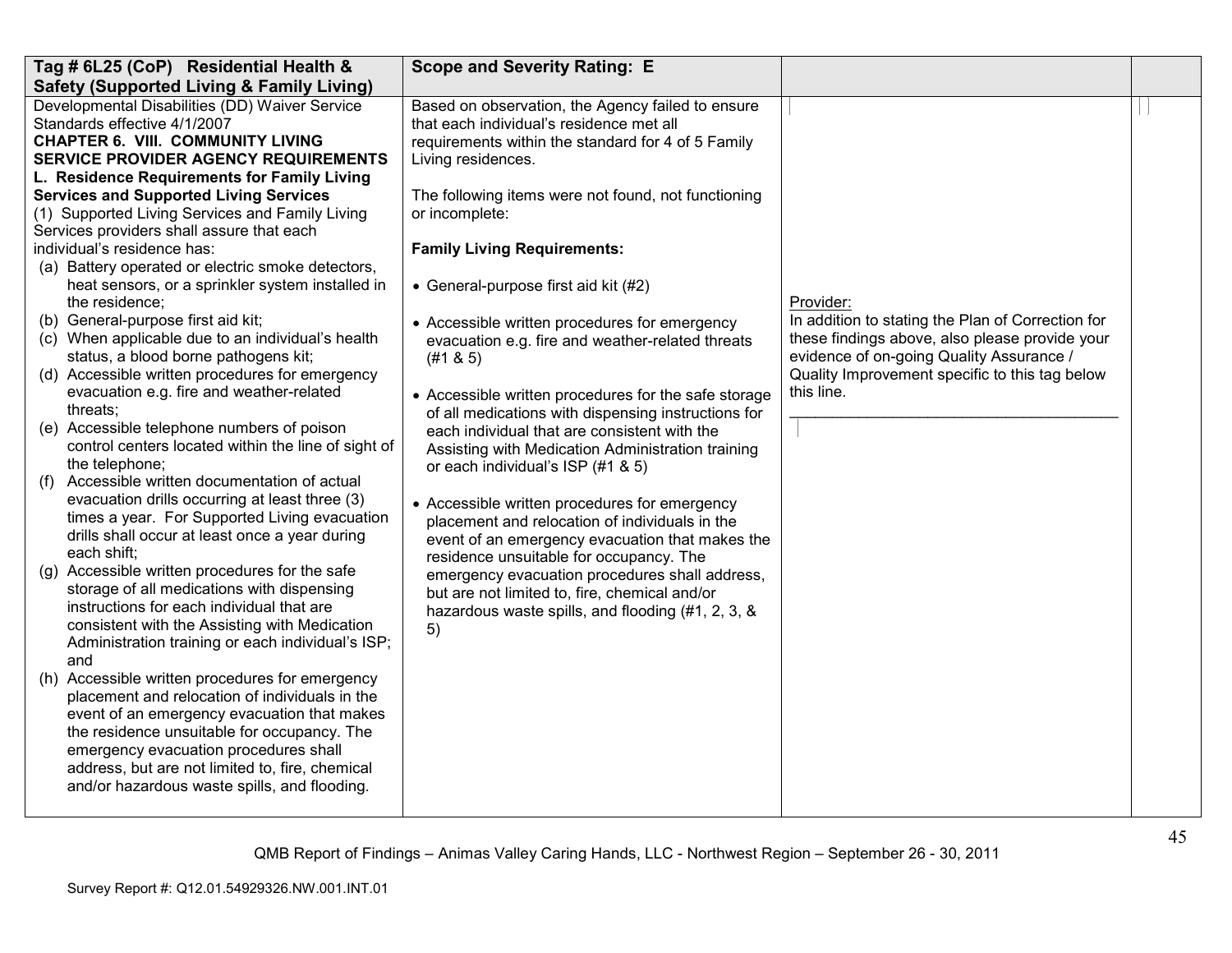| Tag # 6L27 FL Reimbursement                                                                              | <b>Scope and Severity Rating: A</b>             |                                                                                                     |  |
|----------------------------------------------------------------------------------------------------------|-------------------------------------------------|-----------------------------------------------------------------------------------------------------|--|
| Developmental Disabilities (DD) Waiver Service                                                           | Based on record review, the Agency failed to    |                                                                                                     |  |
| Standards effective 4/1/2007                                                                             | provide written or electronic documentation as  |                                                                                                     |  |
| <b>CHAPTER 1 III. PROVIDER AGENCY</b>                                                                    | evidence for each unit billed for Family Living |                                                                                                     |  |
| DOCUMENTATION OF SERVICE DELIVERY AND                                                                    | Services for 1 of 5 individuals.                |                                                                                                     |  |
| <b>LOCATION</b><br><b>General: All Provider Agencies shall maintain</b><br>А.                            | Individual #1                                   |                                                                                                     |  |
| all records necessary to fully disclose the                                                              | <b>July 2011</b>                                |                                                                                                     |  |
| service, quality, quantity and clinical necessity                                                        | • The Agency billed 31 units of Family Living   |                                                                                                     |  |
| furnished to individuals who are currently                                                               | (T2033) from 7/1/2011 through 7/31/2011.        |                                                                                                     |  |
| receiving services. The Provider Agency                                                                  | Documentation received accounted for 28 units.  |                                                                                                     |  |
| records shall be sufficiently detailed to                                                                | No documentation was found for 7/29, 30 or 31.  |                                                                                                     |  |
| substantiate the date, time, individual name,                                                            |                                                 |                                                                                                     |  |
| servicing Provider Agency, level of services,                                                            |                                                 | Provider:                                                                                           |  |
| and length of a session of service billed.<br><b>Billable Units: The documentation of the</b><br>В.      |                                                 | In addition to stating the Plan of Correction for<br>these findings above, also please provide your |  |
| billable time spent with an individual shall be                                                          |                                                 | evidence of on-going Quality Assurance /                                                            |  |
| kept on the written or electronic record that is                                                         |                                                 | Quality Improvement specific to this tag below                                                      |  |
| prepared prior to a request for reimbursement                                                            |                                                 | this line.                                                                                          |  |
| from the HSD. For each unit billed, the record                                                           |                                                 |                                                                                                     |  |
| shall contain the following:                                                                             |                                                 |                                                                                                     |  |
| Date, start and end time of each service<br>(1)                                                          |                                                 |                                                                                                     |  |
| encounter or other billable service interval;                                                            |                                                 |                                                                                                     |  |
| (2) A description of what occurred during the<br>encounter or service interval; and                      |                                                 |                                                                                                     |  |
| (3)<br>The signature or authenticated name of staff                                                      |                                                 |                                                                                                     |  |
| providing the service.                                                                                   |                                                 |                                                                                                     |  |
|                                                                                                          |                                                 |                                                                                                     |  |
| MAD-MR: 03-59 Eff 1/1/2004                                                                               |                                                 |                                                                                                     |  |
| 8.314.1 BI RECORD KEEPING AND                                                                            |                                                 |                                                                                                     |  |
| <b>DOCUMENTATION REQUIREMENTS:</b>                                                                       |                                                 |                                                                                                     |  |
| Providers must maintain all records necessary to                                                         |                                                 |                                                                                                     |  |
| fully disclose the extent of the services provided to<br>the Medicaid recipient. Services that have been |                                                 |                                                                                                     |  |
| billed to Medicaid, but are not substantiated in a                                                       |                                                 |                                                                                                     |  |
| treatment plan and/or patient records for the                                                            |                                                 |                                                                                                     |  |
| recipient are subject to recoupment.                                                                     |                                                 |                                                                                                     |  |
|                                                                                                          |                                                 |                                                                                                     |  |
| Developmental Disabilities (DD) Waiver Service                                                           |                                                 |                                                                                                     |  |
| Standards effective 4/1/2007                                                                             |                                                 |                                                                                                     |  |
| <b>CHAPTER 6. IX. REIMBURSEMENT FOR</b>                                                                  |                                                 |                                                                                                     |  |
| <b>COMMUNITY LIVING SERVICES</b>                                                                         |                                                 |                                                                                                     |  |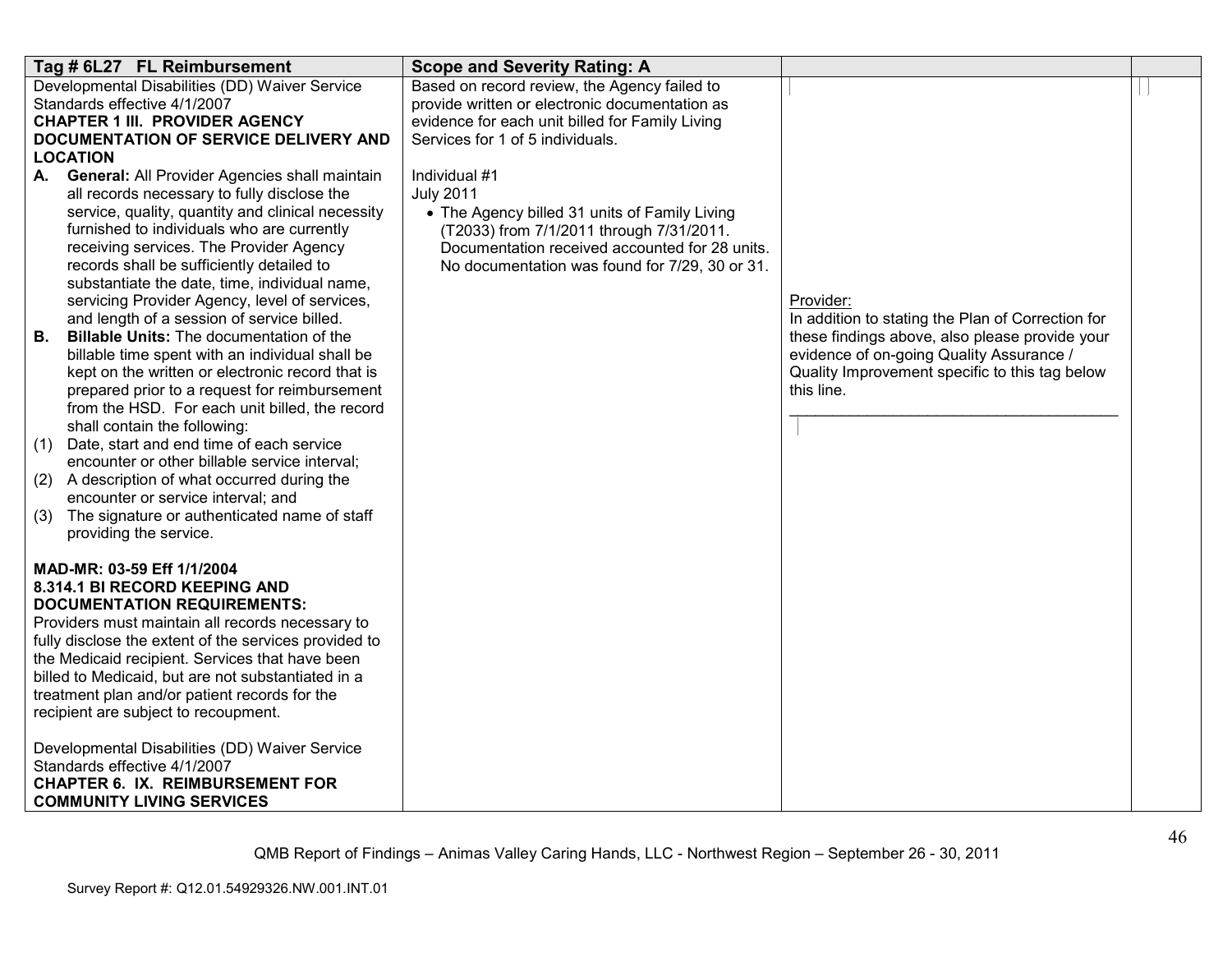| B. Reimbursement for Family Living Services                                                        |  |  |
|----------------------------------------------------------------------------------------------------|--|--|
| (1) Billable Unit: The billable unit for Family Living                                             |  |  |
| Services is a daily rate for each individual in the                                                |  |  |
| residence. A maximum of 340 days (billable                                                         |  |  |
| units) are allowed per ISP year.                                                                   |  |  |
|                                                                                                    |  |  |
| (2) Billable Activities shall include:                                                             |  |  |
| (a) Direct support provided to an individual in the                                                |  |  |
| residence any portion of the day;                                                                  |  |  |
| (b) Direct support provided to an individual by                                                    |  |  |
| the Family Living Services direct support or                                                       |  |  |
| substitute care provider away from the                                                             |  |  |
| residence (e.g., in the community); and                                                            |  |  |
| (c) Any other activities provided in accordance                                                    |  |  |
| with the Scope of Services.                                                                        |  |  |
|                                                                                                    |  |  |
| (3) Non-Billable Activities shall include:                                                         |  |  |
| (a) The Family Living Services Provider Agency                                                     |  |  |
| may not bill the for room and board;                                                               |  |  |
| (b) Personal care, nutritional counseling and                                                      |  |  |
| nursing supports may not be billed as                                                              |  |  |
| separate services for an individual receiving                                                      |  |  |
| Family Living Services; and                                                                        |  |  |
| (c) Family Living services may not be billed for                                                   |  |  |
| the same time period as Respite.                                                                   |  |  |
| (d) The Family Living Services Provider Agency                                                     |  |  |
| may not bill on days when an individual is                                                         |  |  |
| hospitalized or in an institutional care setting.<br>For this purpose a day is counted from one    |  |  |
| midnight to the following midnight.                                                                |  |  |
|                                                                                                    |  |  |
| Developmental Disabilities (DD) Waiver Service                                                     |  |  |
| Standards effective 4/1/2007 - Chapter 6 -                                                         |  |  |
| <b>COMMUNITY LIVING SERVICES</b>                                                                   |  |  |
| III. REQUIREMENTS UNIQUE TO FAMILY LIVING                                                          |  |  |
| <b>SERVICES</b>                                                                                    |  |  |
|                                                                                                    |  |  |
| C. Service Limitations. Family Living Services<br>cannot be provided in conjunction with any other |  |  |
| <b>Community Living Service, Personal Support</b>                                                  |  |  |
| Service, Private Duty Nursing, or Nutritional                                                      |  |  |
| Counseling. In addition, Family Living may not be                                                  |  |  |
| delivered during the same time as respite; therefore,                                              |  |  |
|                                                                                                    |  |  |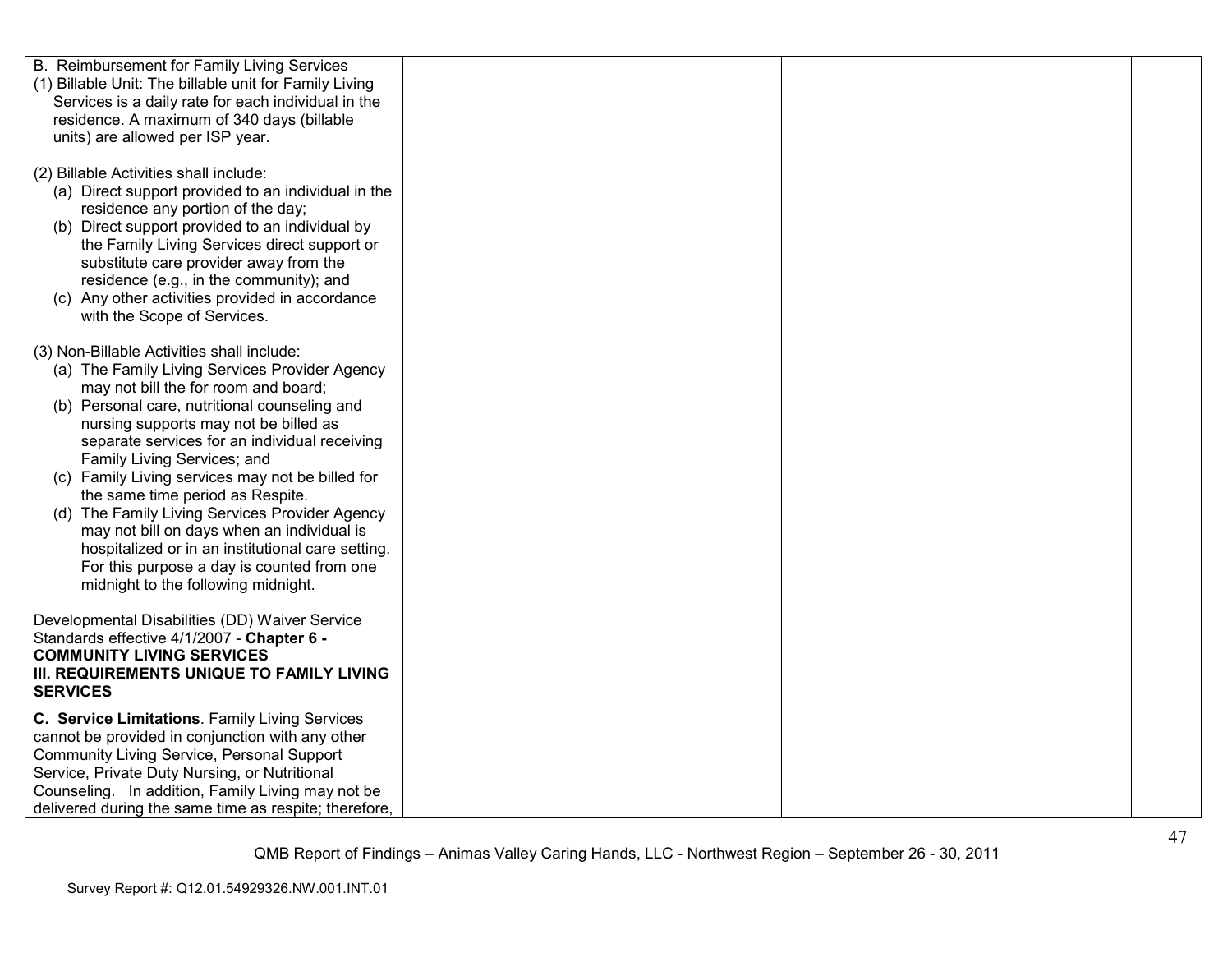| a specified deduction to the daily rate for Family<br>Living shall be made for each unit of respite<br>received.                                                                                                                                                                                  |  |  |
|---------------------------------------------------------------------------------------------------------------------------------------------------------------------------------------------------------------------------------------------------------------------------------------------------|--|--|
| Developmental Disabilities (DD) Waiver Service<br>Standards effective 4/1/2007 - DEFINITIONS<br><b>SUBSTITUTE CARE</b> means the provision of family<br>living services by an agency staff or subcontractor<br>during a planned/scheduled or emergency absence<br>of the direct service provider. |  |  |
| <b>RESPITE</b> means a support service to allow the<br>primary caregiver to take a break from care giving<br>responsibilities while maintaining adequate<br>supervision and support to the individual during the<br>absence of the primary caregiver.                                             |  |  |
|                                                                                                                                                                                                                                                                                                   |  |  |
|                                                                                                                                                                                                                                                                                                   |  |  |
|                                                                                                                                                                                                                                                                                                   |  |  |
|                                                                                                                                                                                                                                                                                                   |  |  |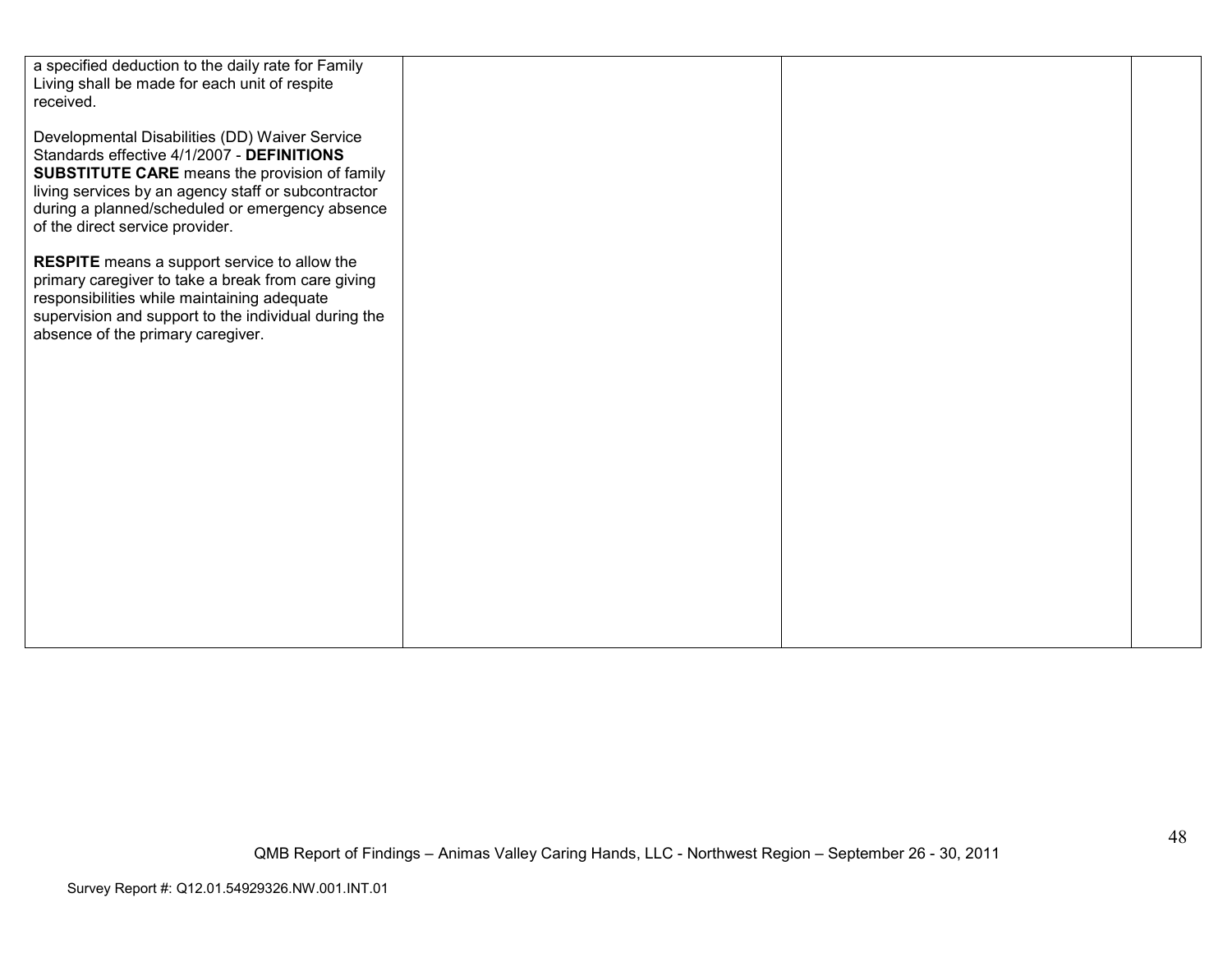

SUSANA MARTINEZ, GOVERNOR

CATHERINE D. TORRES, M.D., CABINET SECRETARY

Date: December 20, 2011

To: James McDonald, Executive Director Provider: Animas Valley Caring Hands, LLC Address: 1909 E. 20<sup>th</sup> Street, Suite 6, Farmington State/Zip: New Mexico, 87401

E-mail Address: avchnm@yahoo.com

Region: Northwest Survey Date: September 26 - 30, 2011 Program Surveyed: Developmental Disabilities Waiver Service Surveyed: Community Living (Family Living) & Community Inclusion (Adult Habilitation & Community Access) Survey Type: Initial

RE: Request for an Informal Reconsideration of Findings

Dear Mr. McDonald,

Your request for a Reconsideration of Findings was received on November 30, 2011. Your request and the supporting evidence provided have been reviewed. Based on the review of applicable standards and regulations, review of the survey process and the evidence you provided, the following determinations have been made:

Regarding Tag # 1A03

Determination: The IRF committee is removing the original finding in the report of findings.

#### Regarding Tag # 1A20

 Determination: The IRF committee is upholding the original finding in the report of findings. You are required to complete the remainder of your Plan of Correction as previously indicated. Based on the document request form specific to training, the documents needed to demonstrate trainings had occurred were requested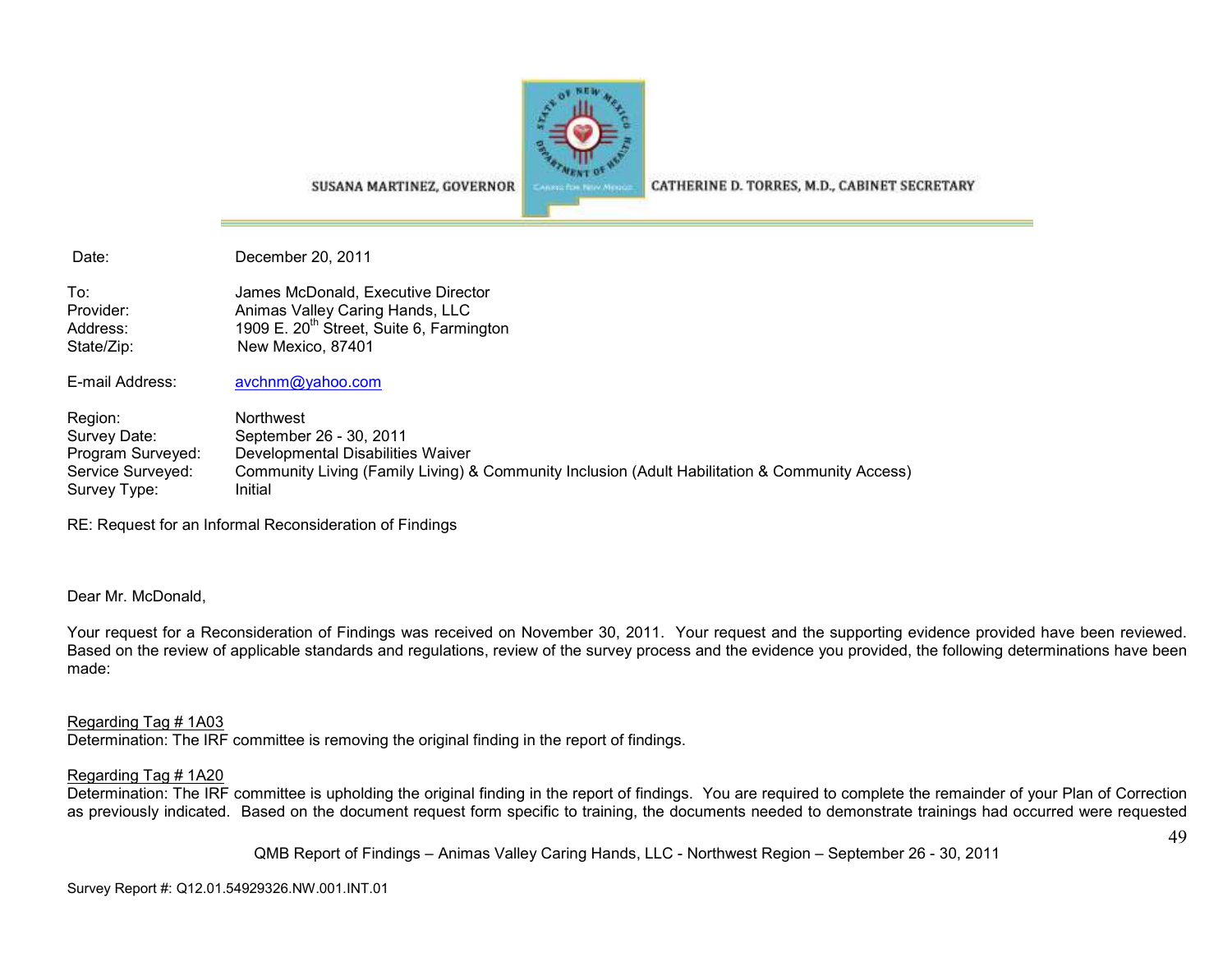from and signed by Lindsay McDonald on 9/28/11 and not received prior to the end of the survey; also, the DDSD/UNM Training database reflects the "date of entry: into the database, not the agency's original date of hire. The date of hire given to the team by your agency for #59 was 5/28/11, outside the required 90 day timeframe for PCP training to be completed. The scope and severity rating will remain "E."

#### Regarding Tag # 1A26

Determination: The IRF committee is removing the original finding in the report of findings.

#### Regarding Tag # 1A29

 Determination: The IRF committee is upholding the original finding in the report of findings. You are required to complete the remainder of your Plan of Correction as previously indicated. Based on the request for documents, the information for Individual #4 was requested and signed for by L McDonald on 9/28/11 and not received prior to the end of the survey. The scope and severity rating for this tag will remain "A."

#### Regarding Tag # 1A31

Determination: The IRF committee is removing the original finding in the report of findings.

#### Regarding Tag # 1A32/6L14

 Determination: The IRF committee is upholding the original finding in the report of findings. You are required to complete the remainder of your Plan of Correction as previously indicated. Based on documentation supplied the Residential Interview and Case File Review Tool, the documents were requested from Ms. Bryson on 9/27/11; she was unable to find them in the file. The scope and severity rating will remain "D."

#### Regarding Tag # 1A33

Determination: The IRF committee is removing the original finding in the report of findings.

#### Regarding Tag # 1A37

 Determination: The IRF committee is upholding the original finding in the report of findings. You are required to complete the remainder of your Plan of Correction as previously indicated. Based on the request for documents, the evidence of training for staff #40 was requested and signed for by L McDonald on 9/28/11 and not received prior to the end of the survey. The scope and severity rating for this tag will remain "D."

#### Regarding Tag # 5I36

 Determination: The IRF committee is upholding the original finding in the report of findings. You are required to complete the remainder of your Plan of Correction as previously indicated. Based on the Administrative needs list, the information was requested and signed for by L McDonald on 9/26/11 and not received prior to the end of the survey. Information was received for the month of May, 2011, but not June and July. The scope and severity rating for this tag will remain "B."

#### Regarding Tag # 6L26

 Determination: The IRF committee is upholding the original finding in the report of findings. You are required to complete the remainder of your Plan of Correction as previously indicated. Based on the Administrative needs list, the information was requested and signed for by L McDonald on 9/26/11 and not received prior to the end of the survey. Also, the IRF did not contain a rationale for the dispute of the citation. The scope and severity rating for this tag will remain "A."

#### **Due to the changes in determined by this IRF process your quality determination of "Substandard Compliance with Conditions of Participation," was changed to "Partial Compliance with Conditions of Participation."**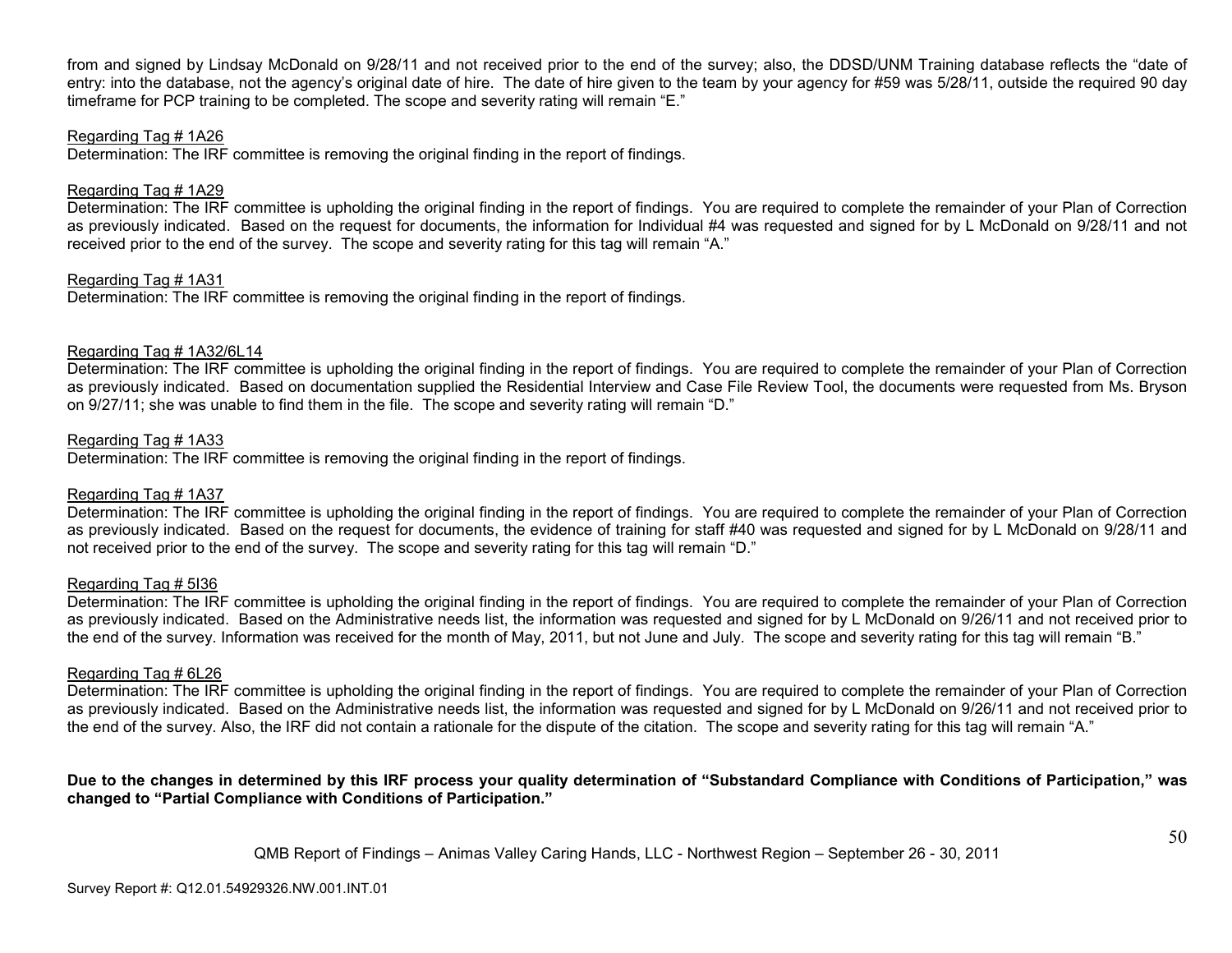This concludes the Informal Reconsideration of Finding process. The IRF process is separate and apart from the Informal Dispute Resolution process or the Medicaid Fair Hearing process when DOH sanctions are imposed on a provider.

Thank you. Respectfully,

Scott Good Deputy Bureau Chief/QMB Informal Reconsideration of Finding Committee Chair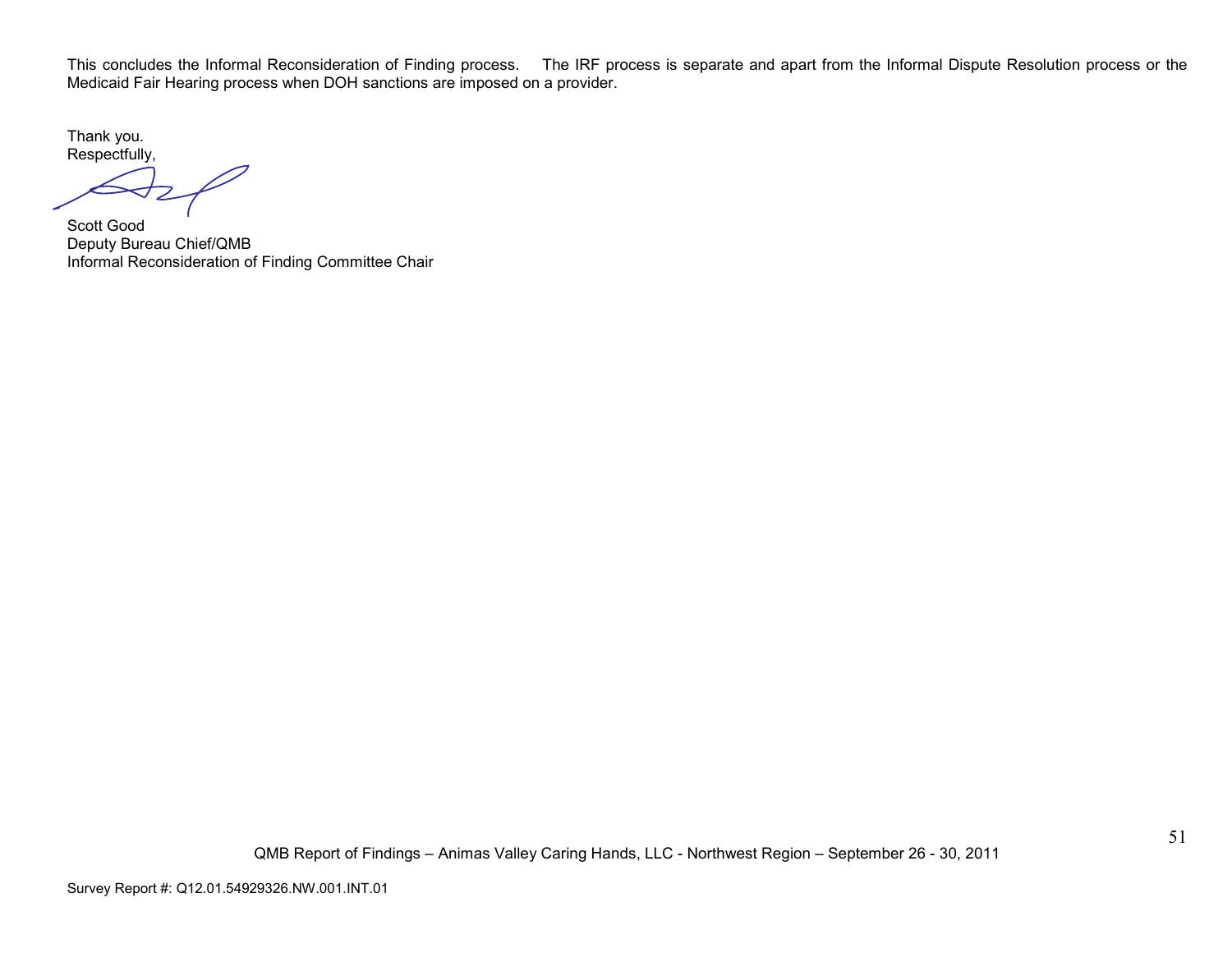

CATHERINE D. TORRES, M.D., CABINET SECRETARY

Date: May 15, 2012

To: James McDonald, Executive Director Provider: Animas Valley Caring Hands, LLC Address: 1909 E. 20<sup>th</sup> Street, Suite 6, Farmington State/Zip: New Mexico, 87401

E-mail Address: avchnm@yahoo.com

Region: Northwest<br>Routine Survey: September Routine Survey: September 26 - 30, 2011 Verification Survey: April 24, 2012<br>Program Surveyed: Developmenta Program Surveyed: Developmental Disabilities Waiver Service Surveyed: Community Living (Family Living) & Community Inclusion (Adult Habilitation & Community Access) Survey Type: Verification Team Leader: Tony Fragua, BFA, Healthcare Surveyor, Division of Health Improvement/Quality Management Bureau

SUSANA MARTINEZ, GOVERNOR

Dear Mr. McDonald,

The Division of Health Improvement/Quality Management Bureau has completed a Verification survey of the services identified above. The purpose of the survey was to determine compliance with your Plan of Correction submitted to DHI regarding the Routine Survey on September 26 – 30, 2011. There were no deficiencies noted. The Routine Survey and subsequent Plan of Correction process is now complete. The Division of Health Improvement, Quality Management Bureau has determined your agency is in:

#### **Compliance with Conditions of Participation**

This concludes your Survey process. Please call the Plan of Correction Coordinator at 505-699-0714, if you have questions about the survey or the report. Thank you for your cooperation and for the work you perform.

Sincerely,